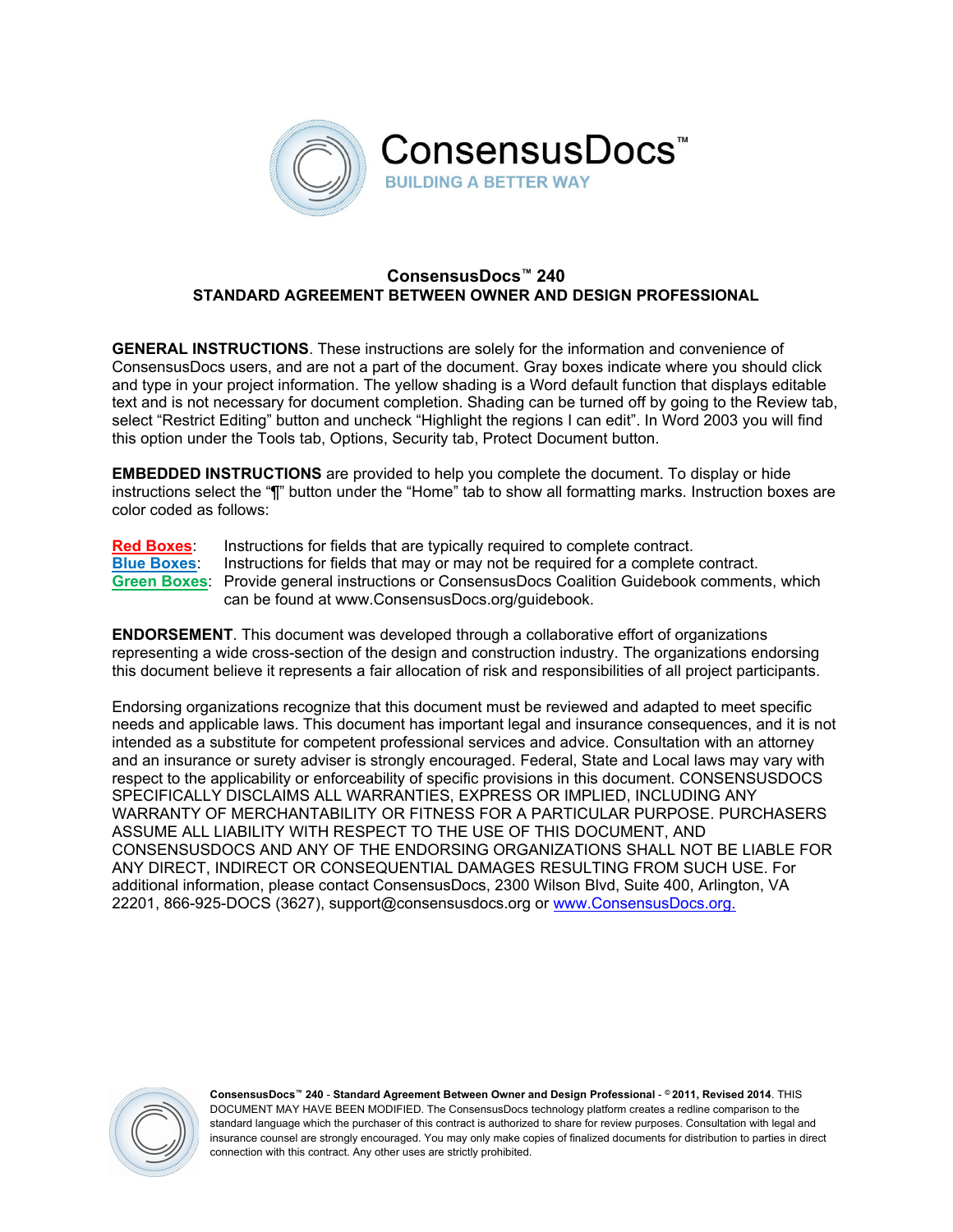# **ConsensusDocs 240**

# **STANDARD AGREEMENT BETWEEN OWNER AND DESIGN PROFESSIONAL**



# **TABLE OF ARTICLES**

| <b>ARTICLE 1</b> |                                                                                                                                                                                                                                                                      |  |
|------------------|----------------------------------------------------------------------------------------------------------------------------------------------------------------------------------------------------------------------------------------------------------------------|--|
| ARTICLE 2        | 2.1<br>2.2<br>2.3                                                                                                                                                                                                                                                    |  |
| ARTICLE 3        | 3.1<br>3.2<br>3.3<br>3.4<br>3.5<br>3.6<br>General Engineering and Project Management Services The Design<br>3.7<br>Professional shall provide the following engineering and Project management<br>3.8<br>OTHER RESPONSIBILITIES OF THE DESIGN PROFESSIONAL 28<br>3.9 |  |
| <b>ARTICLE 4</b> | 4.1<br>4.2<br>4.3                                                                                                                                                                                                                                                    |  |



**ConsensusDocs™ 240** - **Standard Agreement Between Owner and Design Professional** - **© 2011**. THIS DOCUMENT MAY HAVE BEEN MODIFIED FROM THE STANDARD LANGUAGE, and a report of modifications can be generated through the ConsensusDocs platform. Consultation with legal and insurance counsel and careful review of the entire documents are strongly encouraged. Purchase of the document permits the user to print one contract for each party to the contract within one project only. You may only make copies of finalized documents for distribution to parties in direct connection with this contract. Any other uses are strictly prohibited.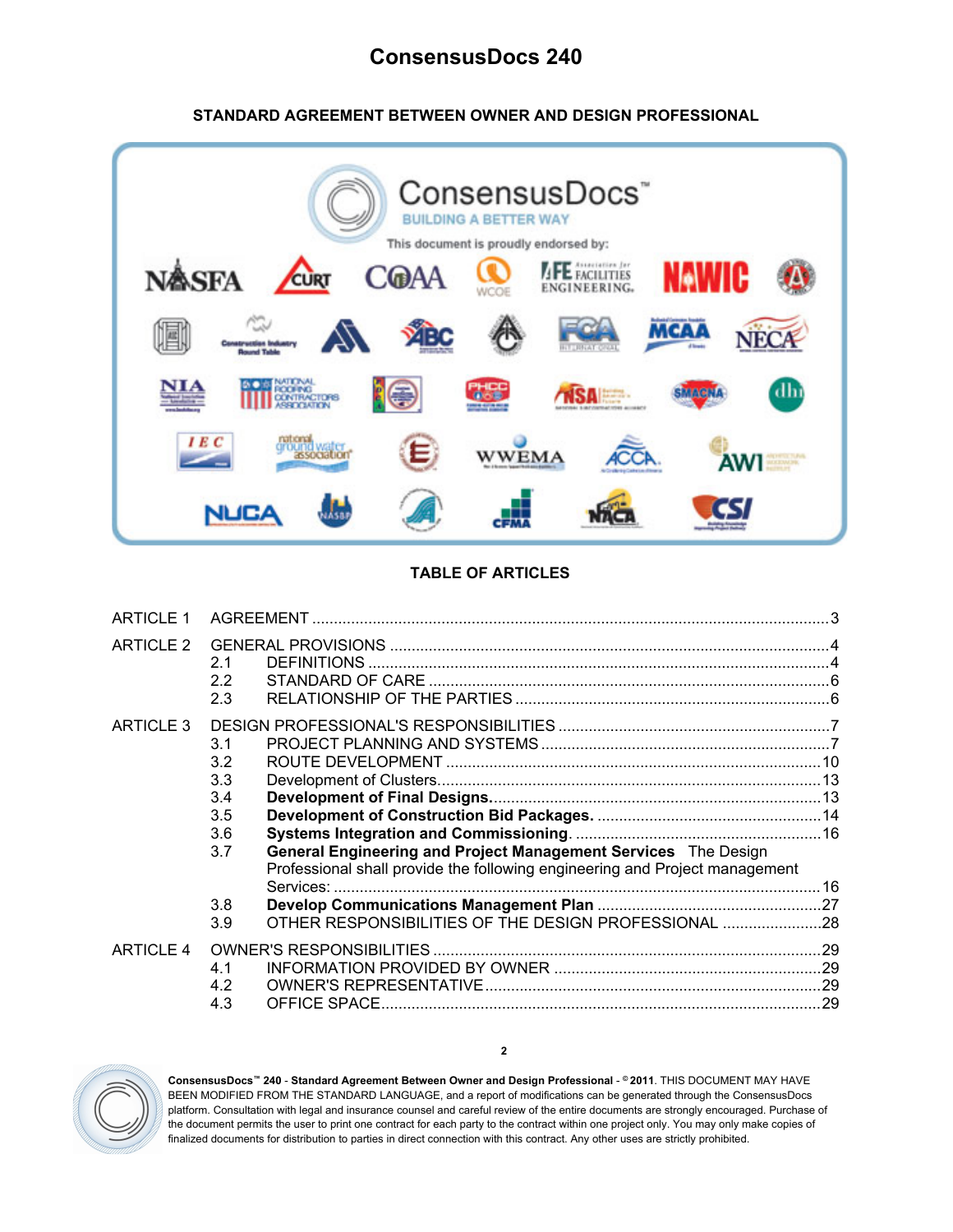| <b>ARTICLE 5</b> |       |                                                                |  |
|------------------|-------|----------------------------------------------------------------|--|
|                  | 5.1   |                                                                |  |
|                  | 5.2   |                                                                |  |
|                  | 5.3   |                                                                |  |
|                  | 5.4   | LIMITED MUTUAL WAIVER OF CONSEQUENTIAL DAMAGES - intentionally |  |
|                  |       |                                                                |  |
| ARTICLE 6        |       |                                                                |  |
|                  | 6.1   |                                                                |  |
|                  | 6.2   | ADDITIONAL SERVICES AND REIMBURSABLE EXPENSES31                |  |
|                  | 6.3   |                                                                |  |
|                  |       |                                                                |  |
| <b>ARTICLE 7</b> |       |                                                                |  |
|                  | 7.1   |                                                                |  |
|                  | 7.2   |                                                                |  |
|                  | 7.3   |                                                                |  |
| ARTICLE 8        |       |                                                                |  |
|                  | 8.1   |                                                                |  |
|                  | 8.2   |                                                                |  |
| ARTICLE 9        |       |                                                                |  |
|                  | 9.1   |                                                                |  |
|                  | 9.2   |                                                                |  |
|                  | 9.3   |                                                                |  |
|                  | 9.4   |                                                                |  |
|                  | 9.5   |                                                                |  |
|                  | 9.6   |                                                                |  |
|                  |       |                                                                |  |
|                  | 10.1  |                                                                |  |
|                  | 10.2  |                                                                |  |
|                  | 10.3  |                                                                |  |
|                  | 10.4  |                                                                |  |
|                  | 10.5  |                                                                |  |
|                  | 10.6  |                                                                |  |
|                  | 10.7  |                                                                |  |
|                  | 10.8  |                                                                |  |
|                  | 10.9  |                                                                |  |
|                  | 10.10 |                                                                |  |

# <span id="page-2-0"></span>**ARTICLE 1 AGREEMENT**

This Agreement is made this [\_\_\_\_\_] Day of [\_\_\_\_\_] in the year 2016, by and between the

OWNER, Massachusetts Technology Park Corporation 75 North Drive, Westborough, MA 01581,

an independent public instrumentality of the Commonwealth of Massachusetts (the "Commonwealth"), established, organized, and existing pursuant to Chapter 40J of the Massachusetts General Laws and doing business as the Massachusetts Technology Collaborative acting in accordance with G. L. c. 40J, § 6B,

and the

DESIGN PROFESSIONAL or DESIGN ENGINEER [\_\_\_\_\_]

Tax identification number (TIN) [\_\_\_\_\_]



**ConsensusDocs™ 240** - **Standard Agreement Between Owner and Design Professional** - **© 2011**. THIS DOCUMENT MAY HAVE BEEN MODIFIED FROM THE STANDARD LANGUAGE, and a report of modifications can be generated through the ConsensusDocs platform. Consultation with legal and insurance counsel and careful review of the entire documents are strongly encouraged. Purchase of the document permits the user to print one contract for each party to the contract within one project only. You may only make copies of finalized documents for distribution to parties in direct connection with this contract. Any other uses are strictly prohibited.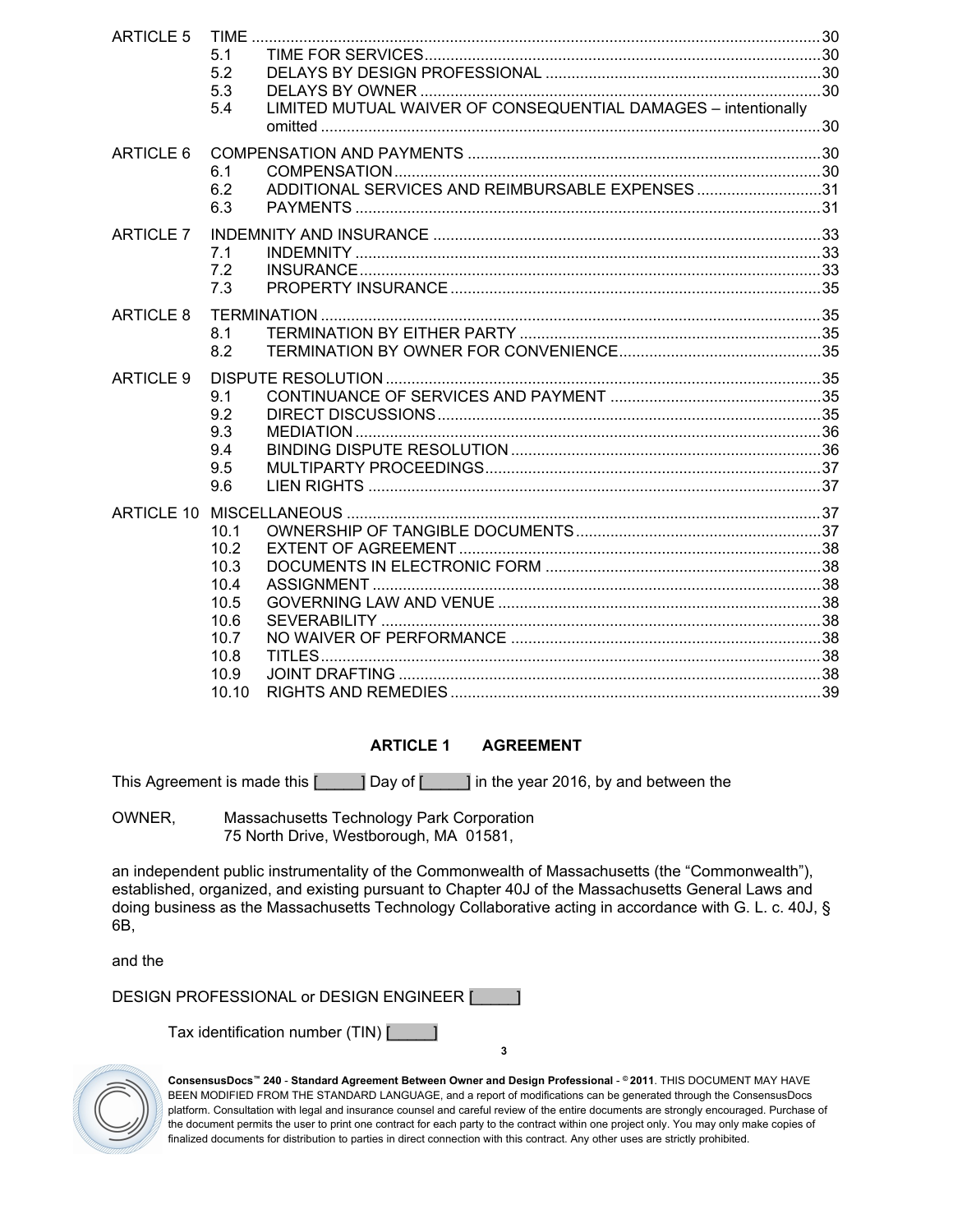License Identification for the state of the Project [

for services in connection with the following PROJECT: Massachusetts Broadband Institute *Last Mile* **Networks** 

# **Notice to the Parties shall be given at the above addresses.**

## <span id="page-3-0"></span>**ARTICLE 2 GENERAL PROVISIONS**

#### <span id="page-3-1"></span>2.1 DEFINITIONS

- 2.1.1 "Agreement" means this ConsensusDocs 240, Standard Agreement Between Owner and Design Professional, as modified, and exhibits and attachments made part of this Agreement upon its execution.
	- 2.1.1.1 The following exhibits are part of this Agreement:

EXHIBIT A: Project Overview and other relevant data defining the Project EXHIBIT B: Pricing Matrices EXHIBIT C: Key Project Personnel EXHIBIT D: Progress Payment Release and Lien Waiver Forms EXHIBIT E: Final Release and Lien Waiver Forms

- 2.1.2 "Business Days" are all Days, except weekends and official federal or state holidays where the Project is located.
- 2.1.3 "Cluster" means a subset of no more than eight (8) Towns that decide to participate in a centralized design and construction process administered by the Owner, with the Towns constituting each subset to be determined in accordance with section [3.3](#page-12-0). Towns in a Cluster need not be adjacent to one another
- 2.1.4 "Construction Management Firm" means each of the persons or entities retained by the Owner to perform multiple construction disciplines for different aspects of the project such as outside plant ("OSP"), inside plant ("ISP"), active electronics, civil construction of network shelters, construction management, construction, installation, materials and equipment procurement and similar Work for the Project, and in appropriate contexts all such Construction Management Firms collectively, and includes the Construction Management Firms' respective Representative(s).
- 2.1.5 A "Consultant" is a person or entity retained by the Design Professional as an independent contractor to provide the labor, materials, equipment, or services necessary to complete a specific portion of the Services under this Agreement, including any Pole Data Collector(s) under contract with the Owner.
- 2.1.6 "Day" means a calendar day.
- 2.1.7 "Design Professional" is the person or entity identified in article 1 and includes the Design Professional's representative.
- 2.1.8 "Laws" means federal, state, and local laws, ordinances, bylaws, codes, rules, and regulations applicable to the Services and with which the Design Professional and its instruments of service and other work product must comply that are enacted as of the Agreement date.

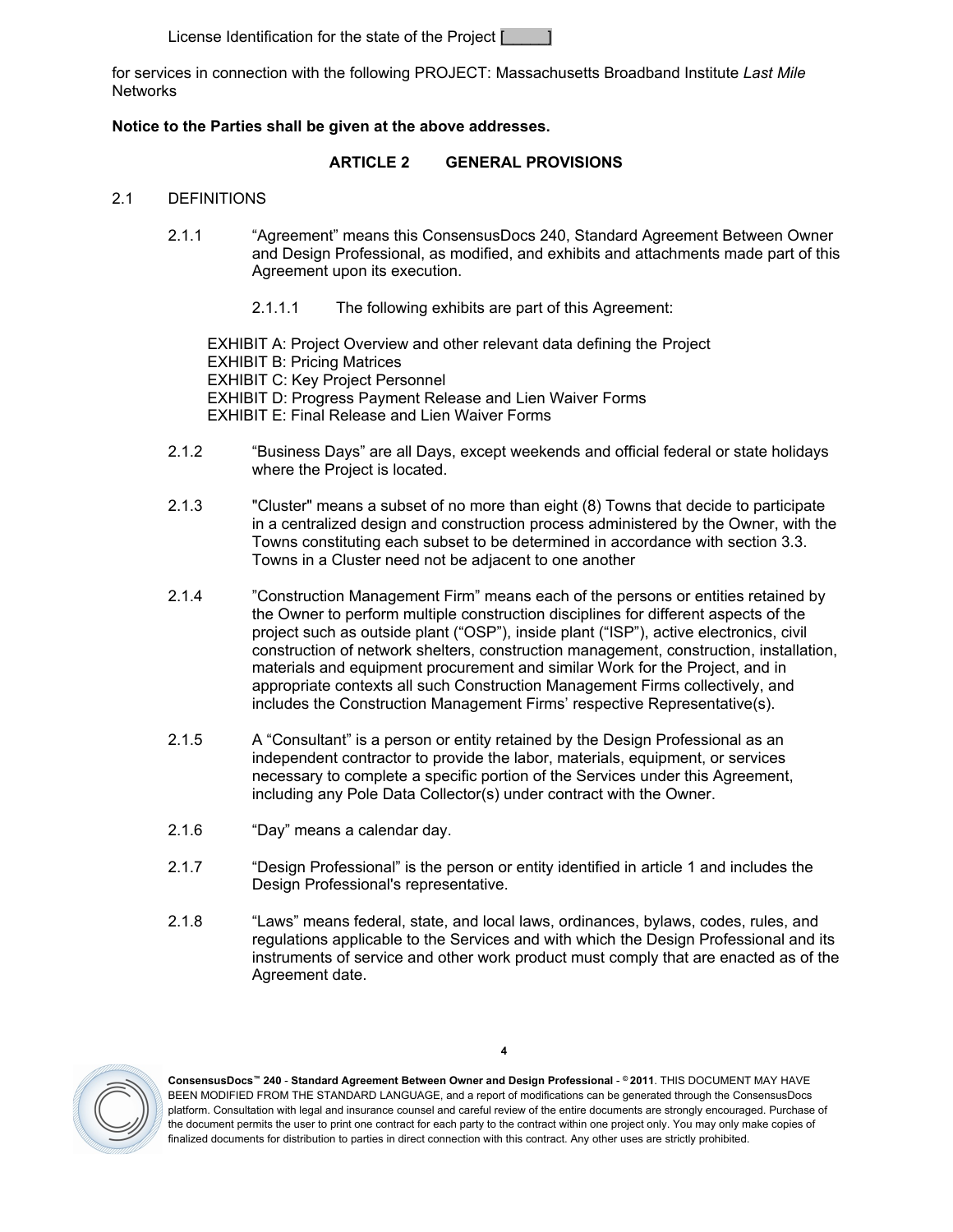- 2.1.9 "Mass Tech Collaborative" means the Owner identified in this Agreement, an independent public instrumentality of the Commonwealth of Massachusetts chartered by the Commonwealth.
- 2.1.10 "MB123" means the *MassBroadband 123* middle mile network owned by the Owner, which is available for use by the Network.
- 2.1.11 "Network" means the network(s) to be designed pursuant to this Agreement and constructed to carry out the Project.
- 2.1.12 "Owner" is the person or entity identified in [article](#page-2-0) [1](#page-2-0) and includes the Owner's representative as a disclosed agent of the Owner.
- 2.1.13 "Parties" means the Owner and Design Professional collectively.
- 2.1.14 "Pole Data Collector" means one or more firms under contract with the Owner to perform pole data collection services on existing poles owned by Route Facility Owners.
- <span id="page-4-0"></span>2.1.15 "Premise" means a home, business, or other structure that is or may be served by the Project.
- 2.1.16 The "Project," as identified in Exhibit A, is the *Last Mile* networks, including equipment, element management system software, materials and other improvements to be designed by the Design Professional for which the Construction Management Firm and such other service providers as may be required and that the Owner consents to engage directly is or are to perform Work under their respective agreements with the Owner.
- 2.1.17 The "Project Schedule" is the document prepared or to be prepared and updated by the Design Professional listing all activities, time and sequence required to complete the Project as defined by Exhibit A.
- 2.1.18 "Property Owner" means an owner of homes, business and other Premises to which fiber of the Project may be attached to structures or through which fiber of the Project may pass aerially or below ground or where wireless Network equipment may be installed or constructed.
- 2.1.19 "Route Facility Owner" means any owner of poles, conduit, railroad structures and bridges to which fiber of the Project may be attached or through which fiber of the Project may pass, and includes but is not limited to Verizon, National Grid, Eversource, FairPoint Communications, and municipal light companies in a Town.
- 2.1.20 "Services" means the services provided by the Design Professional or by Consultants retained by the Design Professional for the Project.
- 2.1.21 A "Subcontractor" is a person or entity retained by a Construction Management Firm as an independent contractor to provide the labor, materials, equipment, or services necessary to complete a specific portion of the Work. The term Subcontractor does not include the Design Professional or Others.
- 2.1.22 A "Subsubcontractor" is a person or entity who has an agreement with a Subcontractor to perform any portion of the Subcontractor's Work.
- 2.1.23 A "Town" means any one of the 40 municipalities eligible for participation in the Project and listed in Exhibit A.



**ConsensusDocs™ 240** - **Standard Agreement Between Owner and Design Professional** - **© 2011**. THIS DOCUMENT MAY HAVE BEEN MODIFIED FROM THE STANDARD LANGUAGE, and a report of modifications can be generated through the ConsensusDocs platform. Consultation with legal and insurance counsel and careful review of the entire documents are strongly encouraged. Purchase of the document permits the user to print one contract for each party to the contract within one project only. You may only make copies of finalized documents for distribution to parties in direct connection with this contract. Any other uses are strictly prohibited.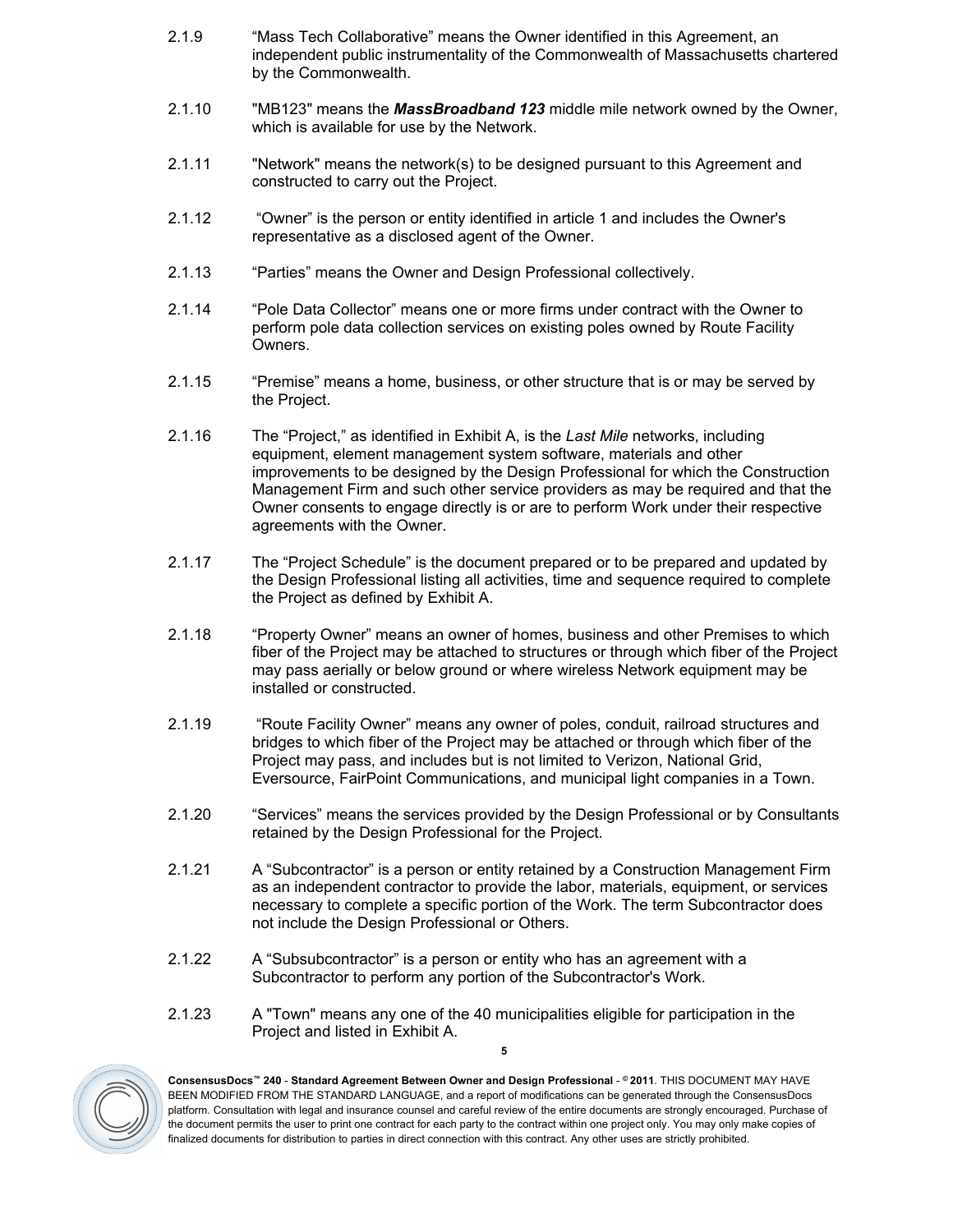- 2.1.24 A "Unit" means a Premise as defined in section [2.1.15.](#page-4-0)
- 2.1.25 "Work" means the construction and services necessary or incidental to fulfill the Construction Management Firms' respective obligations for the Project in conformance with their respective agreements with the Owner.
- 2.1.26 "Worksite" means the aggregate geographical area of the Project location as identified in Exhibit A, or as further defined through the design process, where the Work is to be performed and, to the extent the Owner designates in writing existing buildings or portions thereof as potential or agreed-upon locations for Network equipment, such as buildings or designated portions thereof.
- <span id="page-5-0"></span>2.2 STANDARD OF CARE. The Design Professional shall furnish or provide the architectural, engineering and project management services necessary to design the Project in accordance with the Owner's requirements, as outlined in the Program Overview and other relevant data defining the Project, which is attached as Exhibit A. The architectural, engineering and project management services shall include the Services described herein plus additional Services as may be authorized by the Owner in writing on terms to be agreed. Services shall be performed in accordance with the standard of professional skill and care required of a highly skilled design professional specializing in all relevant disciplines for a Project of similar size, scope, and complexity, during the time in which the Services are provided. The Design Professional shall revise and correct, at its own cost and expense, any of its work product that does not meet the standard of care or is in breach of an express obligation of the Design Professional under this Agreement.
- <span id="page-5-1"></span>2.3 RELATIONSHIP OF THE PARTIES. The Design Professional accepts a relationship of trust and confidence with the Owner for this Agreement and will cooperate and exercise the skill and judgment required above in furthering the interests of the Owner. The Design Professional represents that it possesses the skill, expertise, and licensing to perform the Services. The Owner and Design Professional agree to work together on the basis of mutual trust, good faith, and fair dealing, and shall take actions reasonably necessary to enable each other to perform this Agreement in a timely, efficient, and economical manner. The Owner and Design Professional shall endeavor to promote harmony and cooperation among all Project participants.

Neither the Design Professional nor any of its agents or employees shall act on behalf of or in the name of the Owner except as provided in this Agreement or unless authorized in writing by the Owner.

- 2.3.1 The Design Professional shall not be responsible for the acts or omissions of the Owner, Towns, the Construction Management Firm(s), Subcontractors, agents or employees of any of them, or any other persons or entities performing work on the Project who are not under the direct or indirect control or authority of the Design Professional.
- 2.3.2 The Owner shall not be responsible for the acts or omissions of the Owner, Construction Management Firm(s), the Towns, contractors, agents or employees of any of them, or any other persons or entities performing work on the Project who are not under the direct or indirect control or authority of the Owner.

The Owner and the Design Professional shall perform their obligations with integrity, ensuring at a minimum that: (a) each avoids conflicts of interest and disclose any promptly to the other Party; and (b) each warrants that it has not and shall not pay nor receive any contingent fees or gratuities to or from the other Party, including its agents, officers, and employees, Consultants, or others for whom they may be liable, to secure preferential treatment.



**ConsensusDocs™ 240** - **Standard Agreement Between Owner and Design Professional** - **© 2011**. THIS DOCUMENT MAY HAVE BEEN MODIFIED FROM THE STANDARD LANGUAGE, and a report of modifications can be generated through the ConsensusDocs platform. Consultation with legal and insurance counsel and careful review of the entire documents are strongly encouraged. Purchase of the document permits the user to print one contract for each party to the contract within one project only. You may only make copies of finalized documents for distribution to parties in direct connection with this contract. Any other uses are strictly prohibited.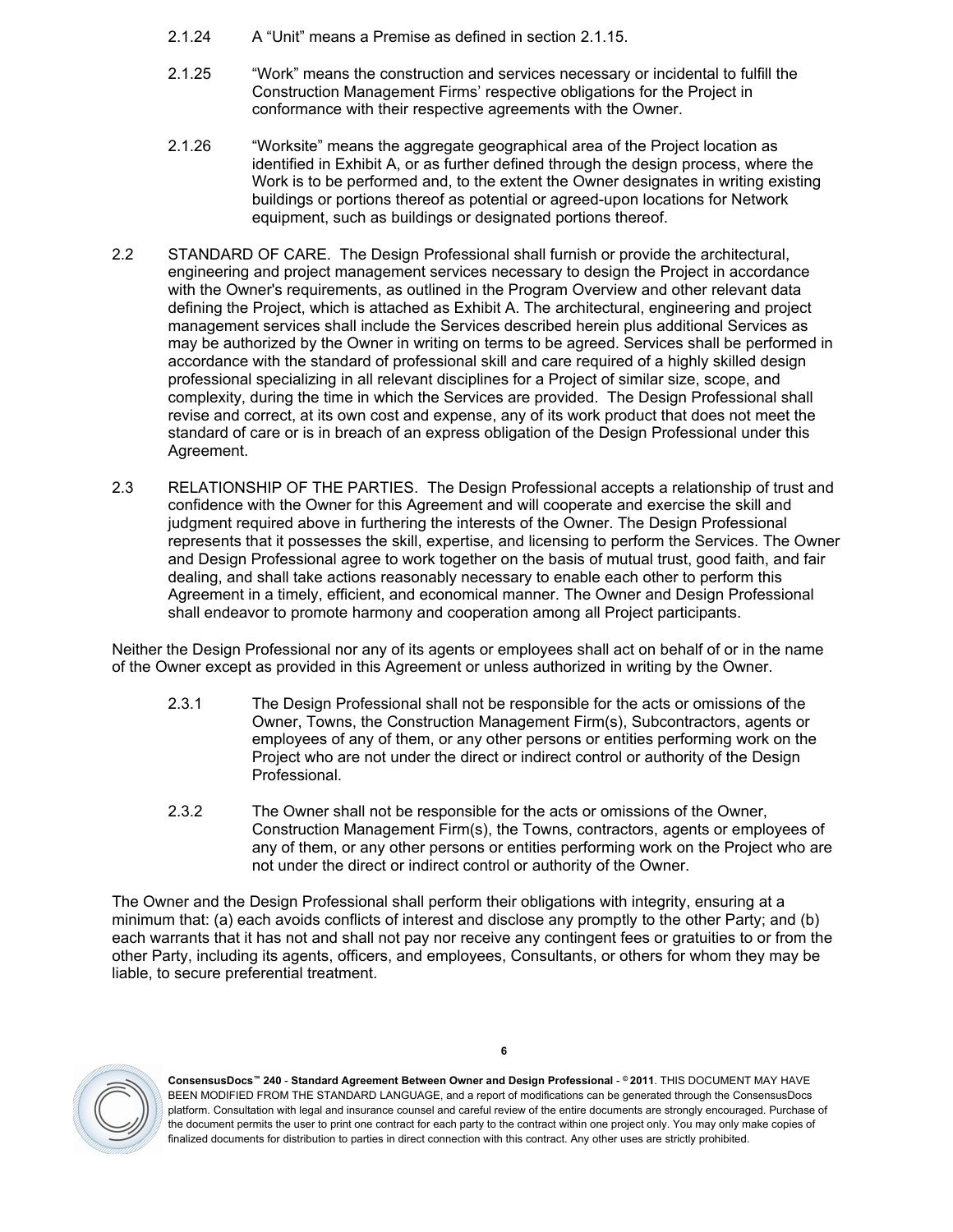### <span id="page-6-0"></span>**ARTICLE 3 DESIGN PROFESSIONAL'S RESPONSIBILITIES**

Subject to issuance by the Owner of a Work Order containing a Notice to Proceed with a specific task or set of services, the Design Professional shall provide the services described below. The Owner reserves the right to: authorize in a given Work Order less than all services of a particular type or for a particular Cluster or a particular Town; to group multiple tasks and parts of tasks together in a single Work Order; and/or to refrain from authorizing part or all of a given task.

### <span id="page-6-1"></span>3.1 PROJECT PLANNING AND SYSTEMS

- <span id="page-6-2"></span>3.1.1 **Project Plan.** The Design Professional shall, with input from the Owner, prepare, and submit to the Owner for approval, no later than 30 days after execution of this Agreement, a detailed Project Plan, using MicroSoft Project or equivalent software, for the Project. The Project Plan must identify major milestones with a completion date of December 31, 2020, and identify critical path items throughout the Project. After approval by the Owner, the Design Professional shall manage the implementation and evolution of the Project Plan, with frequent scheduling input from all members of the Project Team and their respective Subcontractors and Consultants throughout the duration of the Project. All services relating to the development of the Project Plan is billable as a Non-Town Specific task. All services relating to the on-going monitoring and updating of the Project Plan are billable as part of the General Project Management Services tasks.
	- 3.1.1.1 Key Principles. The Project Plan must be consistent with the following Key Principles for the Project:
		- 3.1.1.1.1 All procurements will be conducted in accordance with applicable Massachusetts laws governing the design and construction of public works projects.
		- 3.1.1.1.2 The Owner will utilize a design-bid-build approach for each Network it constructs.
		- 3.1.1.1.3 The Owner may approach the construction work by dividing it up into smaller groupings or Clusters of Towns that decide to participate in a design and construction process administered by the Owner. In rare instances, a single-town project may be released for bidding and construction. The size and composition of the Clusters could be based on the timing of Town decisions to make binding commitments to authorize a broadband project and other factors that create logical and manageable groupings.
		- 3.1.1.1.4 The Owner will release a construction bid package for each cluster of towns or, if applicable, a single Town Network. Each construction bid package will incorporate a final design with precise specifications for all elements of the Work, including procurement and installation of equipment, materials and supplies (inside plant and outside plant).
		- 3.1.1.1.5 The design of the *Last Mile* Network(s) will incorporate the relevant portions of the MBI *Last Mile* Program Policy Statement.

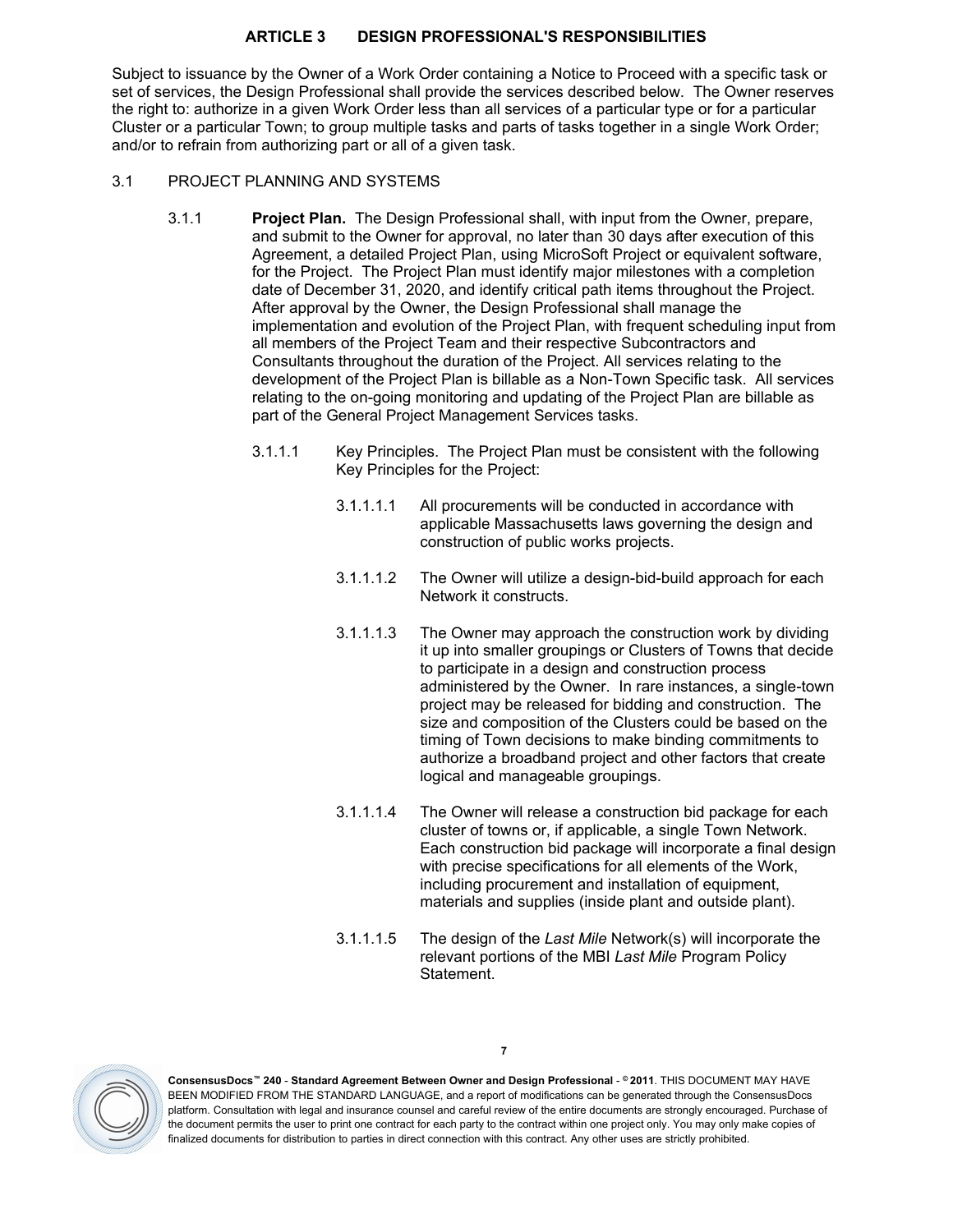- 3.1.1.1.6 All designs must strive to maximize the cost-efficiency, longterm resiliency, stability, and sustainability of each of the *Last Mile* networks.
- 3.1.1.2 Schedule. The Project Plan shall include a detailed Project Schedule that specifies the timing, sequencing, interdependencies and contingencies of the design, licensing, permitting, approvals, notices to proceed and constructi[on](#page-29-0) required to meet the time criteria set forth in section [3.1.1](#page-6-2) and [article](#page-29-0) [5.](#page-29-0) As schedules for Clusters are developed, the Cluster schedules shall roll up into the Project Schedule. The submission of the Project Plan must include all scheduling logic, durations and back-up, using acceptable scheduling software accessible to the Owner.

#### <span id="page-7-0"></span>3.1.1.3 Clusters

The Design Professional shall include in the Project Plan an approach to sizing and composition of construction Clusters that reflects interests that include but are not limited to:

- 3.1.1.3.1 Reducing costs and barriers to competition among qualified construction companies (*e.g*. bonding capacity, staffing and subcontracting);
- 3.1.1.3.2 Addressing external constraints (*e.g*. ability of Route Facility Owners to process make ready applications and prosecute make ready work or material acquisition lead times);
- 3.1.1.3.3 Completing all Work within time frame for the Project; and
- 3.1.1.3.4 Sequencing construction activities across multiple Clusters.

Also as part of the Services in this section [3.1.1.3,](#page-7-0) the Design Professional will prepare and submit to the Owner for approval a project execution strategy including but not limited to:

- 3.1.1.3.5 Analyzing the Owner's construction Cluster strategy; and
- 3.1.1.3.6 Proposing alternative construction strategies.
- <span id="page-7-1"></span>3.1.2 **Develop, Implement and Maintain a System of Record.** The Design Professional shall prepare and submit to the Owner for approval a system of record ("SOR") that will be the authoritative source for and ensure the integrity and validity of all data collected, created and maintained during the Project.
	- 3.1.2.1 The SOR must be usable as a means of collaboration between all stakeholders (*i.e*. information repository) to upload, manage, preserve, and disseminate Project content.
	- 3.1.2.2 All project outputs will flow through the SOR. Data stored in the SOR will be used to support project management requirements, enabling the Owner to view progress, make decisions, evaluate options, and generate maps, charts and reports.
	- **8** 3.1.2.3 The Design Professional shall evaluate and recommend whether a secure cloud-based system could be used for both the SOR and could be configured for web-based accessibility, usability and administration.

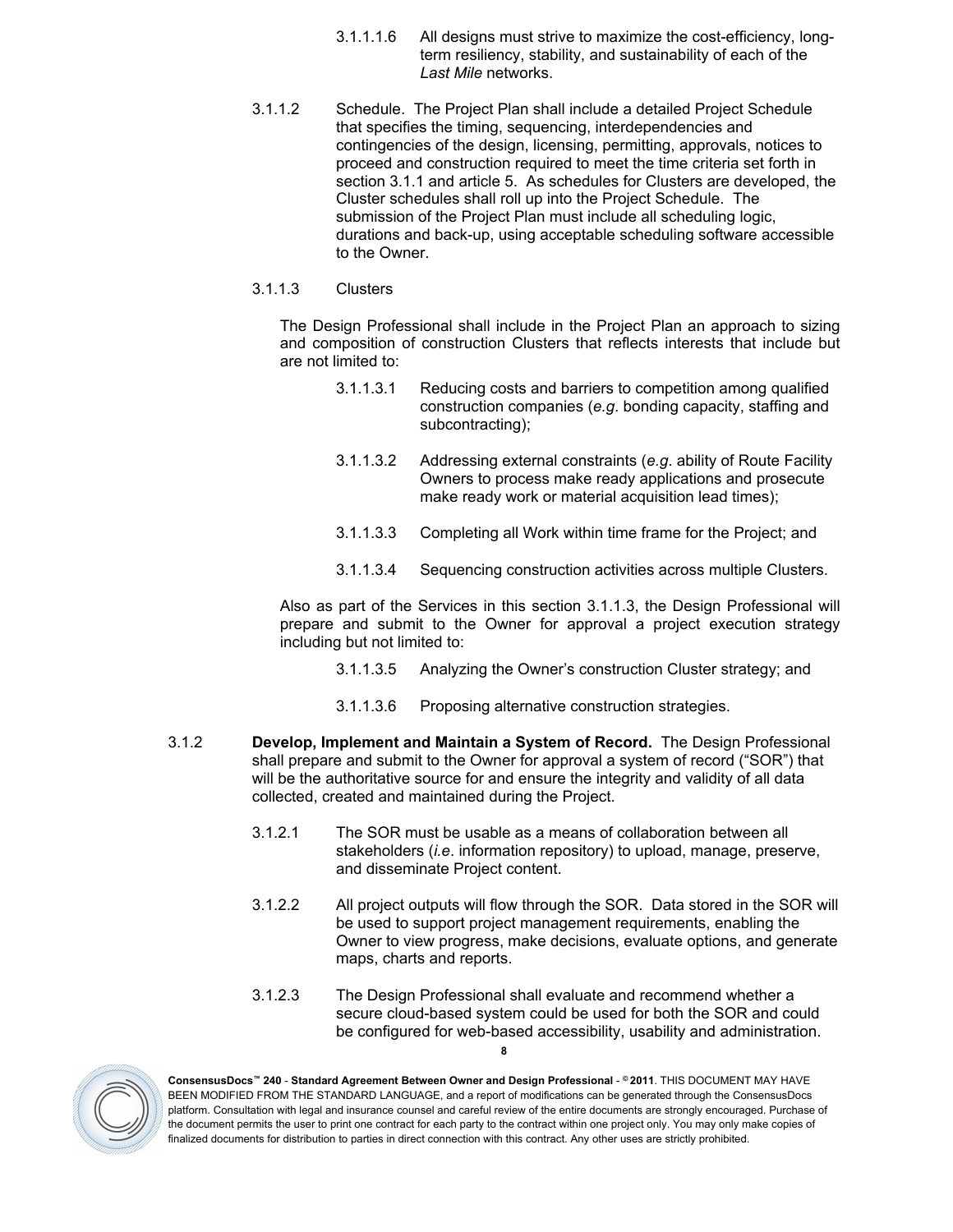Information must be able to be structured to allow or deny access on a Town-by-Town basis.

- 3.1.2.4 At the close of the Project, the Design Professional will turn over to the Owner or its designee(s) ownership and administration of the SOR and/or information repository and licenses to all software required to operate it. The SOR must remain operational and accessible to all users for one year after the close of the Project. The Design Professional shall export and deliver to the Owner all SOR data in a logical and organized format within that one-year period.
- <span id="page-8-0"></span>3.1.3 **Develop Technology and Product Roadmaps and Equipment Specifications.** The Design Professional shall create and submit to the Owner for approval a ten (10) year network technology and vendor product evolution Roadmap identifying the differences between and among Active Ethernet, passive optical, and fixed wireless networks from selection, design, impacts and cost comparisons. The Roadmap shall outline potential vendors and products and the key features of each platform, including but not limited to hardware capacities, software specifications, environmental and management capabilities, equipment management software functionality for service configuration, surveillance, performance and administration. The Roadmap shall conclude with a recommendation on the selection of technology for a regional or single Town network – GPON, Active Ethernet, fixed wireless or a combination thereof.

Each Roadmap for a given technology and/or product shall

- 3.1.3.1 begin with an explanation of the current capabilities for that technology;
- 3.1.3.2 then describe the anticipated evolution for that technology, including a forecast of expected changes in performance (*e.g*. speed, features, and functionality) and reductions in costs (*e.g*. equipment cost, cost of service to subscribers, cost to operate);
- 3.1.3.3 include the limitations of that technology (*e.g*. insufficient capacity to or inability to support real-time traffic such as voice over IP or Broadcast video), elements that would affect consumer and/or carrier adoption, and the extent to which these limitations can be mitigated;
- 3.1.3.4 convey the market availability of next generation technologies (*e.g*. technologies that are in production by multiple manufacturers), and any market constraints that would affect their adoption in the western Massachusetts region; and
- 3.1.3.5 include forecasts (if any) of when the technology will reach 'end of life' within the next 10 years.

The Design Professional shall list assumptions that were made in developing forecasts.

Upon completion of all Roadmaps, the Design Professional will provide a detailed recommendation on the selection of qualified vendors and identify specifications for equipment to be deployed for the *Last Mile* network (*e.g*. FTTP or fixed wireless). This recommendation will include reasons why these vendors should be considered (*e.g*. pros and cons).



**ConsensusDocs™ 240** - **Standard Agreement Between Owner and Design Professional** - **© 2011**. THIS DOCUMENT MAY HAVE BEEN MODIFIED FROM THE STANDARD LANGUAGE, and a report of modifications can be generated through the ConsensusDocs platform. Consultation with legal and insurance counsel and careful review of the entire documents are strongly encouraged. Purchase of the document permits the user to print one contract for each party to the contract within one project only. You may only make copies of finalized documents for distribution to parties in direct connection with this contract. Any other uses are strictly prohibited.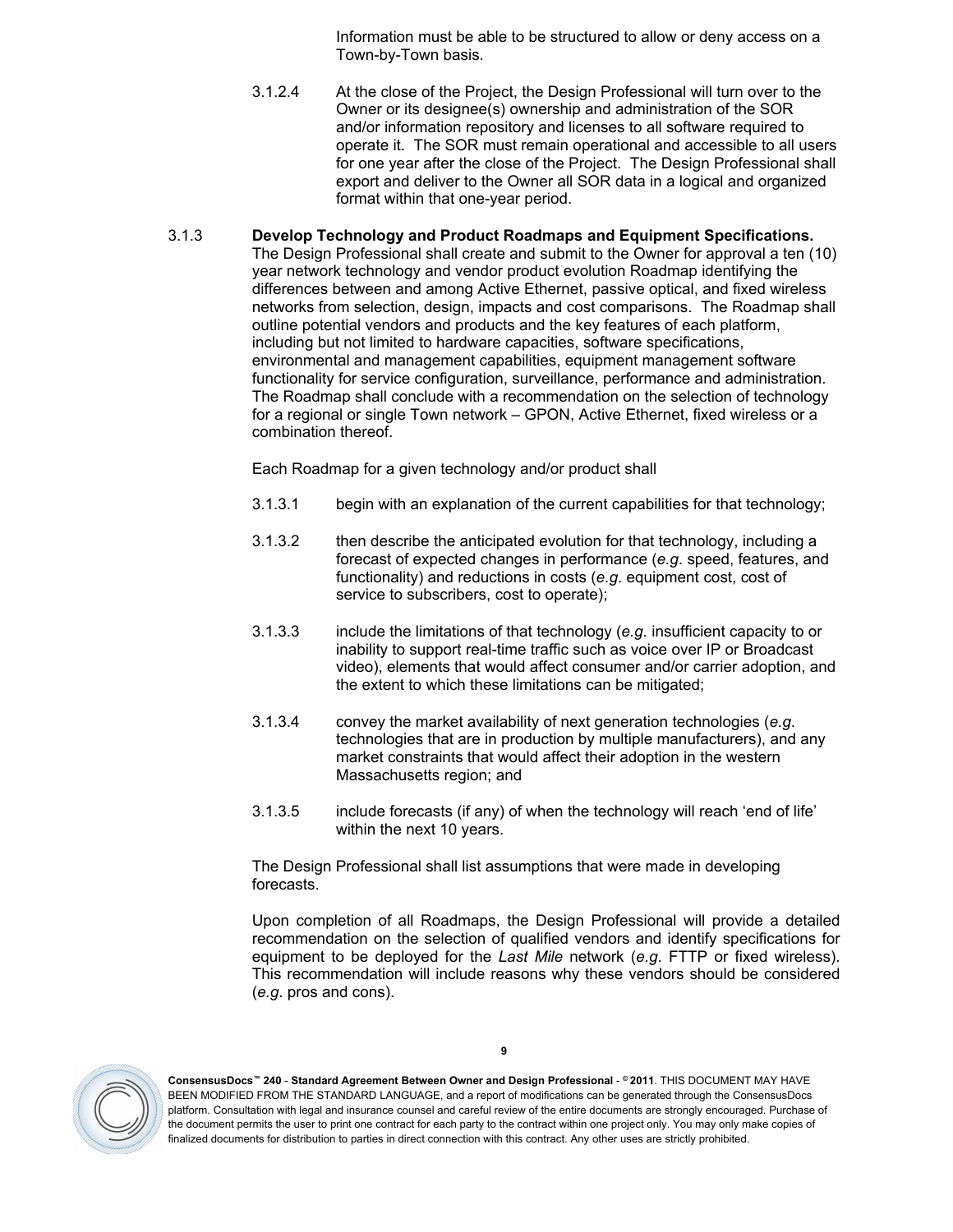The Design Professional shall present the technology and product roadmaps (in Microsoft PowerPoint format and a separate narrative in Microsoft Word) to the Owner and provide a recommendations as to:

- 3.1.3.6 any advantages or disadvantages to deploying fixed wireless broadband networks in the Towns;
- 3.1.3.7 the most appropriate technologies to provide broadband services in the Towns.

The Owner will review and either approve or reject each recommendation. The approved recommendation will provide the foundation for the preliminary and final design phases.

<span id="page-9-2"></span>3.1.4 **Evaluate Material and Equipment Uniformity**. The Design Professional shall evaluate the extent to which the Project needs uniformity of OSP materials, OSP equipment and systems equipment across all Towns and/or regional networks. This is to be evaluated within applicable Laws that emphasize competitive procurements rather than proprietary specifications and with respect to projected operational efficiency. If requested by the Owner, the Design Professional will prepare a written justification for a proprietary specification.

### <span id="page-9-0"></span>3.2 ROUTE DEVELOPMENT

# <span id="page-9-1"></span>3.2.1 Route and Premise Evaluation

The Design Professional shall ride out each planned route and visit each premise to document the feasibility of the route and document any roadblocks and hurdles that may delay the construction of these routes. Evaluations will consist of the following:

For Projects that include FTTP:

- 3.2.1.1 Identify and recommend hut and/or Fiber Distribution Hub ("FDH") location(s) per town
- 3.2.1.2 Conduct surveys in each town to identify existing utility infrastructure along all roads to support development of a route design
- 3.2.1.3 Identify the extent to which new underground (conduit) or aerial (poles) infrastructure will need to be installed
- 3.2.1.4 Conduct surveys in each town to collect information about each premise that will be served by the *Last Mile* networks to support development of a customer premise design. The surveys must include information as to driveway lengths, types of entry, entry locations, and any privatelyowned poles

For Projects that include Fixed Wireless:

- 3.2.1.5 Identify fixed wireless equipment sites per town
- 3.2.1.6 Conduct new or verify existing wireless propagation studies by conducting site surveys in each town to collect information about proposed/planned wireless equipment sites (*e.g*. base station siting on utility poles, monopoles, municipal facilities, Department of Conservation

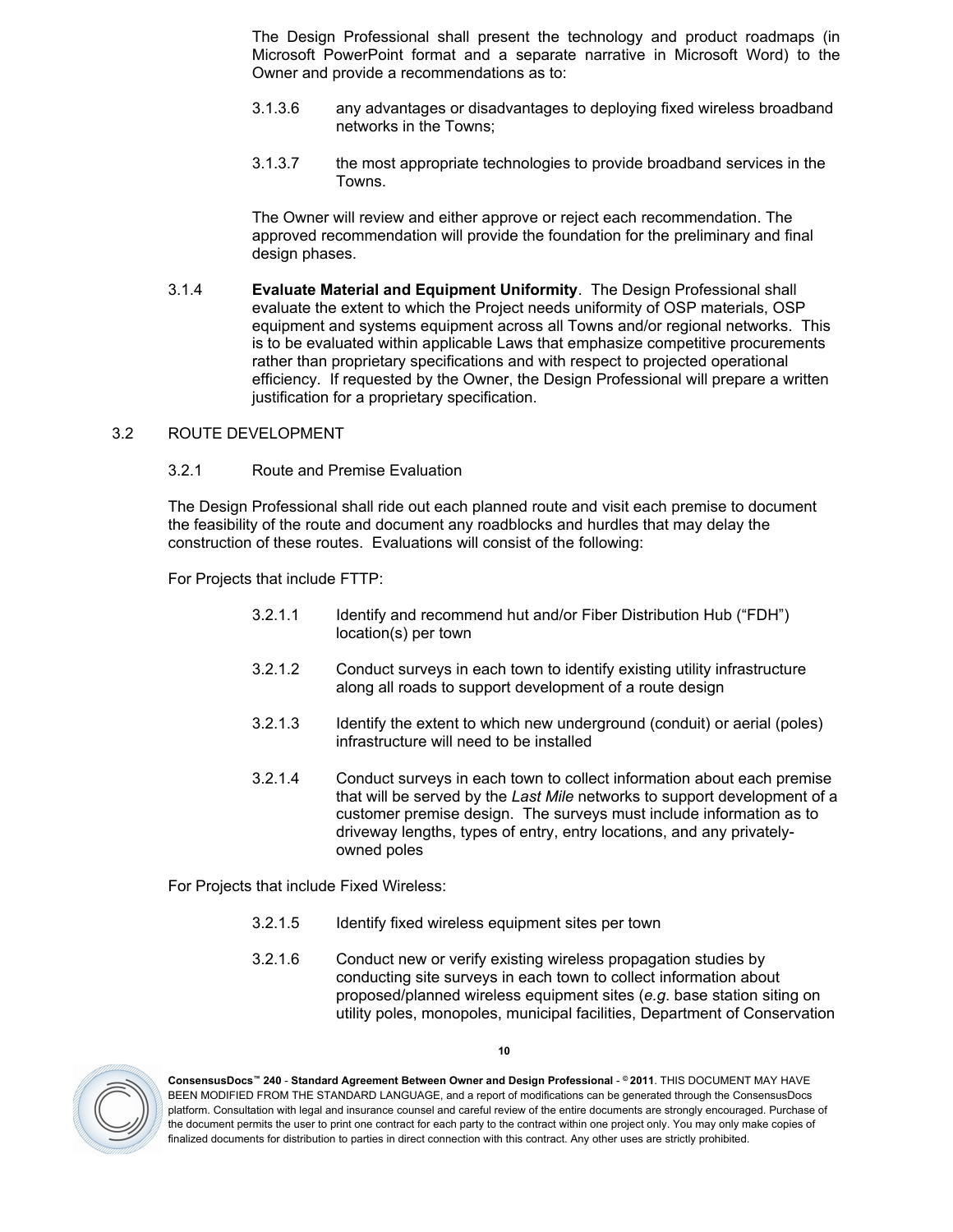and Recreation fire towers, existing communications towers) and client stations located at customer premises

- 3.2.1.7 Conduct surveys in each town to identify existing utility infrastructure along backhaul paths, when fiber optic backhaul is required rather than fixed wireless backhaul
- 3.2.1.8 Identify extent to which new underground (conduit) or aerial (poles) infrastructure will need to be installed, when fiber optic backhaul is required rather than fixed wireless backhaul

For all Projects:

- 3.2.1.9 Identify any permitting or construction challenges while conducting surveys to support development of design alternatives
- 3.2.1.10 Identify any Multiple Dwelling Units, Multiple Tenant Units, commercial properties and seasonal properties
- 3.2.1.11 Consider design implications of approved buildable land parcels. Most current data will be provided in consultation with Towns
- 3.2.1.12 Verify fiber egress points to support single and redundant connections to the *MassBroadband 123* network and regional inter-town connections, if applicable.

<span id="page-10-1"></span>3.2.2 **Development of Route Design Drawings**. The Owner has provided in Exhibit A.1 the list of the 40 Towns that may be included in the Project and each Town's preliminary data, which includes for each Town an estimated Unit count, an estimated telephone pole counts, estimated route miles, square miles and the proposed technology to be deployed. Working with the Owner and the Towns and using the estimates in Exhibit A.1 and data collected through the route and premise evaluations conducted by the Design Professional, the Design Professional will prepare and submit to the Owner for approval Route Design Drawings for those Towns wishing a *Last Mile* network and authorized in writing by the Owner. The Design Professional shall identify the type of installation for fiber optic cable (*i.e.,* new or existing aerial, new or existing underground, dark fiber or overlash) in each Town, if applicable. The Design Professional shall consider and evaluate opportunities to leverage the *MassBroadband 123* network, including overlashing, bifurcation of network spurs and use of dark fiber on the *MassBroadband 123* network, in consultation with the Owner. The *Last Mile* Route Design Drawings must be suitable for use by the Owner's Pole Data Collector in determining the pole data to be collected for pole application submittal for make ready work by the Route Facility Owners and for use in support of special permitting projects such as conservation commission hearings, historical society hearings, and MassDOT bridge attachment petitions.

<span id="page-10-0"></span>3.2.3 **Development of Preliminary Designs.** The Owner shall provide to the Design Professional for each Town a written statement of baseline requirements for the Town's network. The Design Professional shall utilize these baseline requirements as a starting point in the development of preliminary designs for each Town. The Design Professional shall develop highlevel designs and prepare estimated costs per Town based on these requirements. The Owner and Towns will have the ability to approve, reject or request modifications of the preliminary design based on budgetary restrictions. After this collaborative interaction, the Design Professional shall incorporate all modifications and develop one final version of the preliminary design and project budget that implements any approved modifications.

The preliminary design for the first Cluster approved under section [3.3](#page-12-0) must be completed and submitted for approval no later than 90 days after execution of this Agreement.



**ConsensusDocs™ 240** - **Standard Agreement Between Owner and Design Professional** - **© 2011**. THIS DOCUMENT MAY HAVE BEEN MODIFIED FROM THE STANDARD LANGUAGE, and a report of modifications can be generated through the ConsensusDocs platform. Consultation with legal and insurance counsel and careful review of the entire documents are strongly encouraged. Purchase of the document permits the user to print one contract for each party to the contract within one project only. You may only make copies of finalized documents for distribution to parties in direct connection with this contract. Any other uses are strictly prohibited.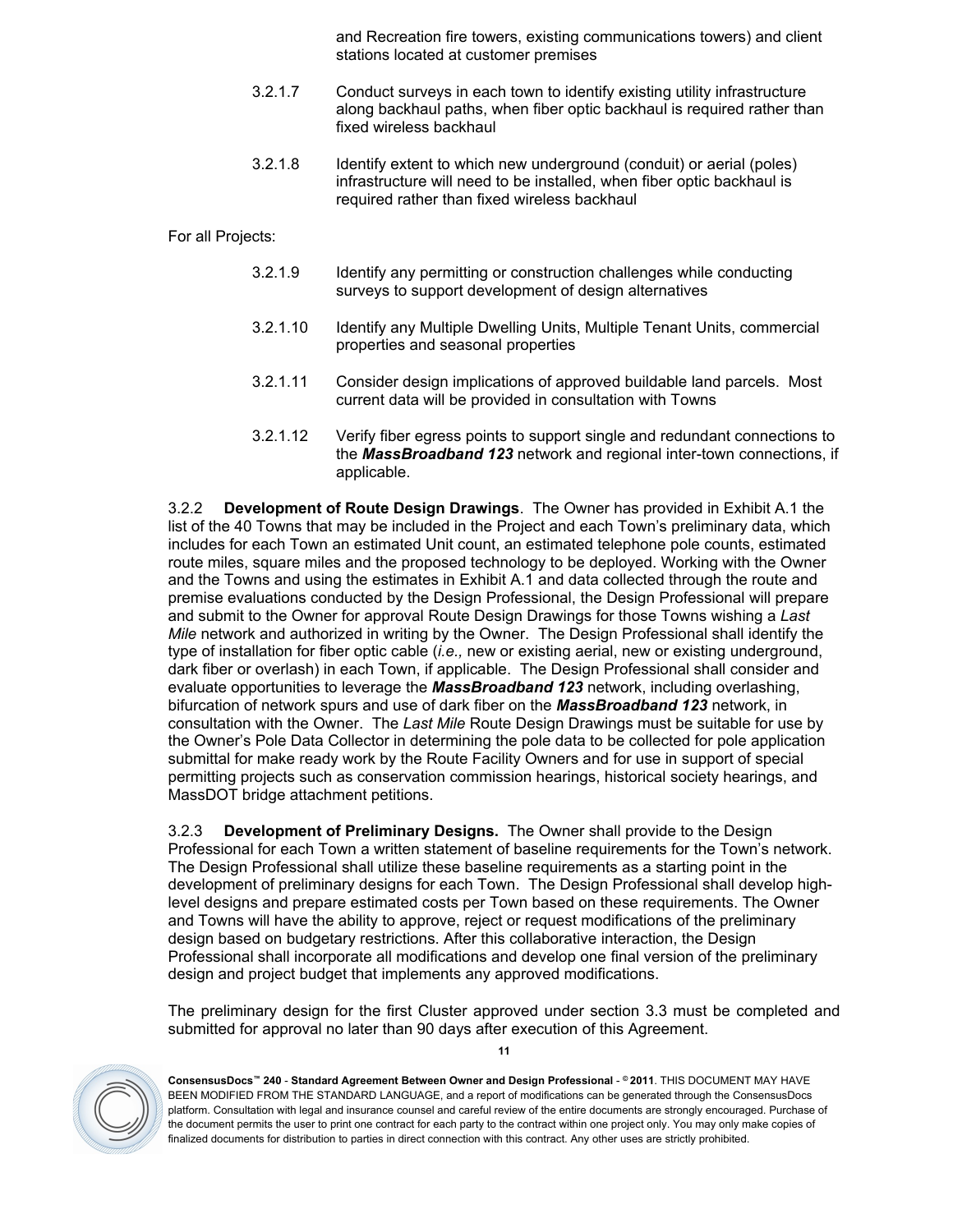Preliminary FTTP, fixed wireless, and hybrid designs will include but are not limited to the following:

General Requirements:

- 3.2.3.1 Network technology (*i.e*. Active Ethernet, GPON, and/or fixed wireless) and a listing of equipment to be installed;
- 3.2.3.2 Premise location maps;
- 3.2.3.3 Percentages of existing aerial, new aerial and underground;
- 3.2.3.4 Design Layer 1 (physical), Layer 2 (switching) and Layer 3 (routing) architecture that may utilize homogeneous network equipment with considerations around remote management;
- 3.2.3.5 Project budget spreadsheets (*e.g*. material and labor construction estimates including prevailing wage requirements);
- 3.2.3.6 Growth, redundancy and Owner-specified service level projections;
- 3.2.3.7 Network capacity plans that demonstrate support for the required data speeds (*i.e*. Internet);
- 3.2.3.8 An integration strategy for cloud based voice services;
- 3.2.3.9 Analysis of broadcast video services (*e.g*. IPTV) and/or analysis for support of video streaming technologies (linear, video-on-demand, inhome and out of home streaming); and
- 3.2.3.10 Opportunities to leverage the *MassBroadband 123* network, including overlashing, bifurcation of network spurs and use of dark fiber on the *MassBroadband 123* network based on determination during route desian:

For Projects that include FTTP:

- 3.2.3.11 Physical topology (*i.e*. point-to-point, bus, star);
- 3.2.3.12 Potential hut or Fiber Distribution Hub ("FDH") location(s), including flood plain and elevation analyses;
- 3.2.3.13 Splitter placements (*i.e*. centralized, distributed, or central office split);
- 3.2.3.14 OSP feeder, distribution and drop cable schematics listing cable types and minimum strand counts;
- 3.2.3.15 Driveway lengths; and
- 3.2.3.16 Cable management recommendations (*e.g*. FDH, Fiber Access Terminals, splice closures, vaults, handholes, etc.);

For Projects that include Fixed Wireless:

3.2.3.17 Potential fixed wireless equipment sites; and



**12**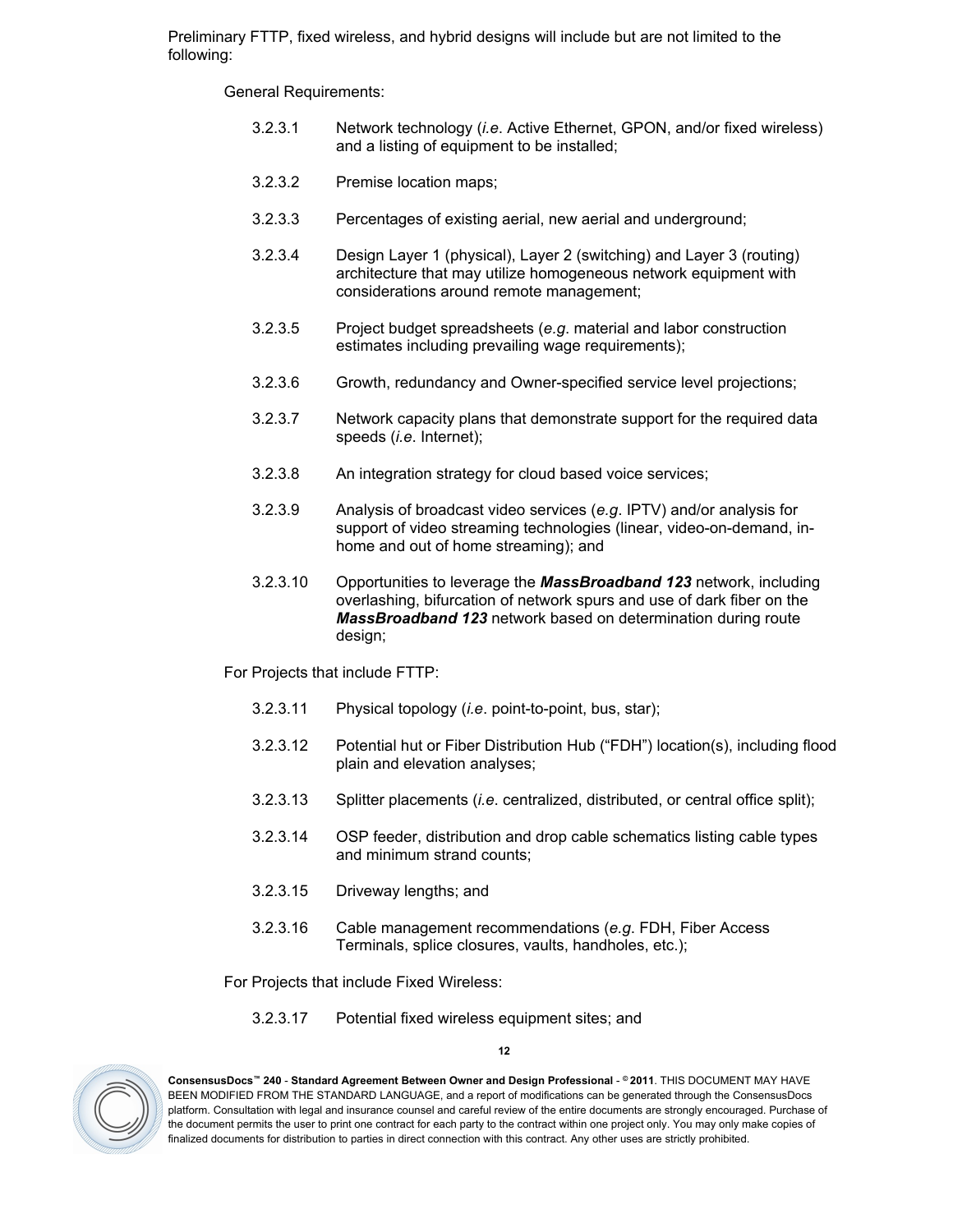### 3.2.3.18 Fixed wireless propagation maps;

The Preliminary Design for each Town shall be subject to prior written approval of the Owner and Town before the Design Professional proceeds to Final Design for that Town.

<span id="page-12-3"></span>3.2.4 Drafting of Conduit License Applications.

The Design Professional shall prepare and perform a quality check of Route Facility Owner conduit license applications for each of the Towns. Specifically, the Design Professional will:

- 3.2.4.1 Prepare and submit to the Owner complete and accurate initial conduit license applications to submit to the applicable utility;
- 3.2.4.2 Make edits or modifications to the draft application after review by the Owner and/or the Towns;
- 3.2.4.3 Resubmit to the Owner edited applications;
- 3.2.4.4 Provide design and engineering services for manhole surveys;
- 3.2.4.5 Provide design and engineering services for rod and rope surveys;
- 3.2.4.6 Provide detailed survey results to the Owner;
- 3.2.4.7 Submit any new alternative conduit and/or route designs to the Owner as required; and
- 3.2.4.8 Maintain applications in the SOR.
- <span id="page-12-0"></span>3.3 Development of Clusters.

 In accordance with the principles and procedures established in the approved Project Plan, the Design Engineer shall identify and recommend the size and composition of proposed Clusters of Towns to be constructed together and submit the proposal(s) to the Owner for approval. Any proposal for Clusters shall explain the pros and cons of the Cluster composition and shall include a detailed schedule for completion of design, issuance of a Cluster bid package and estimated duration of construction of the Cluster.

Once a Cluster proposal has been approved, the Design Professional shall proceed to complete the coordination of the designs for all Towns in the Cluster and prepare Construction Bid packages in accordance with section [3.5.](#page-13-0)

# <span id="page-12-1"></span>3.4 **Development of Final Designs.**

The Design Professional shall create a detailed design for each Town based on the preliminary design for the Town approved by the Owner and the Town. These designs will include, but will not be limited to:

For Projects that include FTTP:

- 3.4.1 Fully developed, stamped GIS/CAD drawings detailing OSP cable construction with pole by pole detail, butterfly drawings, splice locations and splicing plans (fiber cable strand counts, cable management locations)
- <span id="page-12-2"></span>3.4.2 Finalized detailed hut construction plans including, but not limited to:
	- 3.4.2.1 Civil drawing requirements for hut location(s)



**ConsensusDocs™ 240** - **Standard Agreement Between Owner and Design Professional** - **© 2011**. THIS DOCUMENT MAY HAVE BEEN MODIFIED FROM THE STANDARD LANGUAGE, and a report of modifications can be generated through the ConsensusDocs platform. Consultation with legal and insurance counsel and careful review of the entire documents are strongly encouraged. Purchase of the document permits the user to print one contract for each party to the contract within one project only. You may only make copies of finalized documents for distribution to parties in direct connection with this contract. Any other uses are strictly prohibited.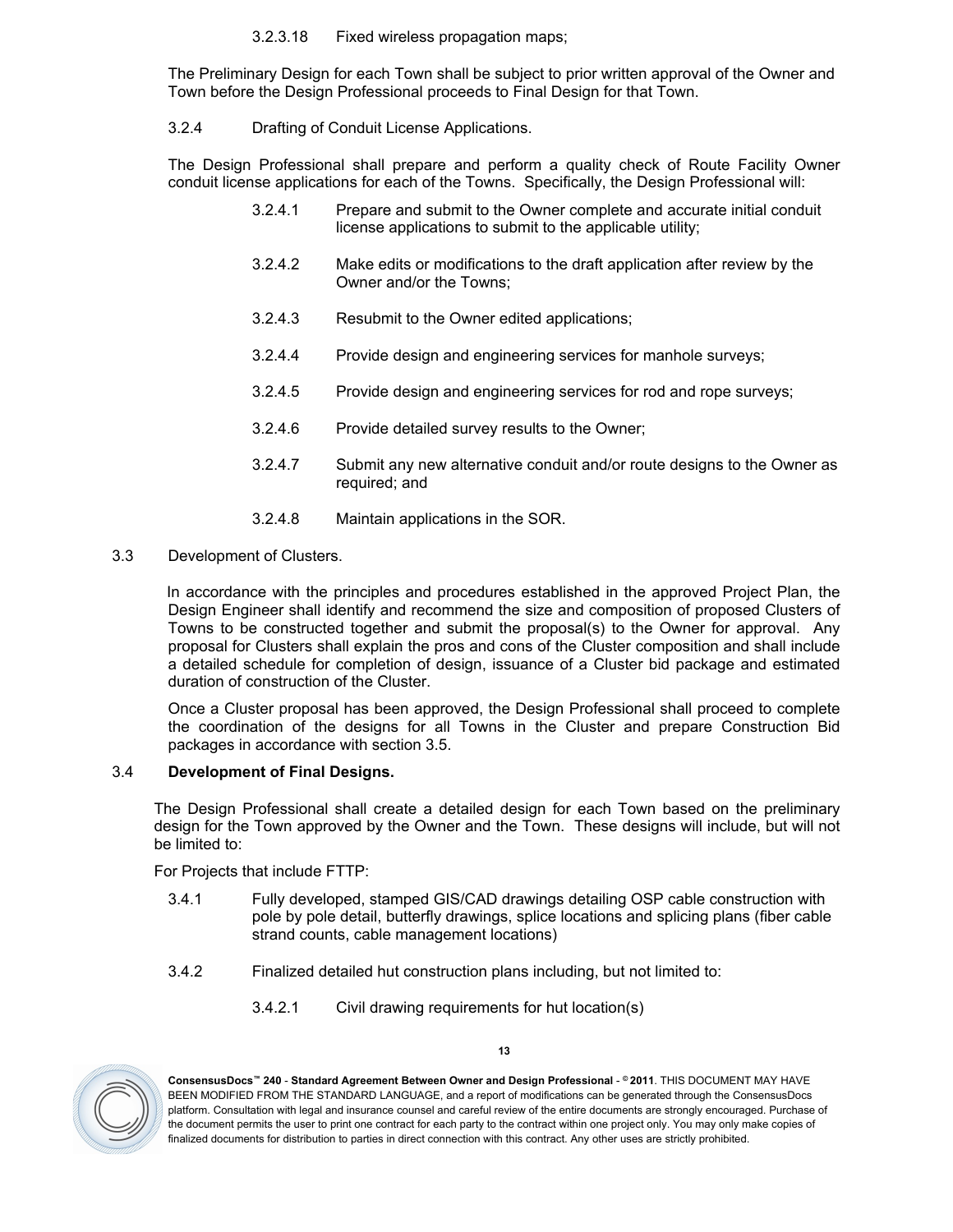- 3.4.2.2 Fiber cable attachments and hut penetration locations
- 3.4.2.3 Infrastructure design including ladder tray, relay racks, vertical/horizontal wire management, patch panels, fiber trough, fiber modules/splice trays
- 3.4.2.4 Network design drawings, equipment specifications, port mapping documentation, and system configurations
- 3.4.2.5 Power requirements including commercial, backup and redundant systems
- 3.4.2.6 Grounding requirements
- 3.4.2.7 HVAC requirements
- 3.4.2.8 Floor plans
- 3.4.2.9 Rack elevations drawings
- 3.4.2.10 Environmental alarming (HVAC, temperature, security, site access, etc.)
- 3.4.3 Route definition (feeder, distribution and drop locations, construction types (aerial or underground, new or existing, multiple egress connections).

For Projects that include Fixed Wireless:

- 3.4.3.1 Fully developed, stamped GIS/CAD drawings detailing wireless equipment sites with pole, mast, or tower detail, and equipment specifications; and
- 3.4.3.2 Propagation maps that minimally show which base stations are serving which client stations with which fixed wireless technologies.

#### For all Projects:

- 3.4.3.3 Growth, redundancy and specified service levels projections;
- 3.4.3.4 Distance calculations (RF, optical and road miles); and
- 3.4.3.5 Verification that all necessary licenses or permits have been obtained or the status of those in process.

 For any Town Network that is part of an approved Cluster, the Final Design shall be coordinated with the Final Designs of all Towns in the same Cluster.

#### <span id="page-13-0"></span>3.5 **Development of Construction Bid Packages.**

For each approved Cluster and for each single Town Network approved by the Owner, upon issuance of a Work Order for such Cluster, the Design Professional shall prepare and submit construction bid packages that will be similar or equal in quality, level of development, detail and scope to the *RUS Form 515 Construction Contract* documents and suitable for lump sum bidding. Each construction bid package (collectively "Construction Documents") will be issued for bidding by Construction Management Firms for the physical construction and equipment installation and configuration of the fiber optic network. The Design Professional will assist the Owner in responding to questions received during the bidding period and participate in the evaluation of qualifications of such Construction Management Firm bidders and their proposed Subcontractors. Construction Documents will include but are not limited to the following:



**ConsensusDocs™ 240** - **Standard Agreement Between Owner and Design Professional** - **© 2011**. THIS DOCUMENT MAY HAVE BEEN MODIFIED FROM THE STANDARD LANGUAGE, and a report of modifications can be generated through the ConsensusDocs platform. Consultation with legal and insurance counsel and careful review of the entire documents are strongly encouraged. Purchase of the document permits the user to print one contract for each party to the contract within one project only. You may only make copies of finalized documents for distribution to parties in direct connection with this contract. Any other uses are strictly prohibited.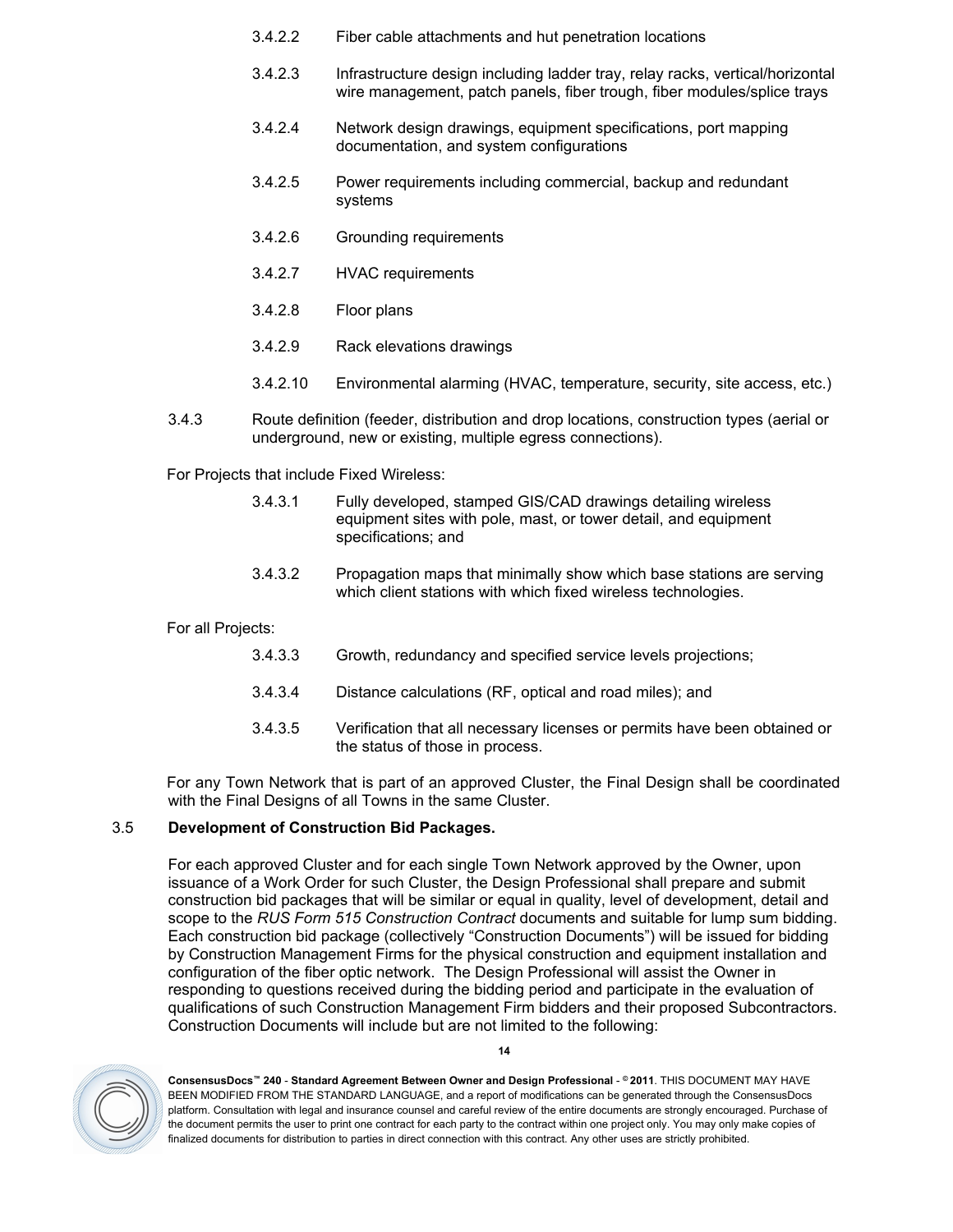For Projects that include FTTP:

- 3.5.1 Fully developed, stamped GIS/CAD FTTP drawings with pole by pole detail;
- 3.5.2 Finalized detailed hut construction plans and specifications, utilizing modular construction where feasible, as outlined in section [3.4.2](#page-12-2).

The Design Professional must analyze, in consultation with the Owner, whether the procurement of Work to acquire and/or install a hut will require a building permit and/or will need to be the subject of a separate procurement (as, for example as a modular building) in order to comply with Laws.

For Projects that include fixed wireless:

3.5.3 Finalized detailed fixed wireless infrastructure construction plans and specifications, utilizing modular construction where feasible;

For all Projects:

- 3.5.4 Detailed network equipment specifications.
	- 3.5.4.1 Equipment specifications may identify approved vendors and models on an "or equal" basis.
	- 3.5.4.2 In the event the Design Professional recommends a sole source or proprietary specification for any equipment, or, in the course of construction recommends rejecting a Construction Management Firm's proposed substitution as not "equal," the Design Professional shall provide such written justification and other support for such recommendation as may be required to minimize the risk of or to defend a challenge by a prospective bidder, supplier or other interested party.
	- 3.5.4.3 The bid form shall require the bidder to state whether the bidder is a preferred vendor or Vendor Approved Reseller for OSP material and/or network equipment;
- 3.5.5 For any location that the Design Professional determines may meet a National Pollutant Discharge Elimination System ("NPDES") notice threshold, the Construction package shall include the requirements the Construction Management Firm must meet to comply with the NPDES requirements;
- 3.5.6 For any location for which a special permit, such as those described in section [3.7.4](#page-19-0), has been or is to be issued, all conditions and requirements to be met in order to comply with the special permit;
- 3.5.7 For any location requiring compliance with archeological, historic, or environmental requirements or connection to or crossing of bridges, highways or railroads as described in section [3.7.4](#page-19-0), all conditions and requirements to be met on account of such conditions.
- 3.5.8 Test plan responsibilities, execution and documentation;
- 3.5.9 Detailed list of materials and inventory management requirements for all aspects of the project including active and passive hardware, software and licensing components;



**ConsensusDocs™ 240** - **Standard Agreement Between Owner and Design Professional** - **© 2011**. THIS DOCUMENT MAY HAVE BEEN MODIFIED FROM THE STANDARD LANGUAGE, and a report of modifications can be generated through the ConsensusDocs platform. Consultation with legal and insurance counsel and careful review of the entire documents are strongly encouraged. Purchase of the document permits the user to print one contract for each party to the contract within one project only. You may only make copies of finalized documents for distribution to parties in direct connection with this contract. Any other uses are strictly prohibited.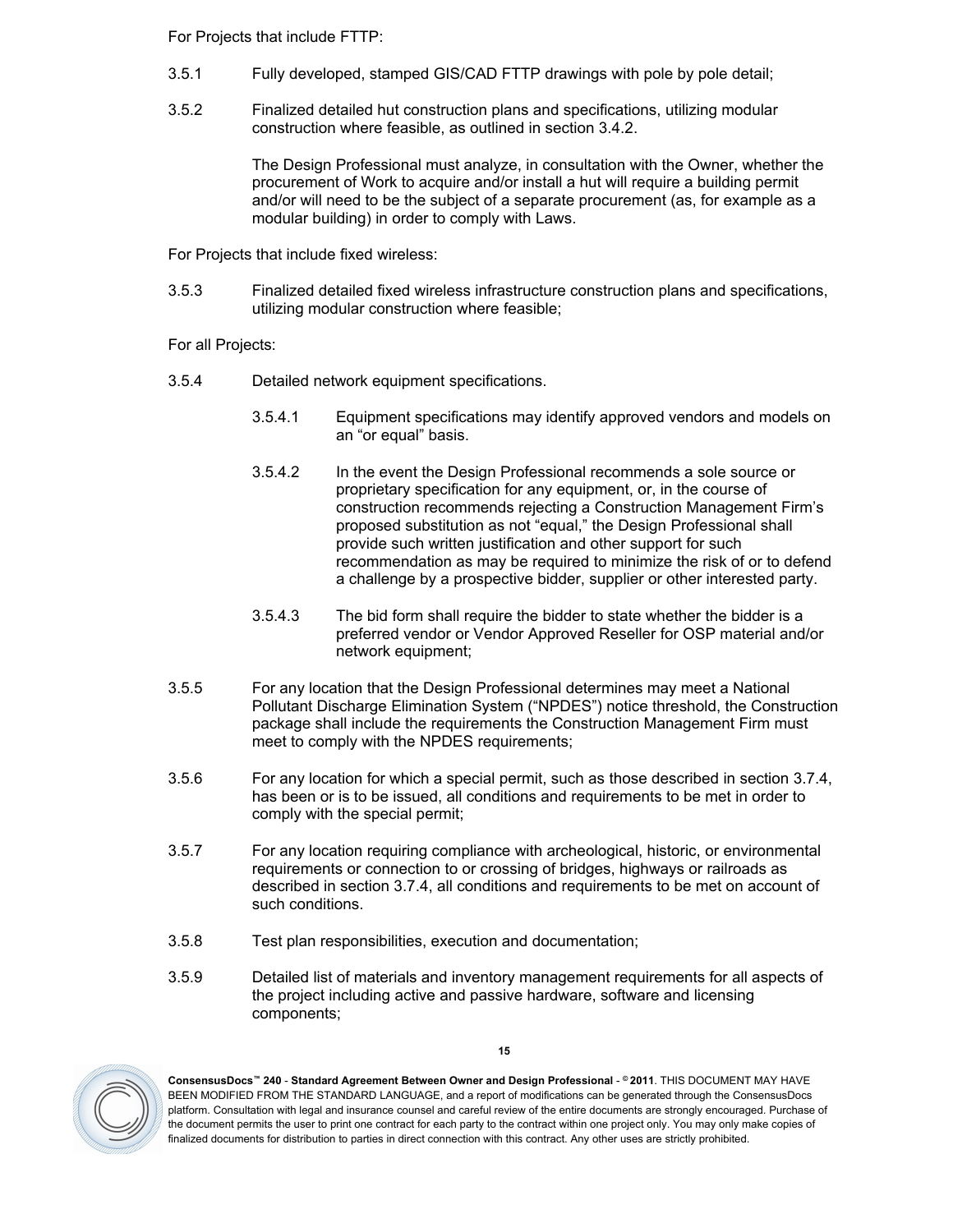- 3.5.10 Prevailing wage rates for applicable job classifications and prevailing wage compliance requirements; and
- 3.5.11 Qualifications required of bidders (and/or their subcontractors) for the physical construction and equipment installation and configuration of the fiber optic network.

Each set of Construction Documents shall be capable of being transmitted in electronic form and the Design Professional shall deliver at least one reproducible version of each set of Construction Documents to the Owner.

# <span id="page-15-0"></span>3.6 **Systems Integration and Commissioning**.

- 3.6.1 The Design Professional shall prepare and submit to the Owner for approval a systems integration and commissioning plan for a single town network or multiple regional networks. The plan shall list and schedule all tasks to be completed from the Access Layer up through the Distribution and Core to the Service layer and designating the person responsible for each. The approved systems integration and commissioning plan, or relevant portions thereof, shall be included in each set of Construction Documents. The following questions should be analyzed within the context of the guiding principle that the Project should be implemented on a designbid-build basis and the Owner's determination, in consultation with the Design Professional, about the use of any proprietary specification(s):
	- 3.6.1.1 How will systems integration and commissioning be completed from the Access layer up through the Distribution and Core to the Service layer?
	- 3.6.1.2 What options exist to create the appropriate level of integration standardization and consistency across construction Clusters?
	- 3.6.1.3 How and by whom will Network equipment installations be performed to ensure consistency and standardization of installations across construction Clusters? Should the professional service arm of a network equipment manufacturer be considered?
	- 3.6.1.4 How should the Owner integrate Towns or groups of Towns that may be part of separate construction Clusters?
	- 3.6.1.5 When is it critical to have a network operator(s) involved to assist with decisions regarding systems integration?
- <span id="page-15-2"></span><span id="page-15-1"></span>3.7 **General Engineering and Project Management Services** The Design Professional shall provide the following engineering and Project management Services:
	- 3.7.1 General Engineering and Project Management Services -- Town Specific
		- 3.7.1.1 Prepare and manage detailed Town-by-Town Microsoft Project plans, or equivalent, detailing all tasks with start and end dates to be performed in each Town and identify major milestones and critical path items;
		- 3.7.1.2 Maintain the SOR, ensuring that data are current throughout the duration of the Project;
		- 3.7.1.3 Submit Town specific or Cluster based reports as specified in the approved Communications Plan;



**ConsensusDocs™ 240** - **Standard Agreement Between Owner and Design Professional** - **© 2011**. THIS DOCUMENT MAY HAVE BEEN MODIFIED FROM THE STANDARD LANGUAGE, and a report of modifications can be generated through the ConsensusDocs platform. Consultation with legal and insurance counsel and careful review of the entire documents are strongly encouraged. Purchase of the document permits the user to print one contract for each party to the contract within one project only. You may only make copies of finalized documents for distribution to parties in direct connection with this contract. Any other uses are strictly prohibited.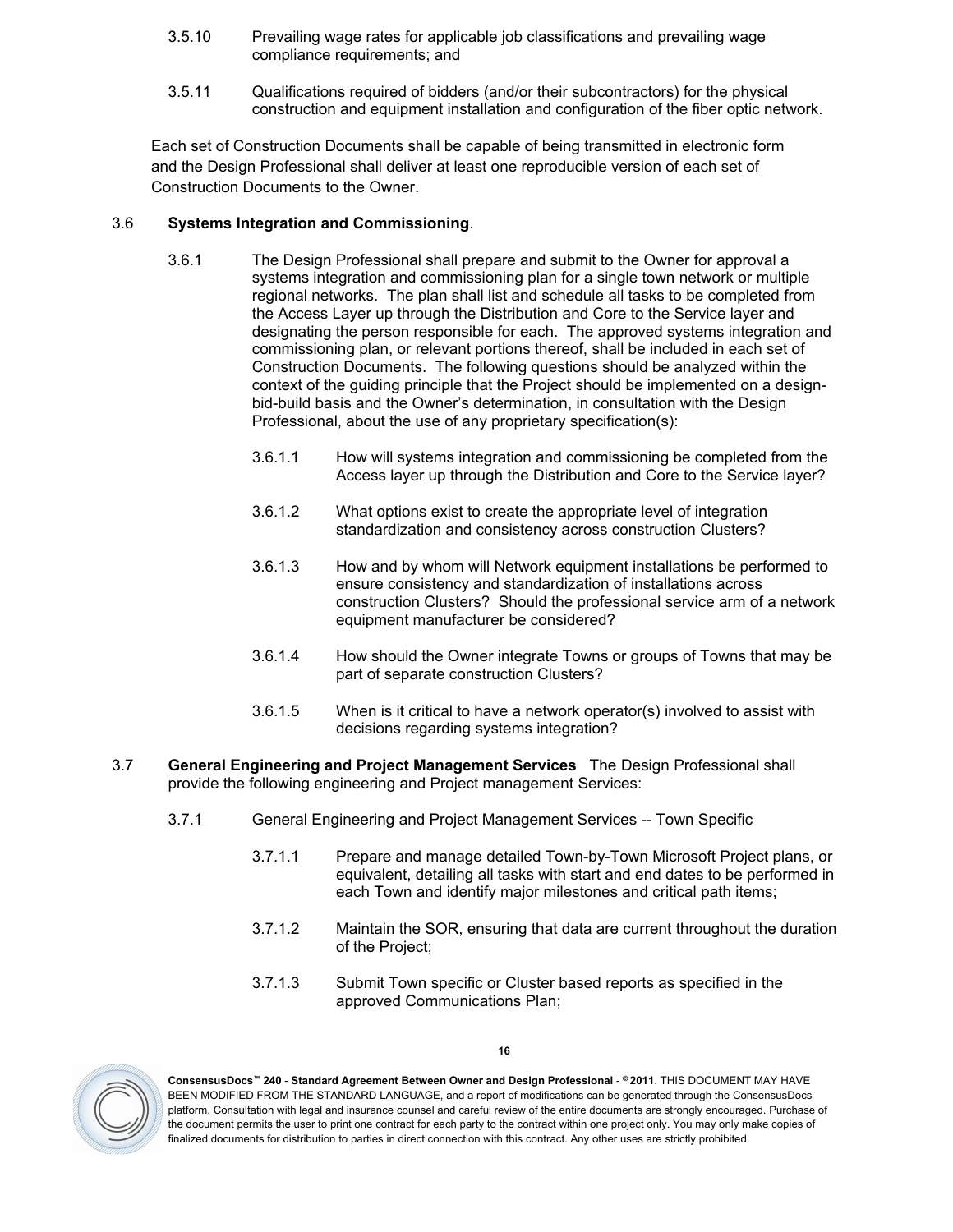- 3.7.1.4 Recommend when construction segments can be released to construction;
- 3.7.1.5 Review the Construction Management Firm's submittals, including shop drawings, product data, and samples, and making approvals of or recommendations about such submittals to the Owner.
- 3.7.1.6 In the event the Construction Management Firm requests approval to make a substitution for specified equipment and makes the required submittals to satisfy the Design Professional that the proposed substituted equipment appears to satisfy the "or equal" criteria, the Design Professional shall conduct such investigation as may be appropriate on an expedited basis, to enable the Design Professional to certify the suitability of the substituted equipment and element management system software to perform the functions necessary for the Project, including but not limited to the interoperability and compatibility between Project equipment and the *MassBroadband 123* Network, the appearance and performance of installations, all before approving the requested substitution. The Design Professional's review shall not extend to the Construction Management Firm's means, methods, techniques, sequences, or procedures, unless such means, methods, techniques, sequences, or procedures have been specified by the Owner or Design Professional;
- 3.7.1.7 Review and recommend approval, rejection or modification of invoices from project vendors;
- 3.7.1.8 Respond to requests for information or clarification from the Construction Management Firm regarding the plans and specifications;
- 3.7.1.9 Ensure Construction Management Firms' compliance with the Construction Documents by performing the following:
	- 3.7.1.9.1 Update plans with red-lined information from Construction Management Firms;
	- 3.7.1.9.2 Conduct desktop assessments of red-lined plans, identifying and deviations from design plans;
	- 3.7.1.9.3 Manage version control;
	- 3.7.1.9.4 Prepare inspection checklists and developing inspection schedules;
	- 3.7.1.9.5 Lead, participate in and report on routine inspection of Construction Management Firms, ensuring proper construction methods and specifications for the project are being met;
	- 3.7.1.9.6 Identify and report on punch lists or otherwise, any unauthorized deviations from design plans or specifications;
	- 3.7.1.9.7 Develop punch lists that include photos and corrective actions to be taken which will be documented in the SOR; and



**ConsensusDocs™ 240** - **Standard Agreement Between Owner and Design Professional** - **© 2011**. THIS DOCUMENT MAY HAVE BEEN MODIFIED FROM THE STANDARD LANGUAGE, and a report of modifications can be generated through the ConsensusDocs platform. Consultation with legal and insurance counsel and careful review of the entire documents are strongly encouraged. Purchase of the document permits the user to print one contract for each party to the contract within one project only. You may only make copies of finalized documents for distribution to parties in direct connection with this contract. Any other uses are strictly prohibited.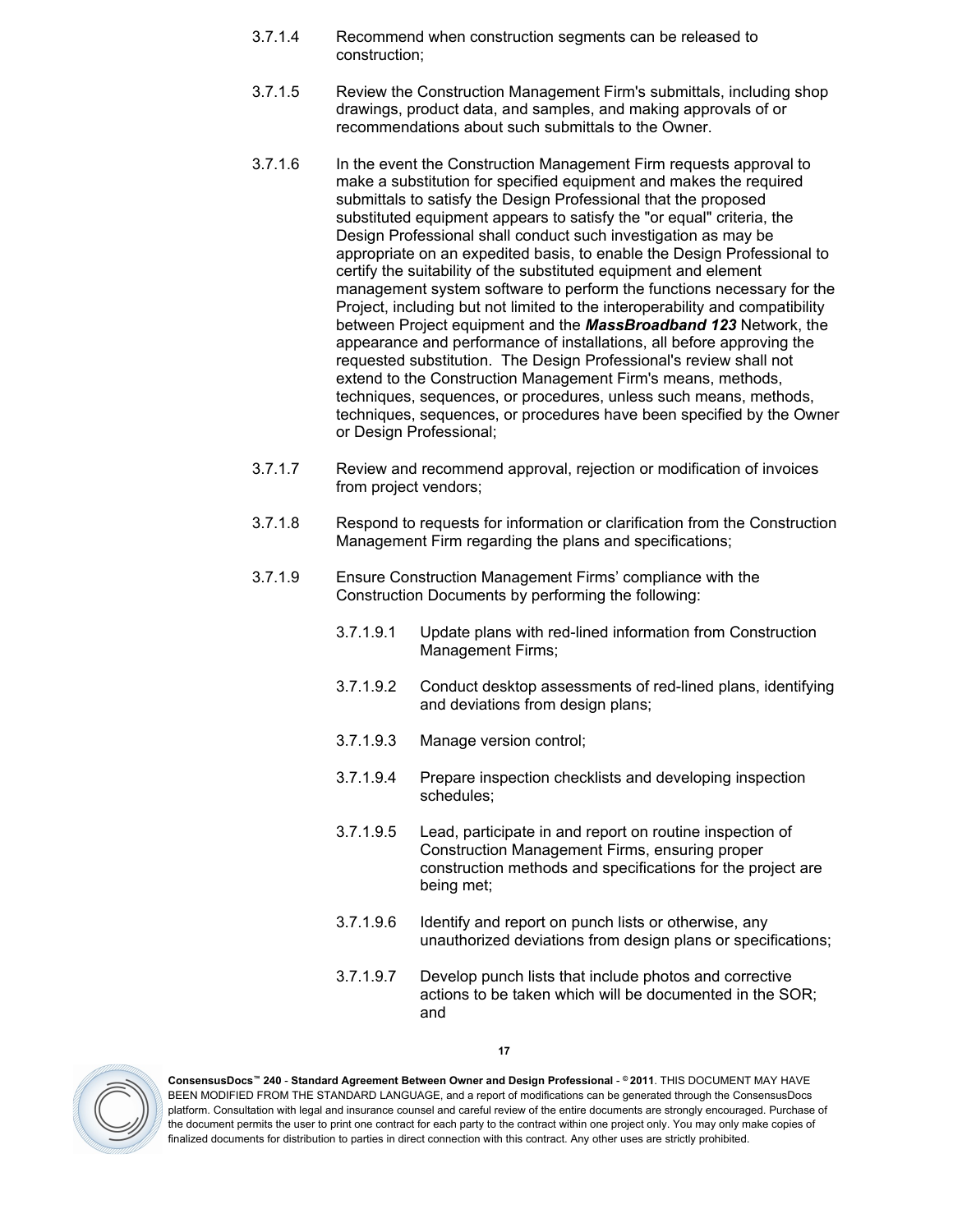3.7.1.9.8 Prepare final as-built plans.

- 3.7.1.10 Track construction status for all active route segments per Town through completion of construction;
- 3.7.1.11 Design modifications approved by the Owner to the approved designs as a result of route adds, moves and/or changes;
- 3.7.1.12 Evaluate change requests, provide recommendations to the Owner and track all approved change requests made by project stakeholders;
	- 3.7.1.12.1 Permissible reasons for route adds, moves and/or changes may include but are not limited to, denial by Route Facility Owners of licenses for use of existing conduit or existing aerial route facilities, Town change requests, value engineering, denial of (or in order to avoid) special permitting and hut relocation;
- 3.7.1.13 Identify and recommend actions aimed at value engineering and other cost-saving opportunities;
- 3.7.1.14 Perform oversight on all aspects of acceptance testing in accordance with an approved Acceptance Test Plan;
- 3.7.1.15 Verify completion of all aspects of the build whether physical or virtual by any vendor or operator to ensure all work has been completed to specification;
- 3.7.1.16 Ensure the network and equipment can deliver the services requested by a Town (*e.g*. voice, data, video);
- 3.7.1.17 Ensure Construction Management Firms' obtaining and complying with all required construction permits such as building, excavation and electrical permits;
- 3.7.1.18 Direct and monitor Towns' progress in granting and/or securing rights of way and in securing rights of access from Property Owners;
- 3.7.1.19 Establish and implement closeout procedures by construction Cluster; and
- 3.7.1.20 Ensure that all final design plans, permits, etc. are stored in the SOR.
- <span id="page-17-0"></span>3.7.2 **General Engineering and Project Management Services -- Non-Town Specific**  The Design Professional shall provide the following general engineering and Project management Services, to be tracked and quantified separately from the general engineering and Project Management Services in the preceding section [3.7.1](#page-15-2):
	- 3.7.2.1 Provide Project management and scheduling services, including coordinating, scheduling, and attending pre-construction and on-going construction meetings and maintaining and updating the overall Project Schedule as needed but at least every week;
	- 3.7.2.2 Prepare and distribute electronic meeting minutes to the Owner within two days of any meeting;



**ConsensusDocs™ 240** - **Standard Agreement Between Owner and Design Professional** - **© 2011**. THIS DOCUMENT MAY HAVE BEEN MODIFIED FROM THE STANDARD LANGUAGE, and a report of modifications can be generated through the ConsensusDocs platform. Consultation with legal and insurance counsel and careful review of the entire documents are strongly encouraged. Purchase of the document permits the user to print one contract for each party to the contract within one project only. You may only make copies of finalized documents for distribution to parties in direct connection with this contract. Any other uses are strictly prohibited.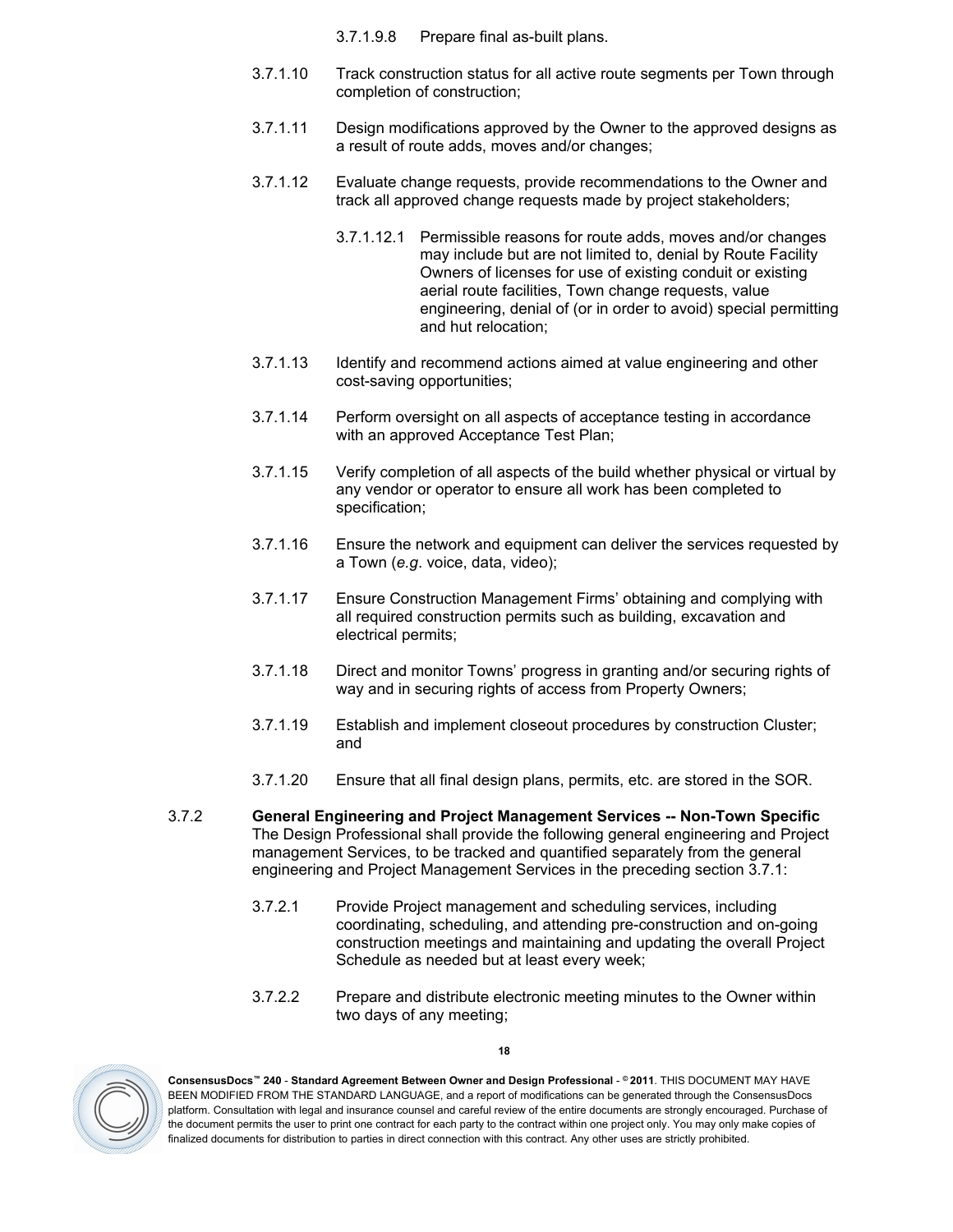- 3.7.2.3 Monitor and report progress and performance of all project vendors;
- 3.7.2.4 Submit reports as specified in the approved Communications Plan;
- 3.7.2.5 Prepare, maintain, update and report on the Project budget in coordination with the Owner and recommend adjustments for optimization, changes, or to address variances that arise during the project (*e.g*. design, materials, equipment, labor, administrative and legal);
- 3.7.2.6 Review, track, negotiate, recommend and update all requests for changes by any project vendor, including but not limited to changes in software or firmware code;
- 3.7.2.7 Create and enforce a safety assurance plan and a quality assurance plan for the Project;
- 3.7.2.8 Draft, subject to review and approval by the Owner, notices to and other correspondence with the Construction Management Firms;
- 3.7.2.9 Collaborate with the Owner and the operator of the *MassBroadband 123* network to discuss backhaul optimization of *Last Mile* networks;
- 3.7.2.10 "Establish and implement closeout procedures for the overall Project; and
- 3.7.2.11 Alert the Owner of potential critical path schedule slippage and upcoming milestones to keep the Project on track with regard to critical dates such as dates for pole applications and make ready estimates; material acquisition lead time delays; weather delays; permitting issues; and manpower or crew shortages.
- <span id="page-18-0"></span>3.7.3 **Standards & Procedural Manual Development.** The Design Professional will prepare and submit to the Owner for approval manuals for all Construction Management Firms and other Project vendors to follow. These manuals shall include the following:

#### **Standards**

- 3.7.3.1 Writing standards (conventions for design plan markups)
- 3.7.3.2 Document templates (splicing plan, equipment port mapping, change request form, etc.)
- 3.7.3.3 Naming conventions
- 3.7.3.4 Labeling standards
- 3.7.3.5 CAD and GIS data standards
- 3.7.3.6 Workmanship and installation standards, including incorporating all relevant ANSI/TIA/EIA and Telcordia SR-1421 standards

# **Plans and Procedures**

3.7.3.7 Safety management plan



**ConsensusDocs™ 240** - **Standard Agreement Between Owner and Design Professional** - **© 2011**. THIS DOCUMENT MAY HAVE BEEN MODIFIED FROM THE STANDARD LANGUAGE, and a report of modifications can be generated through the ConsensusDocs platform. Consultation with legal and insurance counsel and careful review of the entire documents are strongly encouraged. Purchase of the document permits the user to print one contract for each party to the contract within one project only. You may only make copies of finalized documents for distribution to parties in direct connection with this contract. Any other uses are strictly prohibited.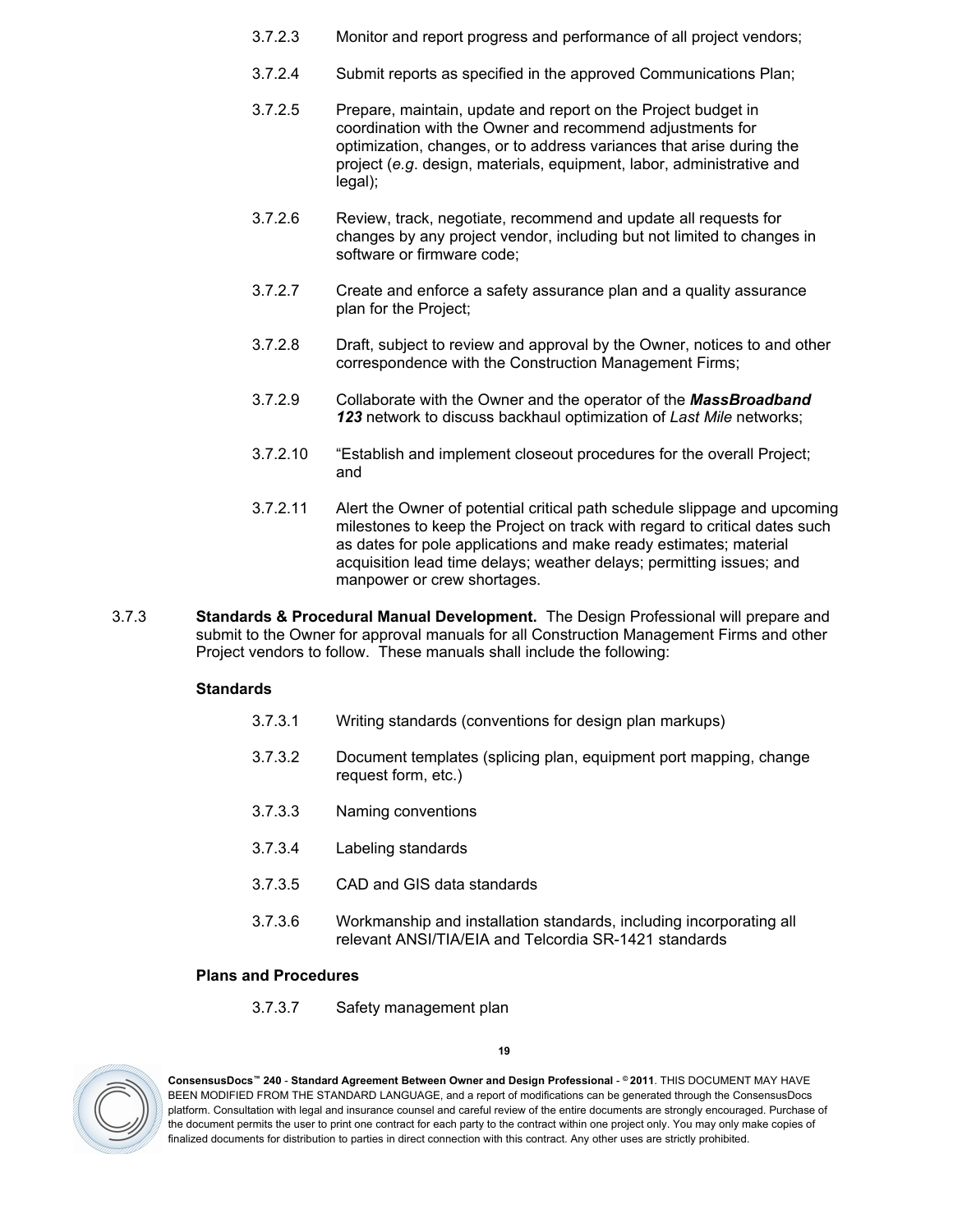- 3.7.3.8 Quality management plan
- 3.7.3.9 Construction installation procedures
- 3.7.3.10 Technical operations manual, including Network service provisioning.
- <span id="page-19-0"></span>3.7.4 **Special Permitting Services.** The Design Professional shall perform the following permitting services:
	- 3.7.4.1 Archaeological Permit Services, including:
		- 3.7.4.1.1 Coordination and Consultation, including coordinating
			- 3.7.4.1.1.1 With local historical commissions, historical district and the Massachusetts Historical Commission for any elements of the Work that require review under Section 106 of the National Historic Preservation Act of 1966, as amended; and
			- 3.7.4.1.1.2 With members of the Project team(s) to utilize plans, photographs, and other materials that assist with the identification of below ground and visual impacts to cultural resources;
		- 3.7.4.1.2 Applying for any permits required;
		- 3.7.4.1.3 Archaeological Sensitivity Assessment, including review by a qualified archaeologist of any elements of the Work for potential ground disturbance. This review may be conducted as any combination of desktop survey, review of aerial photography, walkover or drive-over survey, consultation with the Owner, Design Professional Consultants and/or Construction Management Firm or archaeological dig. Upon review completion, the Design Professional will compile the information, document findings, make recommendations regarding the potential effect of the Work on archaeological resources; and
		- 3.7.4.1.4 Historic Architectural Assessment, including review by a qualified archaeologist of any elements of the Work for potential visual effects caused by alterations to properties or their immediate surroundings. This review may be conducted as any combination of desktop survey, review of aerial photography, walk-over/drive-over survey, or consultation with Design Engineer Consultants, the Owner and/or Construction Management Firm. Upon review completion, the Design Professional will compile the information, document findings, make recommendations regarding the potential impact of the new *Last Mile* networks construction on historical properties;
	- 3.7.4.2 Environmental Permit Services, including:
		- 3.7.4.2.1 Project Documentation and Administration, including:
			- 3.7.4.2.1.1 Prepare meeting minutes;
			- **20** 3.7.4.2.1.2 Assess the extent, if any, to which the Project is subject to Federal Environmental Protection Agency ("EPA")

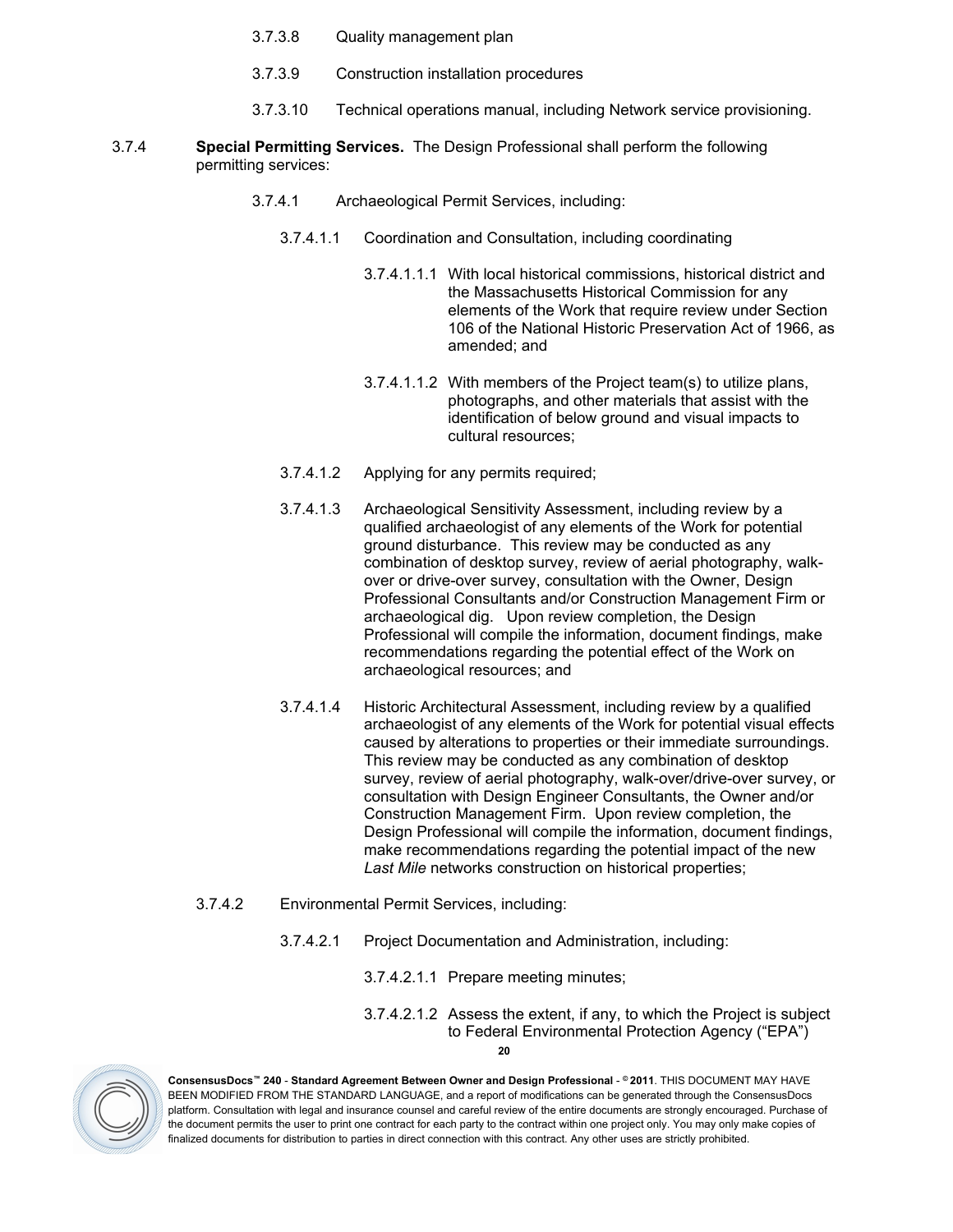Construction General Permit requirements, to Massachusetts Environmental Policy Act ("MEPA") or local conservation commission environmental compliance laws, regulations or by-laws. Pursuant to the Federal Clean Water Act, construction activities which disturb one acre or more are required to apply to the U.S. EPA for coverage under the NPDES General Permit for Storm Water Discharges from Construction Activities.

- 3.7.4.2.1.3 Document and track environmental aspects of project areas;
- 3.7.4.2.1.4 Communicate conditions imposed by conservation commissions to Construction Management Firms and other members of the Project team;
- 3.7.4.2.1.5 Coordinate follow-on consultations; and
- 3.7.4.2.1.6 Create close-out documentation for all environmental permitting activities conducted during the Project.
- 3.7.4.2.2 Ongoing Consultations with:
	- 3.7.4.2.2.1 Federal agencies (*e.g*. US Environmental Protection Agency, US Army Corps of Engineers);
	- 3.7.4.2.2.2 State agencies (*e.g*. Department of Environmental Protection, the Natural Heritage and Endangered Species Program, the Department of Conservation and Recreation); and
	- 3.7.4.2.2.3 Local conservation commissions.

#### 3.7.4.2.3 Permitting Support

- 3.7.4.2.3.1 Conduct field surveys utilizing qualified environmental scientist;
- 3.7.4.2.3.2 Conduct wetlands delineation;
- 3.7.4.2.3.3 Utilize a qualified environmental scientist to review construction plans to determine the potential for wetland or endangered species impact;
- 3.7.4.2.3.4 Support design conversations and suggest specific construction techniques to mitigate impacts where required by Laws;
- 3.7.4.2.3.5 Complete the documents necessary to obtain necessary permits;
- 3.7.4.2.3.6 Represent the Owner in permit hearings with conservation commissions;



**ConsensusDocs™ 240** - **Standard Agreement Between Owner and Design Professional** - **© 2011**. THIS DOCUMENT MAY HAVE BEEN MODIFIED FROM THE STANDARD LANGUAGE, and a report of modifications can be generated through the ConsensusDocs platform. Consultation with legal and insurance counsel and careful review of the entire documents are strongly encouraged. Purchase of the document permits the user to print one contract for each party to the contract within one project only. You may only make copies of finalized documents for distribution to parties in direct connection with this contract. Any other uses are strictly prohibited.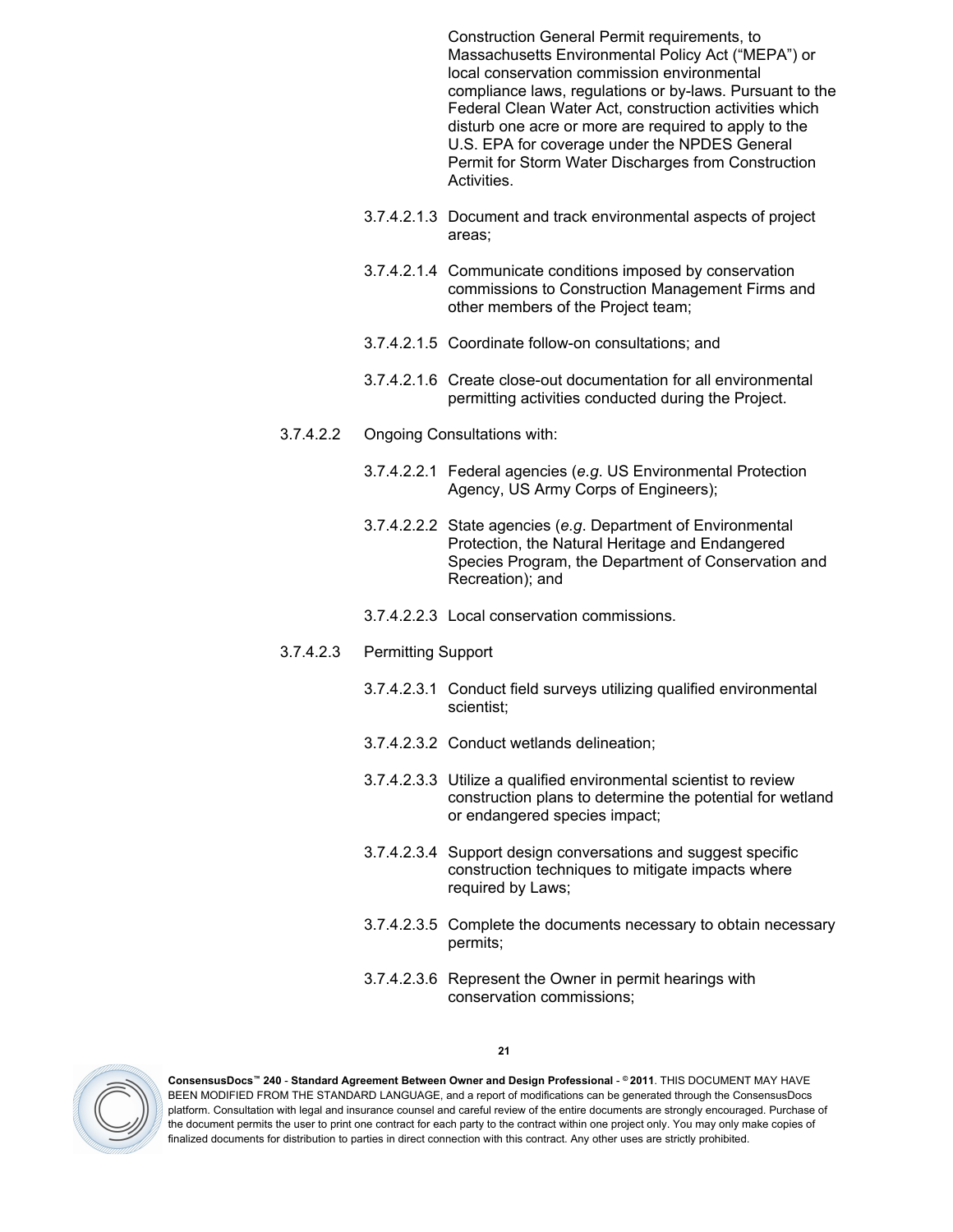- 3.7.4.2.3.7 Apply for any permits required and file permits with the Registry of Deeds if needed;
- 3.7.4.2.3.8 Present mitigations and/or species protection plans to the Natural Heritage and Endangered Species Program (NHESP);
- 3.7.4.2.3.9 Assist the Owner in Implement non-construction related mitigation actions approved by the NHESP, per the species protection plan.
- 3.7.4.3 Railroad Crossing and Access Permit Services
	- 3.7.4.3.1 Railroad Crossing Engineering
		- 3.7.4.3.1.1 Develop a preliminary design plan for each fiber optic cable crossing that is certified and approved by a Professional Engineer who has done all the necessary structural analysis and calculations;
		- 3.7.4.3.1.2 Submit a preliminary design plan for each fiber-optic cable crossing of the railroad tracks to the applicable rail company that demonstrates that the proposed crossing meets railroad vertical clearance and horizontal span requirements;
		- 3.7.4.3.1.3 Obtain approval for the preliminary design plan from railroad company's engineering department.
	- 3.7.4.3.2 Railroad Crossing Documentation and Administration
		- 3.7.4.3.2.1 Receive notification from the Owner that it has received a railroad crossing license for the crossing and filing the license in the System of Record;
		- 3.7.4.3.2.2 Coordinate between Construction Management Firm and railroad company to schedule the crossing work;
		- 3.7.4.3.2.3 Ensure that the Construction Management Firm has submitted proof of railroad protective liability insurance to railroad company and/or other insurance coverage required by the railroad company;
		- 3.7.4.3.2.4 Ensure that the Construction Management Firm has executed all required standard railroad services and construction agreements;
		- 3.7.4.3.2.5 Coordinate with railroad company's railroad flagging and inspection representative to supervise the work.
- 3.7.4.4 Highway Access Permit and Bridge Attachment Services
	- 3.7.4.4.1 Bridge Attachment Engineering
		- **22** 3.7.4.4.1.1 Develop a preliminary design plan for the conduit attachment that is certified and approved by a

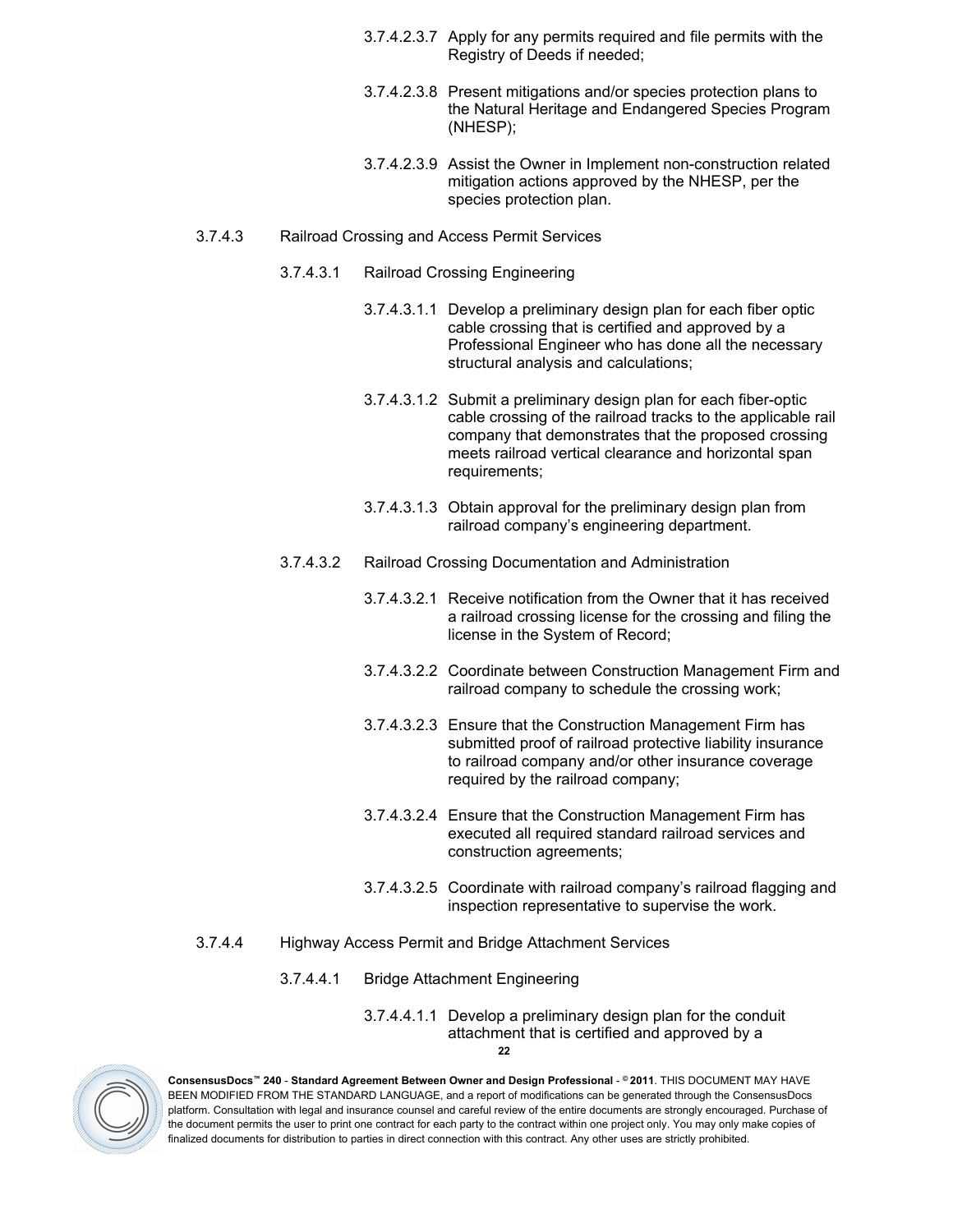Massachusetts Licensed Professional Engineer that has done all the necessary structural analysis, installation method determination, clearance calculations, restoration planning and other calculations;

- 3.7.4.4.1.2 Ensure that design is in accordance with the latest edition of the American Association of State Highway and Transportation Officials Load & Resistance Factor Design - Bridge Design Specifications and the MassHighway Bridge Manual;
- 3.7.4.4.1.3 Submit a preliminary design plan for the conduit attachment to the MassDOT that indicates the proposed attachment meets MassDOT requirements;
- 3.7.4.4.1.4 Obtain approval for the preliminary design plan from MassDOT's engineering department.
- 3.7.4.4.2 Highway Access Engineering: Work with the Owner to develop and submit traffic plans to the MassDOT
- 3.7.4.4.3 Documentation and Administration
	- 3.7.4.4.3.1 Support the Owner in its application to the MassDOT to establish a license agreement for the attachment;
	- 3.7.4.4.3.2 Receive notification from the Owner that it has received a bridge attachment and highway access permit and file the permit in the System of Record;
	- 3.7.4.4.3.3 Coordinate between the Construction Management Firm and MassDOT to schedule the work; and
	- 3.7.4.4.3.4 Coordinate with MassDOT representative to supervise the work.
- <span id="page-22-0"></span>3.7.5 **Acceptance Test Plan.** The Design Professional shall prepare and submit to the Owner for approval and, after approval, administer a detailed Acceptance Test Plan ("ATP") for all aspects of the Project. The ATP will outline all testing procedures to be completed by the Design Professional and/or Construction Management Firms, specifying which firm is responsible for implementing each procedure, and shall include but shall not be limited to:

For Projects including FTTP:

- 3.7.5.1 OSP installation inspections
	- 3.7.5.1.1 Prepare and use installation inspection checklists that list tasks that will verify whether the Construction Management Firm has followed all applicable installation standards outlined in the approved Standards and Procedural Manuals;
	- 3.7.5.1.2 Track and be accountable for performing such inspections;
	- 3.7.5.1.3 Document such inspections in the SOR;



**ConsensusDocs™ 240** - **Standard Agreement Between Owner and Design Professional** - **© 2011**. THIS DOCUMENT MAY HAVE BEEN MODIFIED FROM THE STANDARD LANGUAGE, and a report of modifications can be generated through the ConsensusDocs platform. Consultation with legal and insurance counsel and careful review of the entire documents are strongly encouraged. Purchase of the document permits the user to print one contract for each party to the contract within one project only. You may only make copies of finalized documents for distribution to parties in direct connection with this contract. Any other uses are strictly prohibited.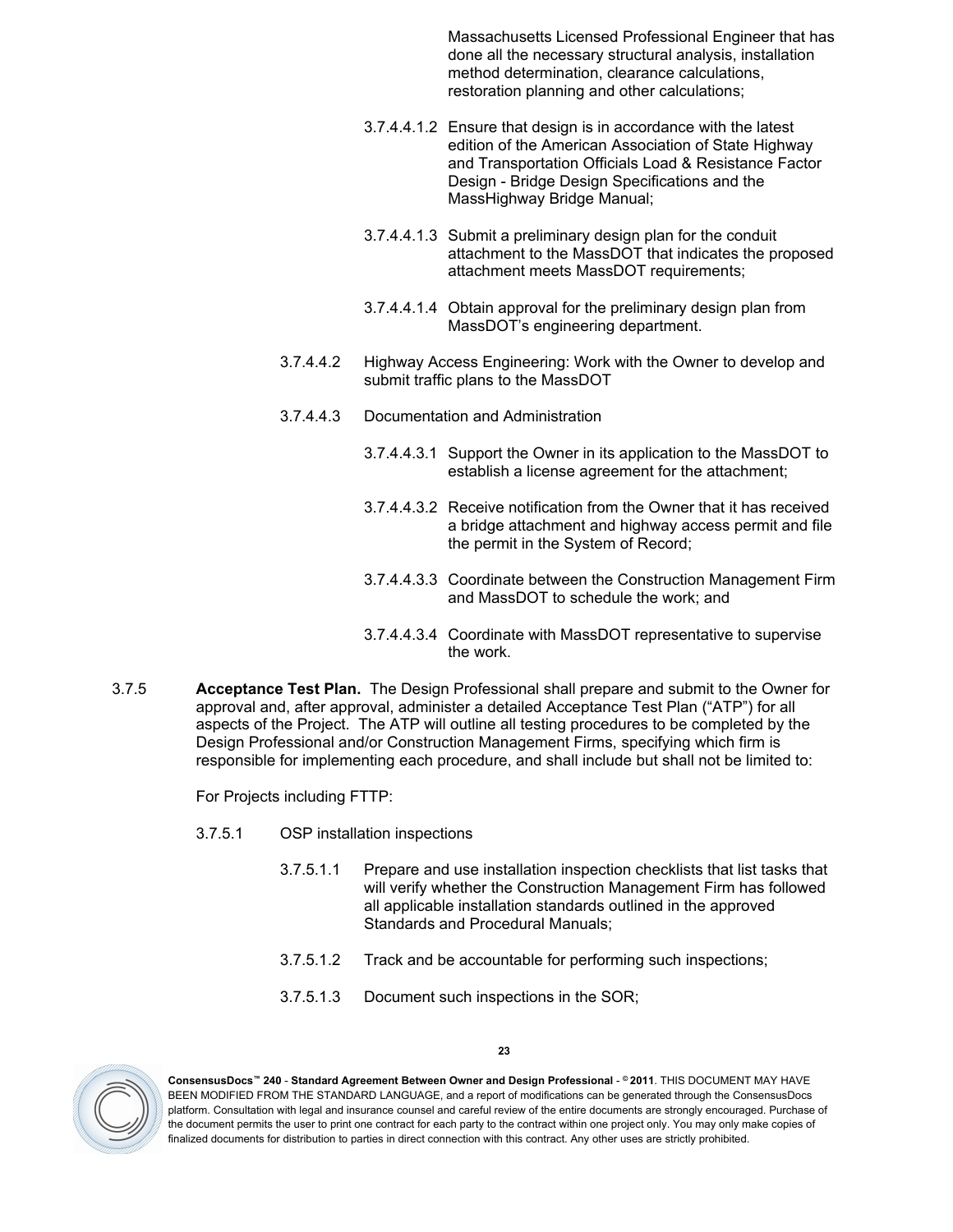- 3.7.5.1.4 Prepare tracer wire test specifications, including, when applicable, listing the procedures for testing of each tracer wire on underground fiber to verify end-to-end electrical continuity.
- 3.7.5.2 Develop optical performance, power, signal quality, and maintenance specifications
	- 3.7.5.2.1 Prepare and implement inspection guidelines and performing oversight.
	- 3.7.5.2.2 Prepare standardized forms for final acceptance test result documents specifying the types of tests. These tests will be documented in the SOR. Summary data will also be required at a Town by Town level, including:
		- 3.7.5.2.2.1 Tier 1 Optical Loss Test (OLT) and Light Source and Power Meter (LSPM) tests of link attenuation and polarity checks
		- 3.7.5.2.2.2 Tier 2 Optical Time Domain Reflectometer (OTDR) testing will be performed at different stages throughout the project such as prior to installation to test for cable length, defects, splices, abnormalities and loss value as well as upon completion of a fiber span. Testing should include continuity uniformity tests, splice loss test and optical length measurement;
		- 3.7.5.2.2.3 Loss budget calculations to determine if the systems were installed correctly and if the combined loss of all installed components is within allowable limits. Loss budget should include fiber optic connectors, fiber splices, and the fiber cable; and
		- 3.7.5.2.2.4 Fiber characterization (when required), to record Polarization Mode Dispersion (PMD) and Chromatic Dispersion (CD) on the entire span.
	- 3.7.5.2.3 Set specifications and calibration requirements for testing equipment.
	- 3.7.5.2.4 Develop network performance specifications which should consist of the following:
		- 3.7.5.2.4.1 Component level test;
		- 3.7.5.2.4.2 Link level test;
		- 3.7.5.2.4.3 System level test; and
		- 3.7.5.2.4.4 Original Equipment Manufacturer test.
	- 3.7.5.2.5 Develop at least the following additional inspection checklists, which should include inspection of any applicable room or site modifications, grounding systems, electrical work, HVAC systems, relay racks, cable and wiring, labeling, and general suitability for network operations and maintenance activities, as applicable:



**ConsensusDocs™ 240** - **Standard Agreement Between Owner and Design Professional** - **© 2011**. THIS DOCUMENT MAY HAVE BEEN MODIFIED FROM THE STANDARD LANGUAGE, and a report of modifications can be generated through the ConsensusDocs platform. Consultation with legal and insurance counsel and careful review of the entire documents are strongly encouraged. Purchase of the document permits the user to print one contract for each party to the contract within one project only. You may only make copies of finalized documents for distribution to parties in direct connection with this contract. Any other uses are strictly prohibited.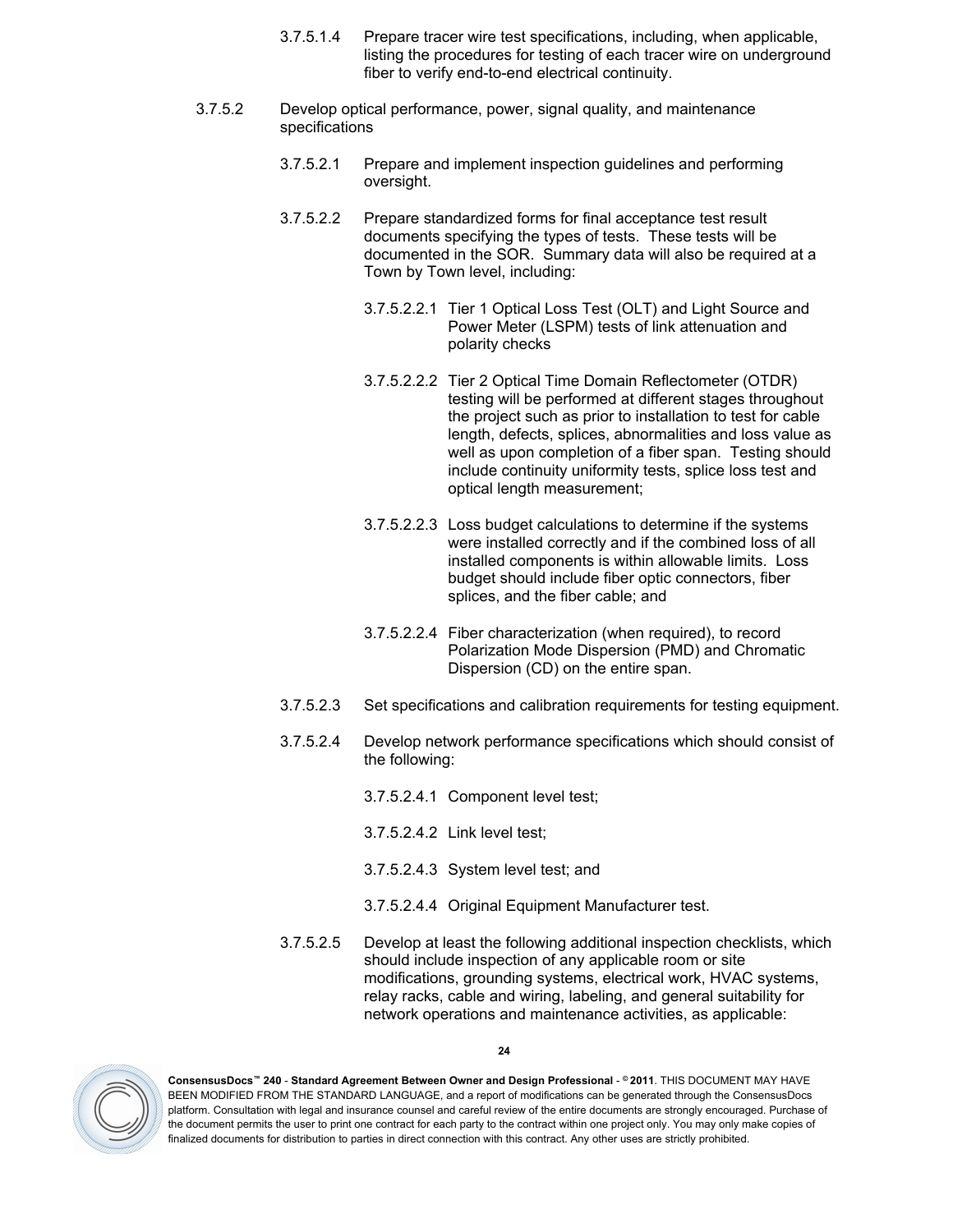3.7.5.2.5.1 Fiber construction checklist; 3.7.5.2.5.2 Hut construction checklist; 3.7.5.2.5.3 Electronics configuration checklist; and 3.7.5.2.5.4 Customer premise construction checklist. 3.7.5.2.6 The ATP shall include all corrective action steps and/or punch list procedures for any items found not to be within specification, including: 3.7.5.2.6.1 Deviation policy; 3.7.5.2.6.2 Anomaly tracking; and 3.7.5.2.6.3 Maximum number of re-burns.

For Projects including Fixed Wireless:

- 3.7.5.3 Fixed wireless infrastructure inspections
	- 3.7.5.3.1 Prepare an installation inspection checklist that lists tasks which can verify that contractors have followed all applicable installation standards such as ANSI/EIA/TIA and Telcordia outlined in the approved Standards and Procedures Manuals and Construction Documents; and
	- 3.7.5.3.2 Track and be accountable for performing these inspections.
- 3.7.5.4 Develop fixed wireless system performance, coverage, signal quality, and equipment maintenance specifications;
	- 3.7.5.4.1 Provide inspection guidelines and oversight.
	- 3.7.5.4.2 Standardize final acceptance test result documents specifying the types of tests. These tests will be documented in the SOR. Summary data will also be required at a Town by Town level;
- 3.7.5.5 Develop test equipment specifications and calibration requirements;
- 3.7.5.6 Develop network performance specifications which should consist of the following:
	- 3.7.5.6.1 Component level test;
	- 3.7.5.6.2 Link level test; and
	- 3.7.5.6.3 System level test;
- 3.7.5.7 Develop and execute the inspection checklists, which shall include:
	- 3.7.5.7.1 The inspection of: any applicable room or site modifications, grounding systems, electrical work, HVAC systems, relay



**ConsensusDocs™ 240** - **Standard Agreement Between Owner and Design Professional** - **© 2011**. THIS DOCUMENT MAY HAVE BEEN MODIFIED FROM THE STANDARD LANGUAGE, and a report of modifications can be generated through the ConsensusDocs platform. Consultation with legal and insurance counsel and careful review of the entire documents are strongly encouraged. Purchase of the document permits the user to print one contract for each party to the contract within one project only. You may only make copies of finalized documents for distribution to parties in direct connection with this contract. Any other uses are strictly prohibited.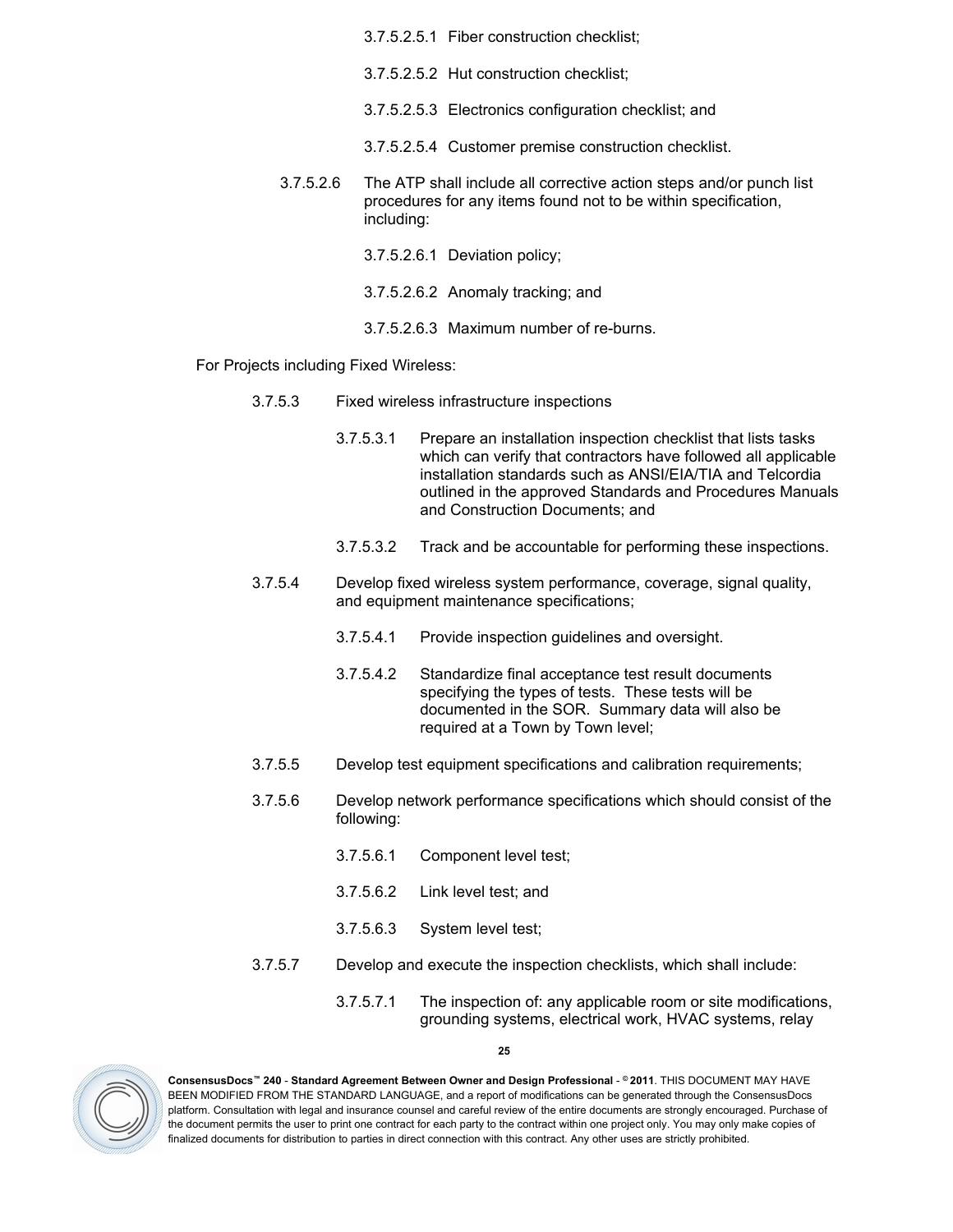racks, cable and wiring, labeling, and general suitability for network operations and maintenance activities, applicable:

- 3.7.5.7.2 An inspection checklist shall be created that includes:
	- Fixed wireless infrastructure construction checklist;
	- Electronics configuration checklist; and
	- **EXECUSTOMER PREMISE CONSTRUCTION CHECKLIST**;
- 3.7.5.8 The ATP should include all corrective action steps and/or punch list procedures for any items found not to be within specification.

Development of the ATP shall be billable as one of the Non-Town Specific tasks.

- <span id="page-25-0"></span>3.7.6 **Town-Specific Turnover Packages.** The Design Professional shall prepare and submit to the Owner for approval robust turnover packages for delivery to each Town upon completion of construction and inspection. The Design Professional shall prepare each element of the turnover package unless otherwise directed by the Owner. Each turnover package shall include, but may not be limited to:
	- 3.7.6.1 Town manual to be prepared by the Owner with such assistance and content from the Design Professional as the Owner may request;
	- 3.7.6.2 Technical Equipment Manual (manufacturer supplied owner's manuals and product cut sheets)
	- 3.7.6.3 Technical Operations Manual (network service provisioning guidelines)
	- 3.7.6.4 Final As-Built plans (in all required formats)
	- 3.7.6.5 Route Facility licenses
	- 3.7.6.6 Applicable permits
	- 3.7.6.7 GIS data if applicable
	- 3.7.6.8 Warranties for material and equipment
	- 3.7.6.9 Software licenses
	- 3.7.6.10 Test results
	- 3.7.6.11 Inspection reports
	- 3.7.6.12 Asset listing in Excel format (make, model, serial numbers) and proof of transfer of equipment to the Town or other person designated by the Owner
	- 3.7.6.13 Final financial report (prepared by the Owner)
	- 3.7.6.14 BOM for OSP restoration kit, including a material list, ordering information, datecoded issues for material with expiration dates (*e.g.,* adhesives, sealing compounds) and instructions

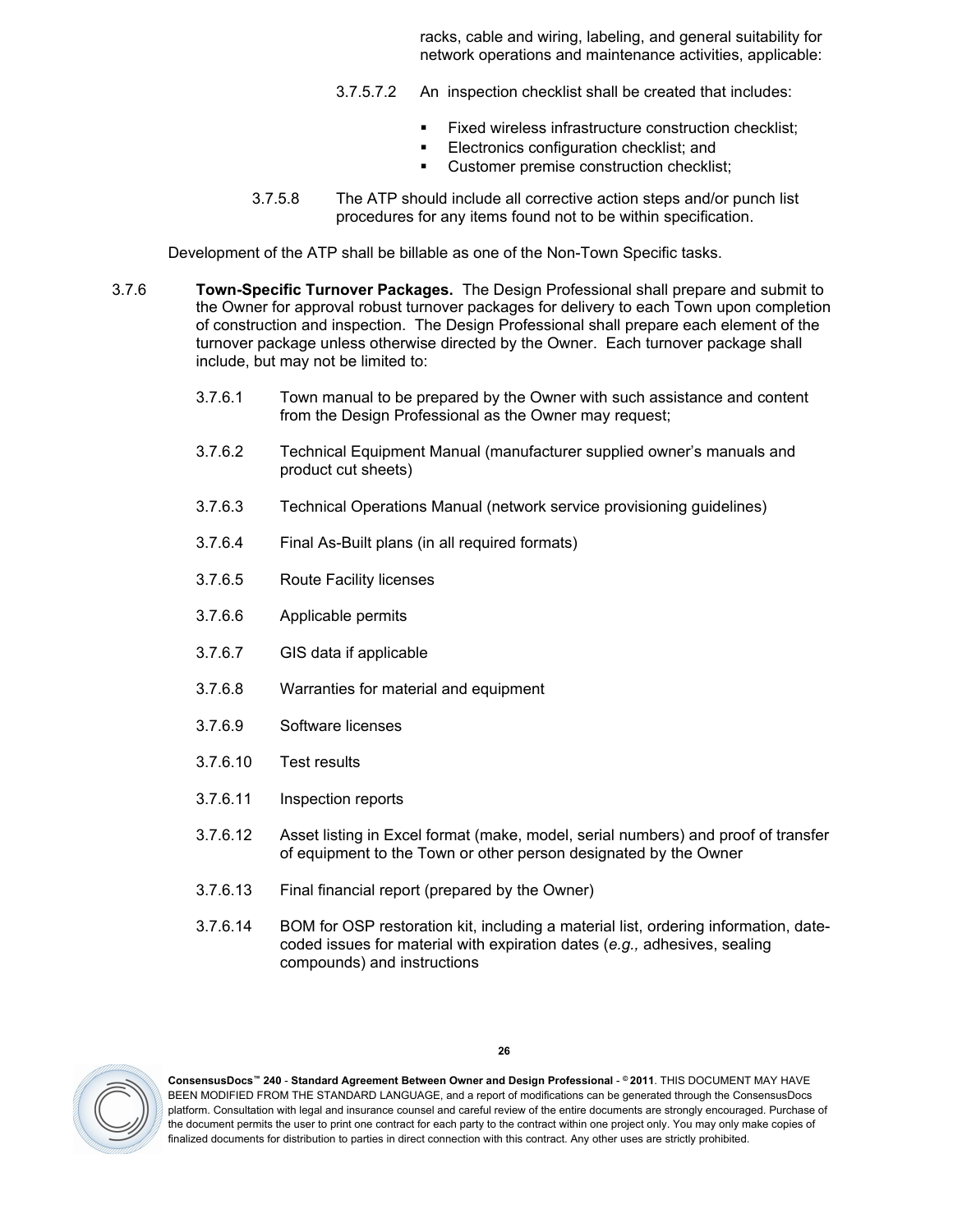# 3.7.6.15 Sparing recommendation

The Design Professional shall submit to the Owner for approval a template for the turnover package at least sixty (60) days before the scheduled completion of construction for the first Cluster and make any required changes at least thirty (30) days before such completion.

The Design Professional shall prepare a draft of each Cluster's and each Town's Turnover Package no less than fourteen (14) days before completion of that Cluster's or Town's construction and shall make any changes reasonably requested by the Town and/or Owner.

# <span id="page-26-0"></span>3.8 **Develop Communications Management Plan**

The Design Professional shall prepare and submit to the Owner for approval an overall communications management plan for the interaction between all stakeholders, including but not limited to the Owner, Design Professional, Towns, Construction Management Firms and any other Project vendors not under contract to one of the foregoing. The communications management plan shall establish effective and timely delivery methods and should include but is not limited to the following:

- 3.8.1 Communication Type Reports, presentations, reviews and meetings, announcements
- 3.8.2 Communication Purpose Project status, project review, Project submittals, team meetings, risk assessment
- 3.8.3 Delivery Method Email, meeting, conference call
- 3.8.4 Frequency Daily, weekly, monthly, quarterly
- 3.8.5 Audience Program Manager, project team, executive team, construction team, Town

The Design Professional shall provide a detailed description of how it will comply with the reporting requirements for this project. Reports shall be linked and maintained in the System of Record. The table below lists reports required. The Owner may, in its discretion, add, remove, or modify any or all reporting requirements

#### **Table [3.8](#page-26-0)**

| <b>Report Title</b>                        | Frequency | Description                                                                                |
|--------------------------------------------|-----------|--------------------------------------------------------------------------------------------|
| Design status reports                      |           | Bi-Weekly Provide MBI a report on progress with route, preliminary and final design effort |
| Route and premise evaluation status report | Weekly    | Provide MBI a report on progress with route and premise evaluations and site visits        |
| Project budget status report               | Monthly   | Provide MBI/MassTech a project budget report                                               |
|                                            |           | Provide MBI a report on progress with changes, status of request, impact analysis          |
| Change Management status report            |           | Monthly (budget/schedule)                                                                  |
| Safety inspection status report            | Monthly   | Provide MBI a report of ongoing safety inspections                                         |
| Construction status report                 | Weekly    | Provide MBI a report on construction firm progress per town/cluster                        |
| Project health status report               |           | Bi-Weekly Provide MBI a dashboard listing of overall project health regarding time/budget  |
|                                            |           | Provide MBI a report on construction and equipment vendor work quality and/or              |
| Quality Management status report           | Monthly   | design deviations                                                                          |
|                                            |           | Provide MBI a report on staffing and engineering teams' progress (e.g. Lab, Design,        |
| Design Engineer team status report         | Monthly   | Engineering, PM, Permitting)                                                               |

Creation of the Communications Management Plan and report templates are billable as part of this task. The on-going reporting will be included in compensation for the General Project Management Services tasks.



**ConsensusDocs™ 240** - **Standard Agreement Between Owner and Design Professional** - **© 2011**. THIS DOCUMENT MAY HAVE BEEN MODIFIED FROM THE STANDARD LANGUAGE, and a report of modifications can be generated through the ConsensusDocs platform. Consultation with legal and insurance counsel and careful review of the entire documents are strongly encouraged. Purchase of the document permits the user to print one contract for each party to the contract within one project only. You may only make copies of finalized documents for distribution to parties in direct connection with this contract. Any other uses are strictly prohibited.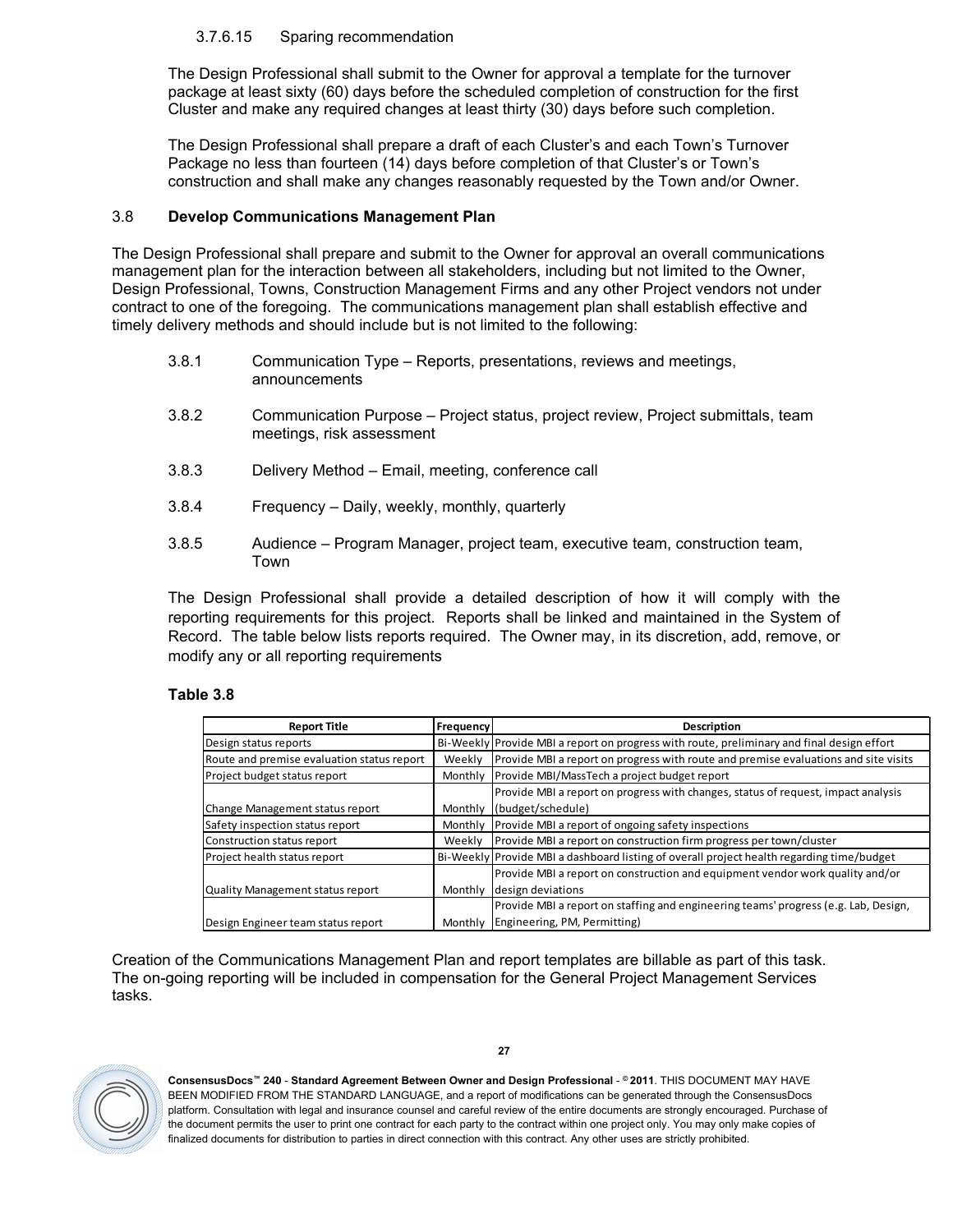# <span id="page-27-0"></span>3.9 OTHER RESPONSIBILITIES OF THE DESIGN PROFESSIONAL

- 3.9.1 HAZARDOUS MATERIAL A Hazardous Material is any substance or material identified as hazardous under any federal, state, or local law or regulation, or any other substance or material which may be considered hazardous or otherwise subject to statutory or regulatory requirement governing handling, disposal, or clean-up. To the extent not identified in this Agreement, if a Hazardous Material is discovered at the Worksite, the Design Professional shall not be required to perform Services relating to or in the area of the Hazardous Material without written mutual agreement. However, the Design Professional shall immediately notify the Owner in writing of any actual knowledge of the Design Professional or its Consultants of the presence of any hazardous materials or toxic substances on or affecting the Worksite.
- 3.9.2 Except as otherwise provided in this Agreement, the Design Professional shall grant an appropriate intellectual property license to use design documents prepared by the Design Professional to those retained by the Owner, the Construction Management Firm, Towns or their permitted assigns to perform Work for the Project.
- 3.9.3 QUALIFICATIONS The Design Professional warrants and represents that the Design Professional and its Consultants are and will remain through the Project duly qualified, licensed, registered, and authorized by law to perform the Services under this Agreement.
- 3.9.4 CONSULTANTS The Design Professional shall not engage the services of any Consultant without first obtaining the Owner's written approval, which approval shall not be unreasonably withheld. Such approval by the Owner shall not be deemed to create any contractual relationship between the Owner and any such Consultant, except that the Owner shall be considered the intended beneficiary of the performance of their services. Except for the waivers required under section [7.3.2](#page-34-7), the Design Professional shall not include any limits of liability in its agreements with any consultants without the prior written approval of the Owner. The Design Professional shall bind its Consultants in the same manner as the Design Professional is bound to the Owner under this Agreement.
- 3.9.5 DESIGN PROFESSIONAL'S REPRESENTATIVE The Design Professional's representative is  $\qquad \qquad$ , who shall possess full authority to receive and act on instructions from the Owner. If the Design Professional changes its representative or their authority, the Design Professional shall immediately notify the Owner in writing.
- 3.9.6 KEY PROJECT PERSONNEL The key Project personnel whom the Design Professional shall assign are as set forth in Exhibit C, including the percentage of time to be devoted by each to the Design Professional's Services. Such personnel shall not be changed without the written approval of the Owner, which approval shall not be unreasonably withheld.
- 3.9.7 ON-SITE PRESENCE The Design Professional shall have appropriate staff, designated in Exhibit C, to use the workspace provided by the Owner in accordance with section [4.3.](#page-28-3) The roles of the persons so assigned may vary depending on the stage of the Project, as described in Exhibit C. The Design Professional acknowledges that the purpose of such office space is to facilitate integration between the Design Professional and the Owner's Project team and enhance communication and coordination between them.
- <span id="page-27-1"></span>3.9.8 ROYALTIES, PENALTIES, AND COPYRIGHTS The Design Professional shall pay all royalties and license fees which may be due on the inclusion of any patented or



**ConsensusDocs™ 240** - **Standard Agreement Between Owner and Design Professional** - **© 2011**. THIS DOCUMENT MAY HAVE BEEN MODIFIED FROM THE STANDARD LANGUAGE, and a report of modifications can be generated through the ConsensusDocs platform. Consultation with legal and insurance counsel and careful review of the entire documents are strongly encouraged. Purchase of the document permits the user to print one contract for each party to the contract within one project only. You may only make copies of finalized documents for distribution to parties in direct connection with this contract. Any other uses are strictly prohibited.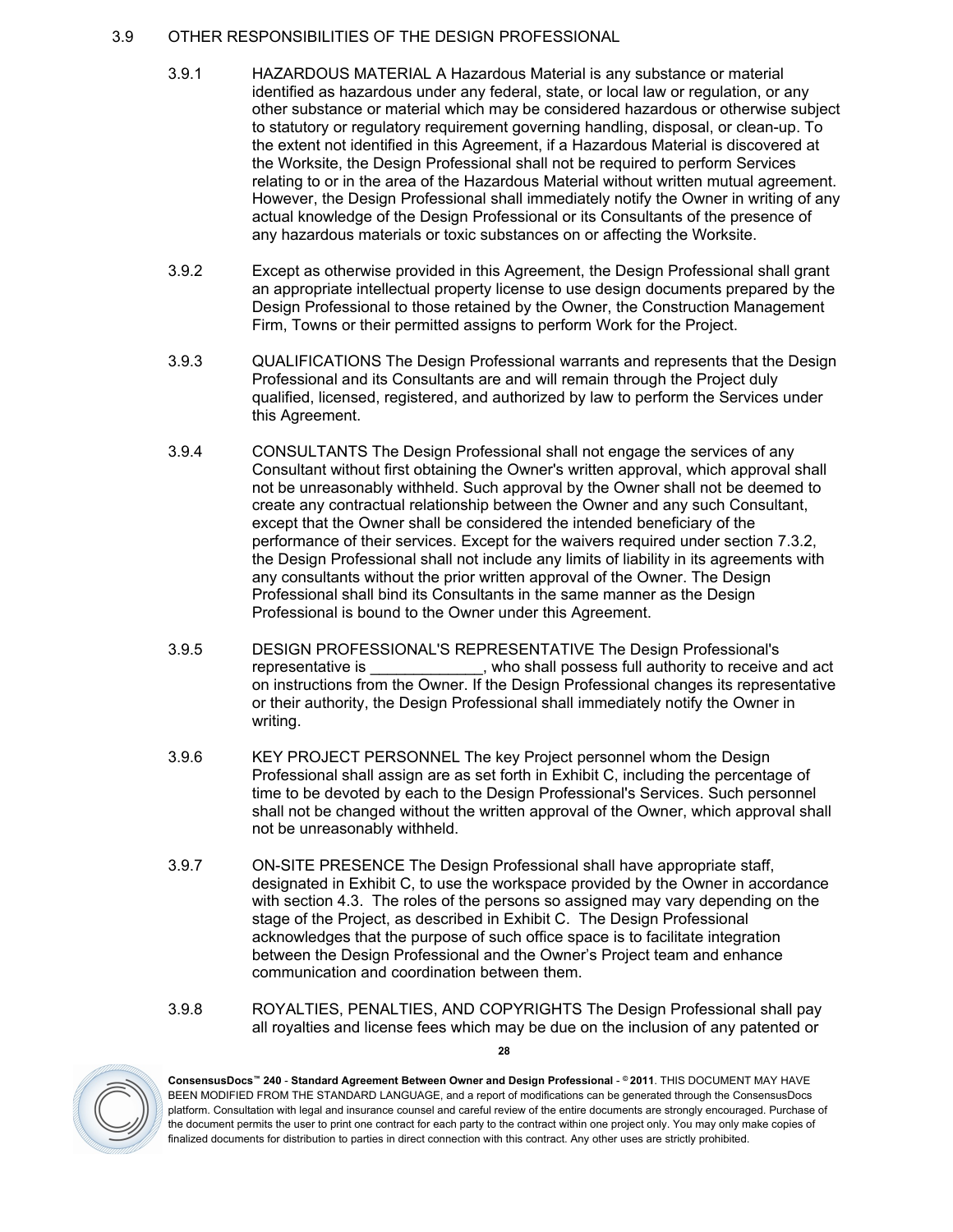copyrighted materials, methods, or systems selected by the Design Professional and incorporated in the design documents of the Design Professional. The Design Professional warrants that it possesses the copyright or permission to use the copyright of materials, methods, or systems selected by the Design Professional and incorporated in the design documents of the Design Professional. The Design Professional shall defend, indemnify, and hold the Owner, the Construction Management Firm, and Subcontractors harmless from all suits or claims for infringement of any patent rights or copyrights arising out of such selection.

3.9.9 CONFIDENTIALITY The Design Professional shall treat as confidential and not disclose to third parties, except as necessary for the performance of this Agreement or as required by law, or use for its own benefit, any of the Owner's confidential information, know-how, discoveries, production methods, routes, design systems and the like that are so identified in writing and disclosed to the Design Professional or which the Design Professional acquires in performing the Services required by this Agreement. The Design Professional shall include the same obligation in all agreements with Consultants. The Owner shall treat as confidential information all design systems that may be disclosed to the Owner in connection with the performance of this Agreement. The Owner and the Design Professional shall each specify those items to be treated as confidential and shall mark them as "Confidential."

# <span id="page-28-0"></span>**ARTICLE 4 OWNER'S RESPONSIBILITIES**

- <span id="page-28-1"></span>4.1 INFORMATION PROVIDED BY OWNER
	- 4.1.1 To the extent the Owner has obtained the information identified below, the Owner shall provide them to the Design Professional in a timely manner. This information is made available for context only and the Owner makes no warranty as to its completeness or accuracy:
		- 4.1.1.1 Information describing the physical characteristics of the Worksite, including surveys, Worksite evaluations, legal descriptions, existing conditions, subsurface and environmental studies, reports, and investigations, all as set forth in Exhibit A;
	- 4.1.2 The Owner shall promptly report to the Design Professional errors, inconsistencies, and omissions it discovers in the Final Design and Construction Documents; however, nothing in this subsection shall relieve the Design Professional of responsibility for its own errors, inconsistencies, and omissions.
	- 4.1.3 Approvals by the Owner shall not be deemed to be an assumption of responsibility by the Owner for any error, inconsistency, or omission in the drawings and specifications or other documents prepared by the Design Professional, its employees, agents, or consultants. The Owner shall provide all approvals required under this Agreement in a timely manner.
- <span id="page-28-2"></span>4.2 OWNER'S REPRESENTATIVE. The Owner's representative is [\_\_\_\_\_]. The Representative shall be fully acquainted with the Project; agrees to furnish the information and services required of the Owner pursuant to section [4.1](#page-28-1) in a timely manner; and shall have authority to bind the Owner in all matters requiring the Owner's approval, authorization, or written notice. If the Owner changes its representative or their authority, the Owner shall immediately notify the Design Professional in writing.
- <span id="page-28-3"></span>4.3 OFFICE SPACE.



**ConsensusDocs™ 240** - **Standard Agreement Between Owner and Design Professional** - **© 2011**. THIS DOCUMENT MAY HAVE BEEN MODIFIED FROM THE STANDARD LANGUAGE, and a report of modifications can be generated through the ConsensusDocs platform. Consultation with legal and insurance counsel and careful review of the entire documents are strongly encouraged. Purchase of the document permits the user to print one contract for each party to the contract within one project only. You may only make copies of finalized documents for distribution to parties in direct connection with this contract. Any other uses are strictly prohibited.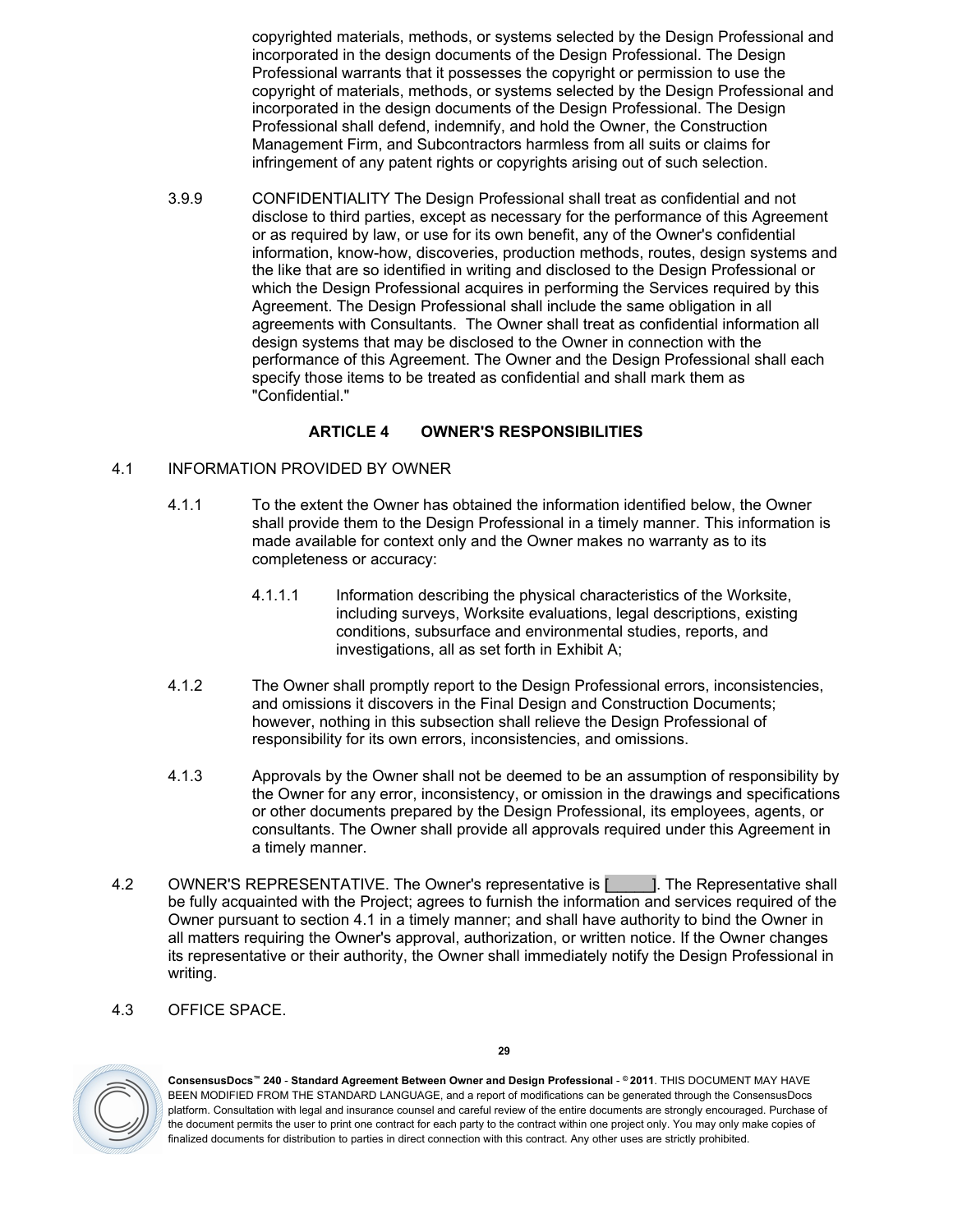The Owner will provide Westborough, MA office space for the Design Professional in accordance with the approved Project Plan. Each workspace or cubicle will include a telephone, internet access and power. The Design Professional personnel designated to occupy the office space will be granted standard work-day building and office access.

The Design Professional shall have reasonable access to Premises at reasonable times, but only to the extent the Owner itself has such access. The Design Professional may seek additional access only after receiving express permission of the Owner to do so. If the Owner gives such permission, the Design Professional shall promptly document all its actions to obtain such additional access and all access obtained as a result of such actions.

# <span id="page-29-0"></span>**ARTICLE 5 TIME**

- <span id="page-29-1"></span>5.1 TIME FOR SERVICES. Time is of the essence. The Design Professional shall provide the Services required by this Agreement in conformance with the most recent Project Schedule approved by the Owner. Unless otherwise agreed, all Services must be complete by December 31, 2020. If completion of all Services is not achieved within this time through no fault of the Design Professional, the Design Professional's compensation for Services not then performed shall be equitably adjusted.
- <span id="page-29-2"></span>5.2 DELAYS BY DESIGN PROFESSIONAL. If the progress or completion of the Project is delayed by reason of any error, inconsistency, or omission of the Design Professional which violates its standard of care or by a breach of an express obligation under this Agreement, the Design Professional shall compensate the Owner for and indemnify it against all damages that may accrue as a result of such delay, except as otherwise provided in section [5.4](#page-29-4). In addition, the Design Professional shall provide Services at its own cost, including any overtime costs and expenses, required to make up time lost to the Owner because of such delay. The Owner shall provide written notice to the Design Professional of such delay within a reasonable time after the Owner first recognizes the delay.
- <span id="page-29-3"></span>5.3 DELAYS BY OWNER. If the Design Professional is delayed in the performance of its Services by any act or omission of the Owner, or by changes ordered by the Owner which are due to causes beyond the Design Professional's control, or by a delay authorized by the Owner pending dispute resolution, then the time allotted in the Project Schedule for the Design Professional's Services shall be extended for the period of such delay or the Owner shall authorize the Design Professional to work overtime to make up such lost time, and the Design Professional's compensation for Services performed after the Design Professional's notice of delay shall be equitably adjusted. The Design Professional shall provide prompt written notice to the Owner of such delay after the Design Professional first recognizes such delay.
- <span id="page-29-4"></span>5.4 LIMITED MUTUAL WAIVER OF CONSEQUENTIAL DAMAGES – intentionally omitted

# <span id="page-29-5"></span>**ARTICLE 6 COMPENSATION AND PAYMENTS**

<span id="page-29-6"></span>6.1 COMPENSATION

The Owner shall compensate the Design Professional on the following basis:

- 6.1.1 The total compensation shall not exceed the Not-to-Exceed ("NTE") Price stated in Exhibit B, as the same may be further adjusted in accordance with this Article 6. The Owner shall pay the Design Professional the following components, up to the NTE Price as so adjusted:
- 6.1.2 For Town-Specific Services as described in sections [3.2.3](#page-10-0), [3.2.1](#page-9-1), [3.2.2,](#page-10-1) [3.2.4,](#page-12-3) [3.5](#page-13-0), [3.7.1](#page-15-2) and [3.7.6](#page-25-0) (each section a Town-Specific Task), performed with respect to the design and construction for a given Town, the sum of the products of the actual

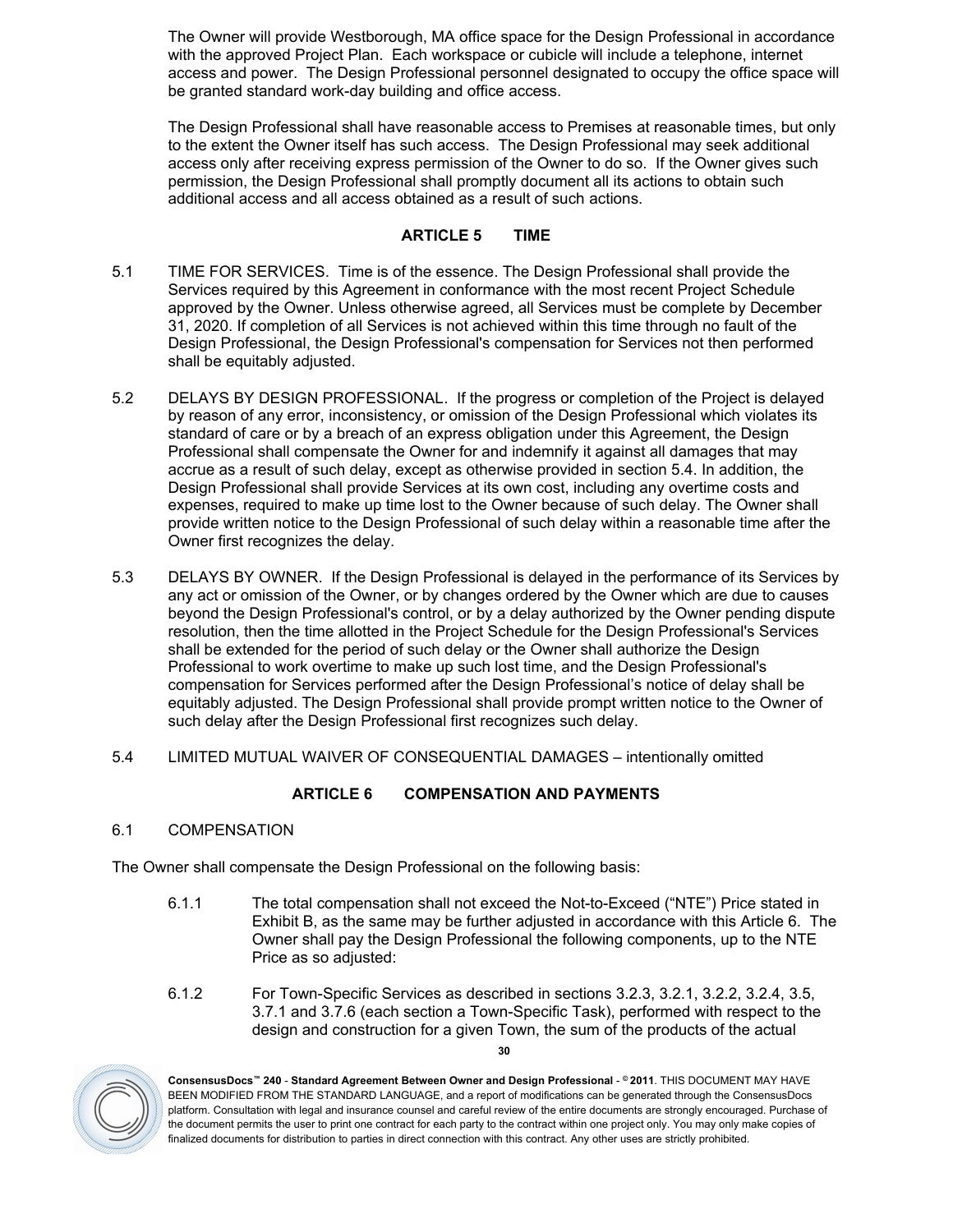number of Units in the Town-Specific Pricing Matrix in Exhibit B for that Town times that Unit's respective Unit Price stated in that Matrix. **[This wording may change for the Services in section** 3.7.1 **depending on the pricing narrative provisions accepted.]**

- 6.1.2.1 If and when the Owner notifies the Design Professional in writing that the Owner has determined that a Town is no longer eligible to participate in the Project, the NTE Price shall be adjusted downward by subtracting that portion of the total price shown on the Town-Specific Pricing Matrix for that Town for services not then performed.
- 6.1.2.2 Town-Specific Services performed under a Town-Specific Task shall be billable monthly upon the completion of the respective task for a Town during that month.
- 6.1.3 **[This wording may change depending on the pricing narrative provisions accepted.]** For each category of the Non-Town-Specific Services as described in sections [3.1.1,](#page-6-2) [3.1.2,](#page-7-1) [3.1.3](#page-8-0), [3.1.4](#page-9-2), [3.2.4,](#page-12-3) [3.3](#page-12-0), [3.6,](#page-15-0) [3.7.2,](#page-17-0) [3.7.3](#page-18-0), [3.7.4](#page-19-0) and each subdivision thereof, [3.7.5](#page-22-0) and [3.8](#page-26-0) (each section and subdivision a "Non-Town-Specific Task"), the documented costs actually incurred by the Design Professional, subject to the not-to-exceed total in the Non-Town-Specific Services Pricing Matrix for the respective category. The cost payable for the labor of the Design Professional and its approved Consultants shall be the hourly rate stated in the Level of Effort Non Town Matrix in Exhibit B.
	- 6.1.3.1 Costs reimbursable for a Non-Town-Specific Task are billable in the Design Professional's next monthly invoice following costs being incurred. In the case of costs incurred to a Consultant of the Design Professional or another third party vendor, the Design Professional's invoice must be accompanied by a complete copy of the Consultant's or third party vendor's invoice to the Design Professional and other documentation to support other costs, such as invoices, expense reports, receipts..
- 6.1.4 **[This wording may change depending on the pricing narrative provisions accepted.]** The Unit Prices and hourly rates specified in the pricing template will not change, except as described in Exhibit B. If the quantity of Units actually performed for a given task exceeds the assumed quantity of units for that task as stated in Exhibit B without fault of the Design Professional in accordance with the variables and contingencies identified in the Pricing Narrative approved by the Owner, the Design Professional shall be entitled to a change order increasing the units stated in Exhibit and increasing the corresponding Not-to-Exceed pricing accordingly.

# <span id="page-30-0"></span>6.2 ADDITIONAL SERVICES AND REIMBURSABLE EXPENSES

The Design Professional shall be compensated for services beyond the scope in Article 3 on a lump sum or cost reimbursable basis, as the Parties may agree by change order.

#### <span id="page-30-1"></span>6.3 PAYMENTS

6.3.1 The Design Professional shall submit to the Owner for its approval monthly applications for payment for Services and Reimbursable costs, if any, with reasonable supporting detail. Each invoice for payment prior to final payment shall be accompanied by a Design Engineer Progress Payment Release in the form attached as Exhibit D-1 and a Design Consultant and Subcontractor Progress Payment Release in the form attached as Exhibit D-2, executed respectively by the

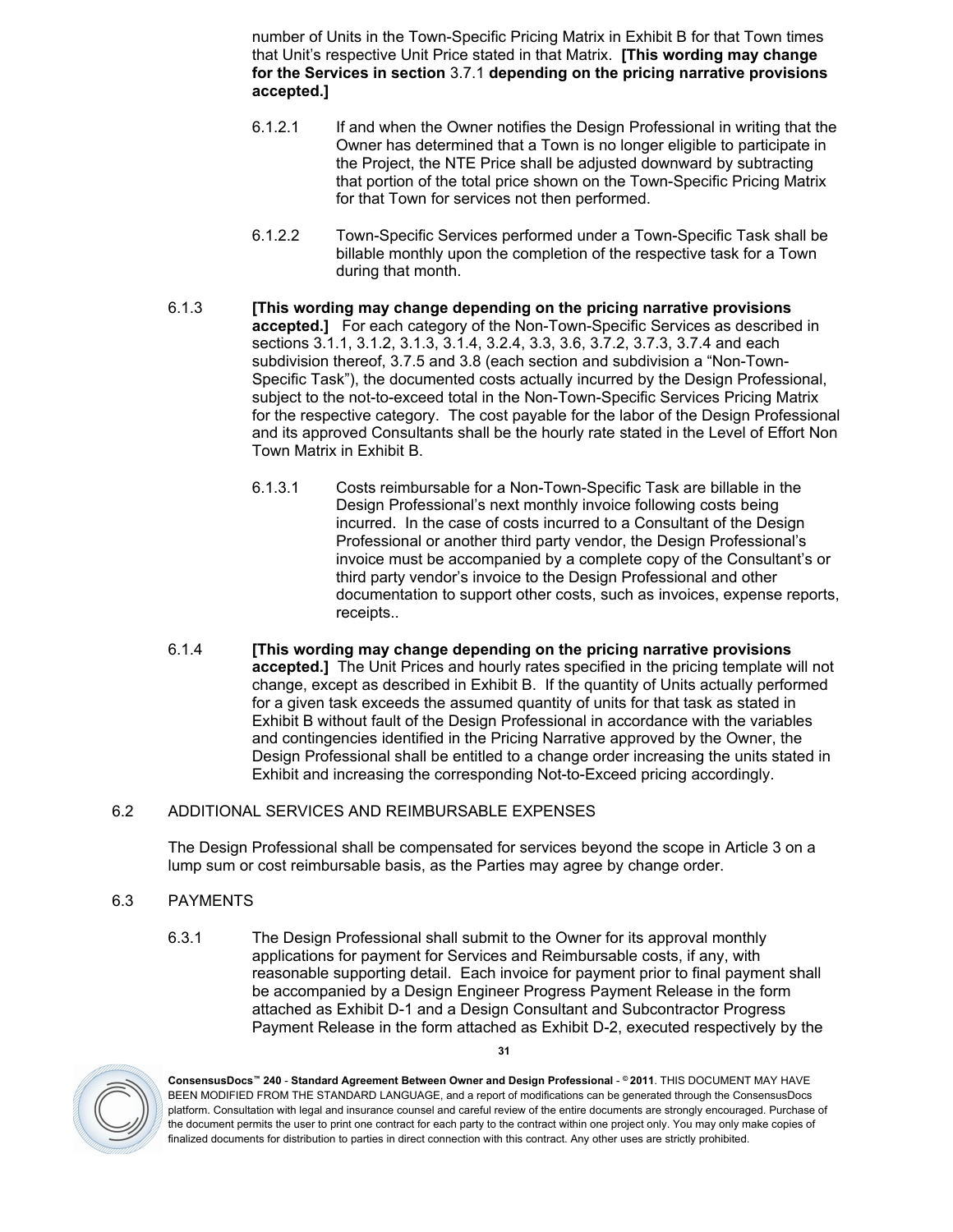Design Professional and each Consultant and other third party vendor of the Design Professional that has provided services through the date of the invoice. The Design Professional's invoice for final payment shall be accompanied by a Design Engineer's Final Payment Certificate and Release in the form attached as Exhibit E-1 executed by the Design Professional and a Final Design Consultant and Subcontractor Release in the form attached as Exhibit E-2 executed by each Consultant and other third party vendor of the Design Professional that has provided Services on the Project. The Design Professional shall be responsible each month for obtaining such forms from each Consultant and third party vendor whose Services are invoiced under that month's invoice, or who gives notice of identification under Mass. G.L. Chapter 254. It shall be a strict condition precedent to payment to the Design Professional of the Design Professional's invoice that the Design Professional deliver to Owner the applicable form for the Design Professional and each Consultant or other lienor claiming under the Design Professional, as defined in Mass. G.L. Chapter 254.

- 6.3.2 The Owner shall pay approved amounts no later than forty-five (45) Days after the Design Professional has submitted its fully documented applications for payment in an acceptable format. Upon receipt of payment from the Owner, the Design Professional shall promptly make payment to its Consultants and third party vendors as appropriate.
- 6.3.3 Prior to final payment to the Design Professional, the Design Professional shall furnish evidence satisfactory to the Owner that there are no claims, obligations, or liens outstanding in connection with its Services. Acceptance of final payment shall constitute a waiver of all claims by the Design Professional for compensation for its Services.
- 6.3.4 Should there be any claim, obligation, or lien asserted before or after final payment is made that arises from the Design Professional's Services, the Design Professional shall reimburse, indemnify and hold harmless the Owner for any costs and expenses, including attorneys' fees, costs, and expenses, incurred by the Owner in satisfying, discharging, or defending against any such claim, obligation, or lien, including any action brought or judgment recovered, provided the Owner is making payments or has made payments to the Design Professional in accordance with the terms of this Agreement. In addition, in the event any of the Design Professional's consultants or third party vendors files or records documents to assert a lien under Mass. G.L. Chapter 254, within fourteen (14) days of notice thereof by the Owner, the Design Professional shall cause such lien to be dissolved or discharged by recording a lien dissolution bond or otherwise.
- 6.3.5 Should the Design Professional or its Consultants cause damage to the Project, or fail to perform or otherwise be in default under the terms of this Agreement, the Owner shall have the right to withhold from any payment due or to become due, or otherwise be reimbursed for, an amount sufficient to protect the Owner from any loss that may result. Payment of the amount withheld shall be made when the grounds for the withholding have been removed.
- 6.3.6 The Design Professional's expense records shall be maintained for a period of at least six (6) years after final payment under this Agreement, in reasonable detail, in accordance with generally accepted accounting principles and otherwise in accordance with Mass. G.L. ch. 30 Section 39R. Such records shall be available to the Owner and its designees at mutually convenient times.
- 6.3.7 LATE PAYMENT Payments due but unpaid shall bear interest from the date payment is due at the rate of three percentage points over the rediscount rate then charged by



**ConsensusDocs™ 240** - **Standard Agreement Between Owner and Design Professional** - **© 2011**. THIS DOCUMENT MAY HAVE BEEN MODIFIED FROM THE STANDARD LANGUAGE, and a report of modifications can be generated through the ConsensusDocs platform. Consultation with legal and insurance counsel and careful review of the entire documents are strongly encouraged. Purchase of the document permits the user to print one contract for each party to the contract within one project only. You may only make copies of finalized documents for distribution to parties in direct connection with this contract. Any other uses are strictly prohibited.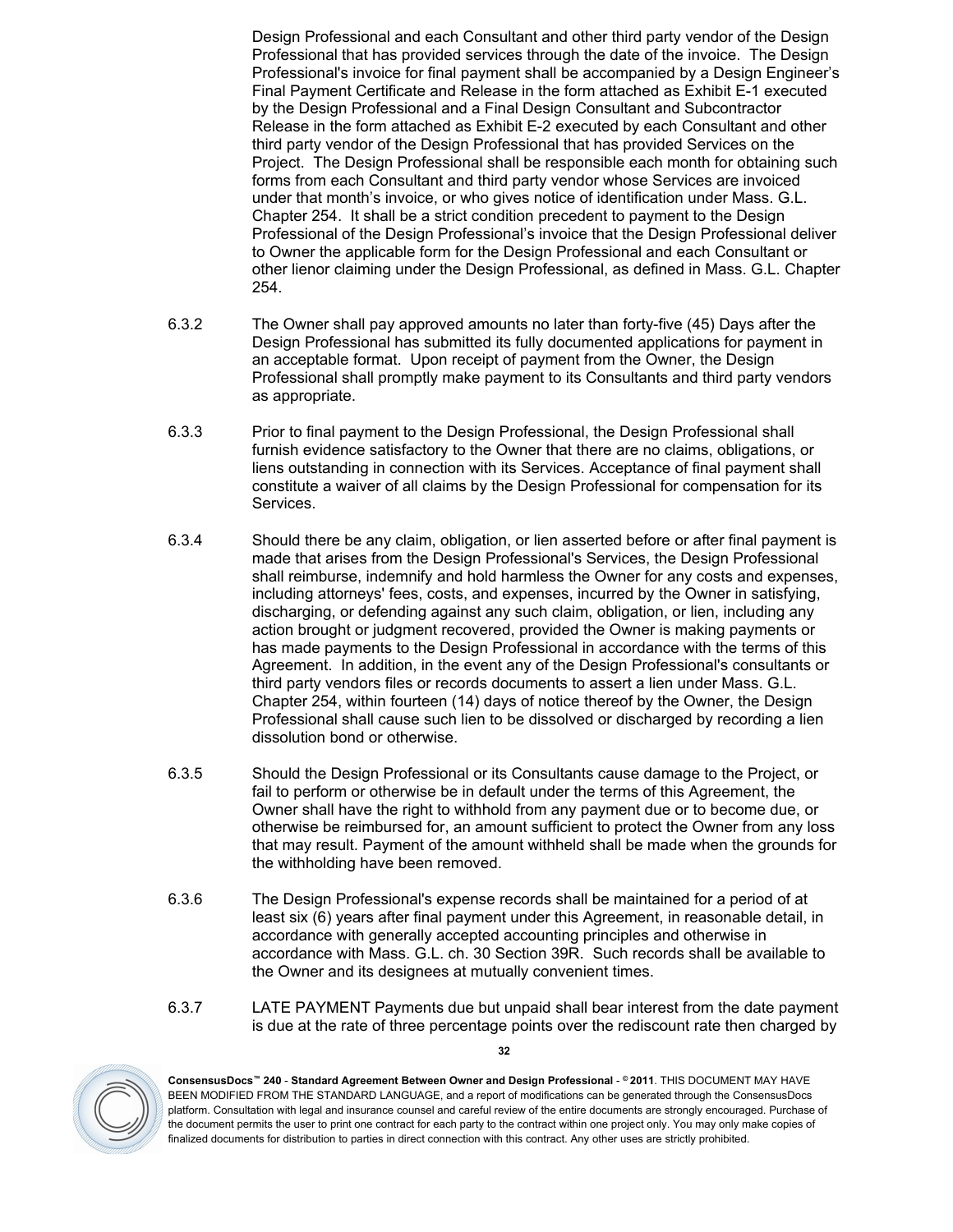the Federal Reserve Bank of Boston from the date payment is due to the date on which the Owner makes payment.

# <span id="page-32-0"></span>**ARTICLE 7 INDEMNITY AND INSURANCE**

# <span id="page-32-1"></span>7.1 INDEMNITY

- <span id="page-32-3"></span>7.1.1 To the fullest extent permitted by law, the Design Professional shall indemnify and hold harmless the Owner, the Owner's officers, directors, members, consultants, agents, and employees, the Construction Management Firm and Subcontractors (the Indemnitees) from and against all claims, losses, damages, liabilities, including reasonable attorneys' fees, costs, and expenses, for bodily injury, sickness, or death, and property damage that may arise from the performance of or the failure to perform Services under this Agreement, but only to the extent caused by the negligent acts or omissions or breach of an express obligation of the Design Professional, the Design Professional's Consultants or anyone employed directly or indirectly by any of them or by anyone for whose acts any of them may be liable.
- 7.1.2 NO LIMITATION ON LIABILITY In any and all claims against the Indemnitees by any employee of the Design Professional, anyone directly or indirectly employed by the Design Professional or anyone for whose acts the Design Professional may be liable, the indemnification obligation shall not be limited in any way by any limitation on the amount or type of damages, compensation, or benefits payable by or for the Design Professional under Workers' Compensation acts, disability benefit acts, or other employee benefit acts.

# <span id="page-32-2"></span>7.2 INSURANCE

- 7.2.1 Before commencing its Services and as a condition precedent to payment, the Design Professional at its own expense shall purchase and maintain such insurance as will protect it from claims arising out of the performance of its Services under this Agreement, whether such Services are provided by the Design Professional or by any of its Consultants or anyone directly or indirectly employed by any of them, or by anyone for whose acts any of them may be liable. The Design Professional may use umbrella or excess liability insurance to achieve the required coverage for Commercial General Liability and Automobile Liability, provided that such umbrella or excess insurance results in the same type of coverage as required for the individual policies. The Design Professional shall provide to the Owner certificates of insurance and endorsements evidencing compliance with the requirements of this Section 7.2. The endorsements for Commercial General Liability, Automobile and any umbrella or excess policies that name the Owner as an additional, primary insured on a noncontributory basis. The certificates shall show an special coverage or provisions required by this Agreement. The Design Professional shall also provide the Owner with complete copies of all policies required by this Agreement promptly upon the Owner's request, including all endorsements and amendments.
- 7.2.2 The Design Professional at its own expense shall purchase and maintain in effect all insurance coverage required under the subsection immediately above and described in this subsection with insurance companies lawfully authorized to do business in the jurisdiction in which the Project is located and which are reasonably satisfactory to the Owner:
	- 7.2.2.1 Workers' Compensation and Employers' Liability Insurance in accordance with Laws and wherever the Design Professional's Services are being performed. Employers' Liability coverage shall be written with at least the following limits of liability:



**ConsensusDocs™ 240** - **Standard Agreement Between Owner and Design Professional** - **© 2011**. THIS DOCUMENT MAY HAVE BEEN MODIFIED FROM THE STANDARD LANGUAGE, and a report of modifications can be generated through the ConsensusDocs platform. Consultation with legal and insurance counsel and careful review of the entire documents are strongly encouraged. Purchase of the document permits the user to print one contract for each party to the contract within one project only. You may only make copies of finalized documents for distribution to parties in direct connection with this contract. Any other uses are strictly prohibited.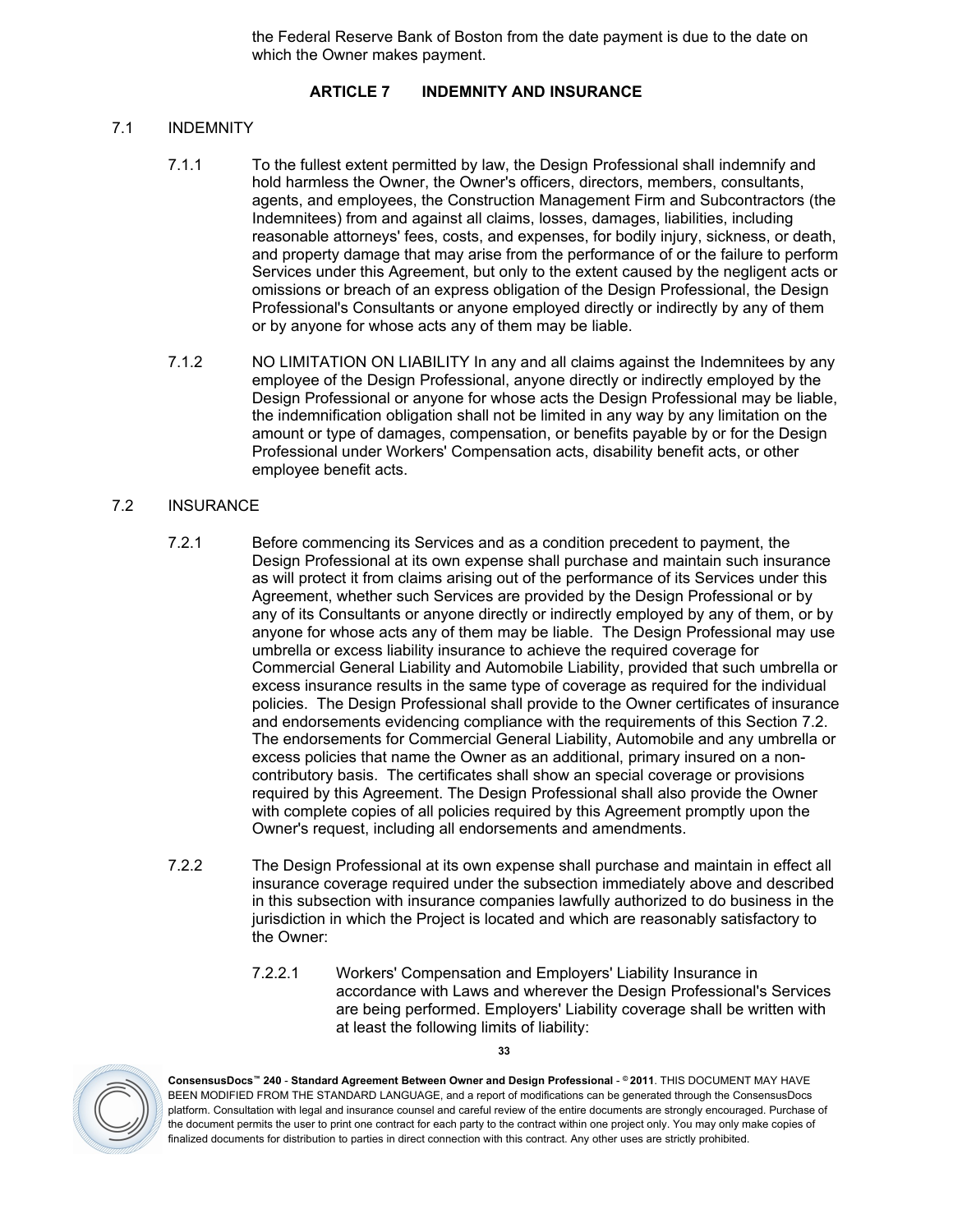- a. \$1,000,000 bodily injury per accident.
- b. \$1,000,000 bodily injury by disease policy limit.
- c. \$1,000,000 bodily injury by disease per employee.
- 7.2.2.2 Commercial General Liability Insurance, including contractual liability insurance for the liability assumed in Subsection [7.1.1](#page-32-3), with at least the following limits of liability:
	- a. \$1,000,000 per occurrence.
	- b. \$2,000,000 general aggregate.
	- c. \$2,000,000 products/completed operations aggregate.
	- d. \$1,000,000 personal and advertising injury limit.
- 7.2.2.3 Business Automobile Liability Insurance \$1,000,000 per occurrence.
- 7.2.3 The Design Professional shall require its Consultants to maintain Business General Liability and Business Automobile Liability coverage with a company satisfactory to the Owner and with limits acceptable to the Owner.
- 7.2.4 PROFESSIONAL LIABILITY INSURANCE The Design Professional shall maintain Professional Liability Insurance with a company satisfactory to the Owner, whose approval shall not be unreasonably withheld, for claims arising from the negligent performance of Services under this Agreement, which shall be either (designate one only):

1 Practice Policy

X Project Specific Coverage

written for not less than \$2,000,000 per claim and in the aggregate with a deductible not to exceed \$2,000,000. The Professional Liability Insurance shall contain prior acts coverage sufficient to cover all Services performed by the Design Professional for this Project. If Project Specific Coverage is used, these requirements shall be continued in effect for six (6) year(s) following final payment to the Design Professional. The deductible shall be paid by the Design Professional.

7.2.5 Consultants retained by the Design Professional for this Project shall maintain Professional Liability Insurance with a company and for such amounts as are satisfactory to the Owner for claims arising from the negligent performance of its Services, which shall be either (designate one only):

X Practice Policy

]] Project Specific Coverage.

The Professional Liability Insurance shall contain prior acts coverage sufficient to cover all services performed by the consultants for this Project. If Project Specific Coverage is used, these requirements shall be continued in effect for six (6) year(s) following final payment to the Design Professional. Deductibles shall be paid by the Design Professional.

**34** 7.2.6 The Design Professional shall furnish to the Owner certificates of insurance evidencing the required coverages listed in this section, a copy of its Professional

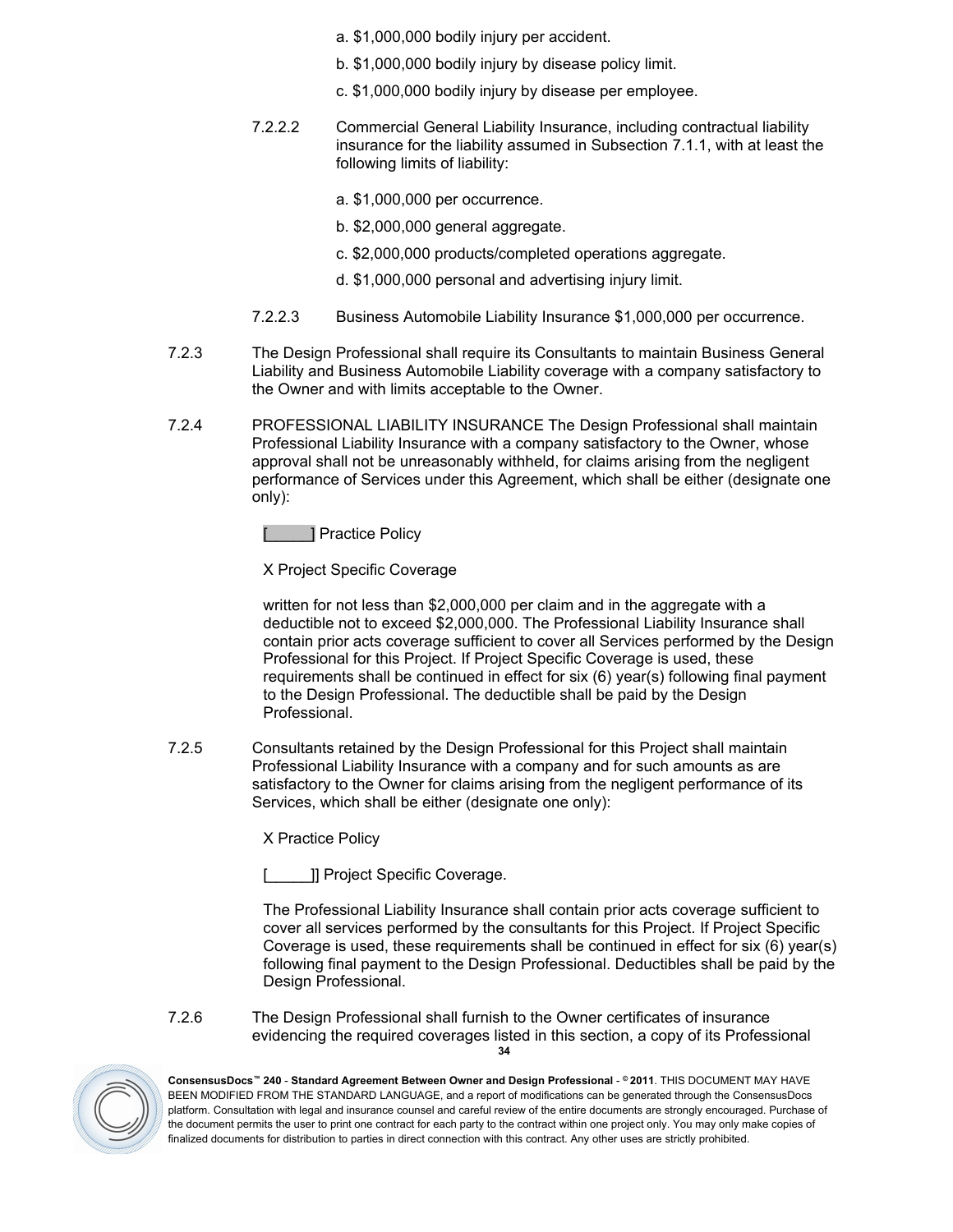Liability policy and, promptly upon Owner's request, copies of any or all other policies required hereunder. No policy shall be cancelled or modified without thirty (30) Days' prior written notice to the Owner. Such requirement for prior written notice does not apply to modifications caused by claims made against the policy. The Design Professional and its Professional Liability insurance carrier shall notify the Owner within thirty (30) Days of any claims made or loss expenses incurred against the Professional Liability policy. The Owner shall have the right to notify directly the Design Professional's Professional Liability insurance carrier of a claim against the policy. The Professional Liability policies shall be continued in effect for six (6) year(s) following final payment to the Design Professional.

# <span id="page-34-0"></span>7.3 PROPERTY INSURANCE

- 7.3.1 Each party shall purchase and maintain such property insurance as it may deem necessary to protect itself against damage to or loss of its own property.
- <span id="page-34-7"></span>7.3.2 If and to the extent required under any contract for construction of any part of the Project, the Owner and Design Professional waive all rights against each other and the applicable Construction Management Firm, its Subcontractors and Subsubcontractors, for loss or damage to the extent covered by property insurance, except such rights as they may have to the proceeds of such insurance. The Owner and the Design Professional shall require similar waivers, on the same condition, from all of their Consultants retained for the Project.

# <span id="page-34-1"></span>**ARTICLE 8 TERMINATION**

- <span id="page-34-2"></span>8.1 TERMINATION BY EITHER PARTY. Should either Party be in material breach of this Agreement, the other Party may give written notice to the breaching Party that it intends to terminate this Agreement for default absent appropriate corrective action upon fourteen (14) Days from receipt. Such notice shall include a detailed explanation of why such breach or other failure constitutes a violation of this Agreement. Upon such time and absent appropriate corrective action, the non-breaching party may terminate this Agreement in writing.
- <span id="page-34-3"></span>8.2 TERMINATION BY OWNER FOR CONVENIENCE. Upon seven (7) Days' written notice, the Owner may, without cause, terminate this Agreement with the Design Professional. If this Agreement is terminated pursuant to this section, the Design Professional may recover from the Owner payment for Services performed to the date of termination, in accordance with this Agreement, and any proven loss, cost, or expense in connection with the Services, including those resulting from the termination. Under no circumstances shall the Owner be liable for the cost of or profit on Services not performed.

# <span id="page-34-4"></span>**ARTICLE 9 DISPUTE RESOLUTION**

- <span id="page-34-5"></span>9.1 CONTINUANCE OF SERVICES AND PAYMENT. Unless otherwise agreed in writing, the Design Professional shall continue to perform its Services during any dispute resolution process or proceeding. If the Design Professional continues to perform, the Owner shall continue to make payments in accordance with this Agreement for amounts not in dispute.
- <span id="page-34-6"></span>9.2 DIRECT DISCUSSIONS. If the Parties cannot reach resolution on a matter relating to or arising out of this Agreement, the Parties shall endeavor to reach resolution through good faith direct discussions between the Parties' representatives, who shall possess the necessary authority to resolve such matter and who shall record the date of first discussions. If the Parties' representatives are not able to resolve such matter within five (5) Business Days of the date of first discussion, the Parties' representatives shall immediately inform senior executives of the Parties in writing that resolution was not effected. Upon receipt of such notice, the senior

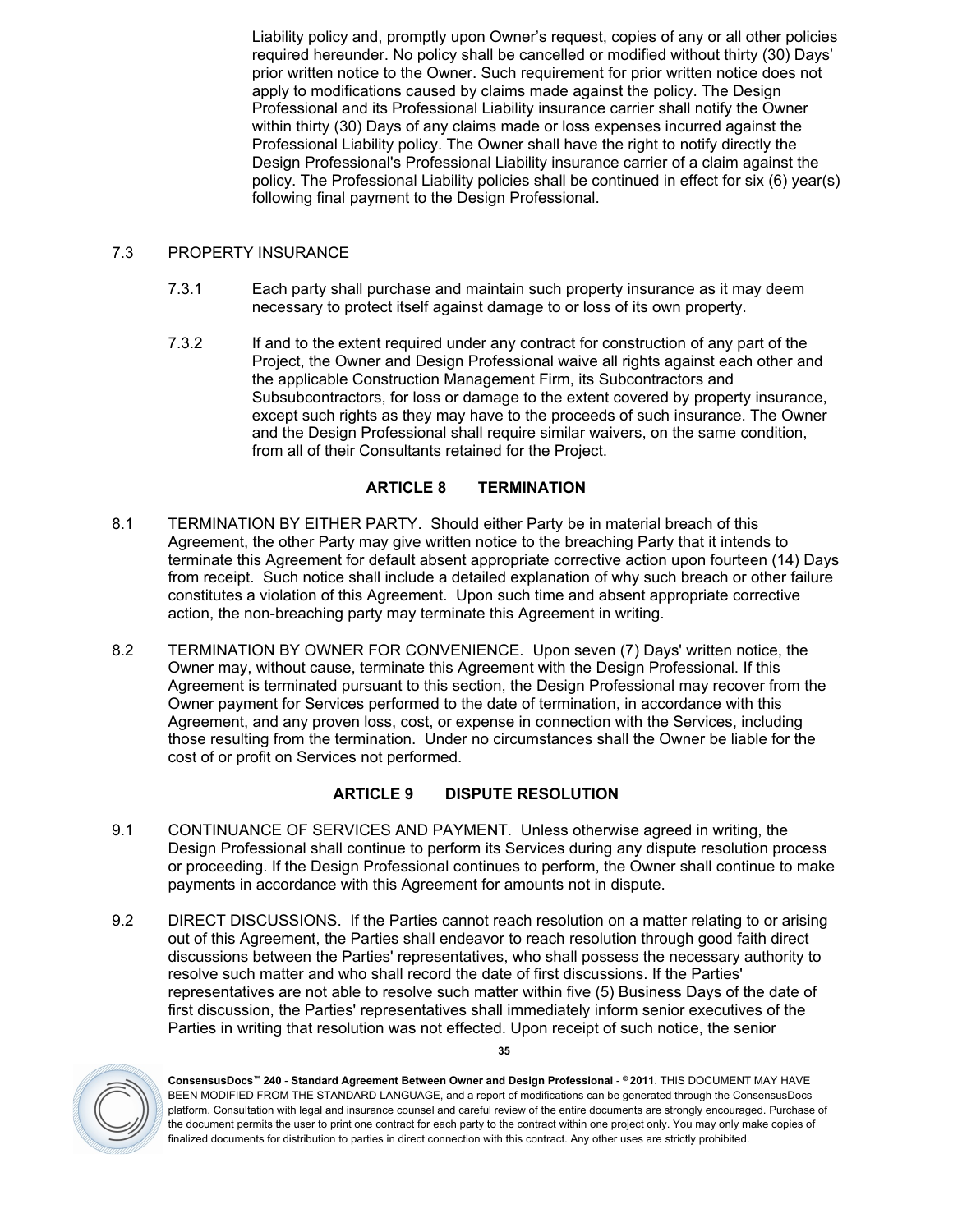executives of the Parties shall meet within five (5) Business Days to endeavor to reach resolution. If the dispute remains unresolved after fifteen (15) Days from the date of first discussion, the Parties shall submit such matter to the dispute mitigation and dispute resolution procedures selected herein.

- <span id="page-35-0"></span>9.3 MEDIATION. If direct discussions pursuant to section [9.2](#page-34-6) do not result in resolution of the matter, the Parties shall endeavor to resolve the matter by mediation through the current Construction Industry Mediation Rules of the American Arbitration Association, or the Parties may mutually agree to select another set of mediation rules. The administration of the mediation shall be as mutually agreed by the Parties. The mediation shall be convened within thirty (30) Days of the matter first being discussed and shall conclude within forty-five (45) Business Days of the matter first being discussed. Either Party may terminate the mediation at any time after the first session by written notice to the non-terminating Party and mediator. The costs of the mediation shall be shared equally by the Parties.
- <span id="page-35-1"></span>9.4 BINDING DISPUTE RESOLUTION. If the matter is unresolved after submission of the matter to a mitigation procedure or to mediation, the Parties shall submit the matter to the binding dispute resolution procedure selected below:

Arbitration at the sole election of the Owner, using any of the following rules:

the current Construction Industry Arbitration Rules of the AAA and administered by the AAA; or

the current JAMS Engineering and Construction Arbitration Rules and Procedures and administered by JAMS.

Unless the Owner elects otherwise in writing, if arbitration is selected as the binding dispute resolution procedure and this Agreement does not specify the arbitration rules to be utilized, then the arbitration shall be conducted using the current Construction Industry Arbitration Rules of the AAA and the arbitration shall be administered by the AAA.

Absent such election, Litigation in either the state or federal court having jurisdiction of the matter in Suffolk County, Massachusetts.

- 9.4.1 COSTS The costs of any binding dispute resolution procedures and reasonable attorneys' fees shall be borne by the non-prevailing Party, as determined by the adjudicator of the dispute.
- 9.4.2 VENUE The venue of any binding dispute resolution procedure shall be in Suffolk County, Massachusetts, unless the Parties agree on a different mutually convenient location.
- 9.4.3 Neither Party may commence arbitration if the claim or cause of action would be barred by the applicable statute of limitations had the claim or cause of action been filed in a state or federal court. Receipt of a demand for arbitration by the person or entity administering the arbitration shall constitute the commencement of legal proceedings for the purposes of determining whether a claim or cause of action is barred by the applicable statute of limitations. If, however, a state or federal court exercising jurisdiction over a timely filed claim or cause of action orders that the claim or cause of action be submitted to arbitration, the arbitration proceeding shall be deemed commenced as of the date the court action was filed, provided that the Party asserting the claim or cause of action files its demand for arbitration with the person or entity administering the arbitration within thirty (30) Days after the entry of such order.

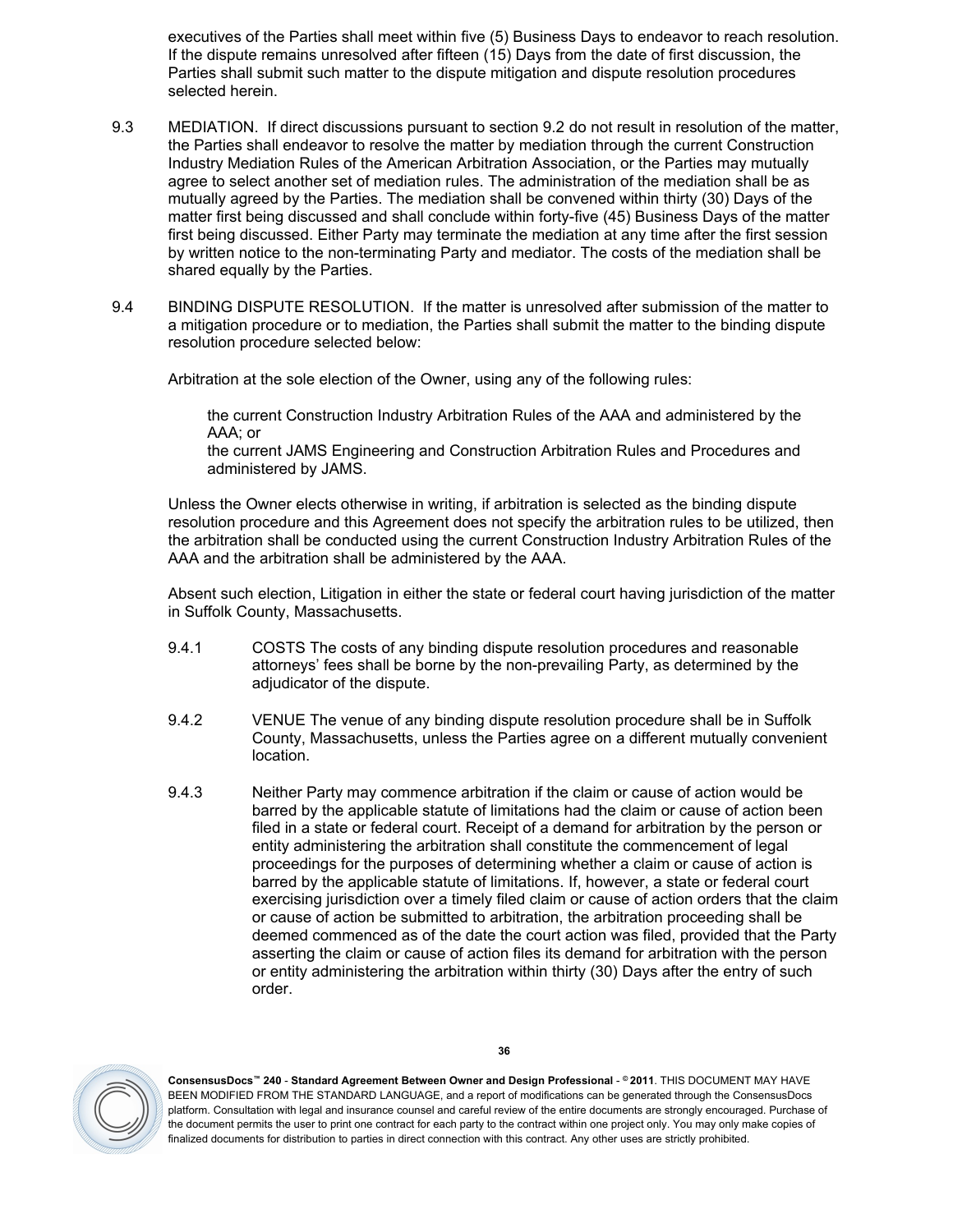- 9.4.4 An award entered in an arbitration proceeding pursuant to this Agreement shall be final and binding upon the Parties, and judgment may be entered upon an award in any court having jurisdiction.
- <span id="page-36-0"></span>9.5 MULTIPARTY PROCEEDINGS. The Owner and Design Professional agree that all Parties necessary to resolve a claim shall be Parties to the same dispute resolution procedure. Appropriate provisions shall be included in all other contracts relating to the Project to provide for the joinder or consolidation of such dispute resolution procedures.
- <span id="page-36-1"></span>9.6 LIEN RIGHTS. Nothing in this article shall limit any rights or remedies not expressly waived by the Design Professional that the Design Professional may have under lien laws.

# <span id="page-36-2"></span>**ARTICLE 10 MISCELLANEOUS**

- <span id="page-36-4"></span><span id="page-36-3"></span>10.1 OWNERSHIP OF TANGIBLE DOCUMENTS. The Owner shall receive ownership of the property rights, except for copyrights, of all documents, drawings, specifications, electronic data, and information (hereinafter "Documents") prepared, provided, or procured by the Design Professional or by consultants retained by the Design Professional and distributed to the Owner for this Project, upon the making of final payment to the Design Professional or in the event of termination under [article](#page-34-1) [8,](#page-34-1) upon payment for all sums due to the Design Professional under sections [8.1](#page-34-2) and [8.2.](#page-34-3)
	- 10.1.1 COPYRIGHT The Parties agree that the Owner shall obtain ownership of the copyright of all Documents and all intellectual property and other rights in written or electronic deliverables and work product of the Design Professional. The Owner's acquisition of the copyright for all Documents shall be subject to the making of payments as required by section [10.1](#page-36-3) and the payment of the fee reflecting the agreed value of the copyright set forth below: \$100.00. Such fee shall be deemed paid by virtue of the first payment made by the Owner to the Design Professional for Phase 1 Services. The Design Professional shall execute and furnish all assignments or other documents reasonably required by the Owner to effectuate such ownership.
	- 10.1.2 USE OF DOCUMENTS IN EVENT OF TERMINATION In the event of a termination of this Agreement pursuant to [article](#page-34-1) [8,](#page-34-1) the Owner shall have the right to use, to reproduce, and to make derivative works of all written or electronic deliverables and work product of the Design Professional Construction Documents to complete the Project or a given Cluster, regardless of whether there has been a transfer of copyright under subsection [10.1.1](#page-36-4), provided payment for the Construction Documents or other written or electronic deliverables and work product of the Design Professional at issue has been made pursuant to section [10.1.](#page-36-3)
	- 10.1.3 OWNER'S USE OF DOCUMENTS AFTER COMPLETION OF PROJECT After completion of the Project, the Owner and/or Towns may reuse, reproduce, or make derivative works from the Construction Documents and other written or electronic deliverables and work product of the Design Professional solely for the purposes of maintaining, renovating, remodeling, or expanding the Project at the Worksite. The Owner's or Town's use of the Documents without the Design Professional's involvement or on other projects is at the Owner's sole risk, except for the Design Professional's indemnification obligations pursuant to Section [3.9.8,](#page-27-1) and the Owner shall defend, indemnify, and hold harmless the Design Professional and its consultants, and the agents, officers, directors, and employees of each of them, from and against any and all claims, damages, losses, costs, and expenses, including reasonable attorneys' fees and costs, arising out of or resulting from any such prohibited use by the Owner; provided however that the duty to defend, indemnify, and hold harmless hereunder shall not apply to use by a Town.



**ConsensusDocs™ 240** - **Standard Agreement Between Owner and Design Professional** - **© 2011**. THIS DOCUMENT MAY HAVE BEEN MODIFIED FROM THE STANDARD LANGUAGE, and a report of modifications can be generated through the ConsensusDocs platform. Consultation with legal and insurance counsel and careful review of the entire documents are strongly encouraged. Purchase of the document permits the user to print one contract for each party to the contract within one project only. You may only make copies of finalized documents for distribution to parties in direct connection with this contract. Any other uses are strictly prohibited.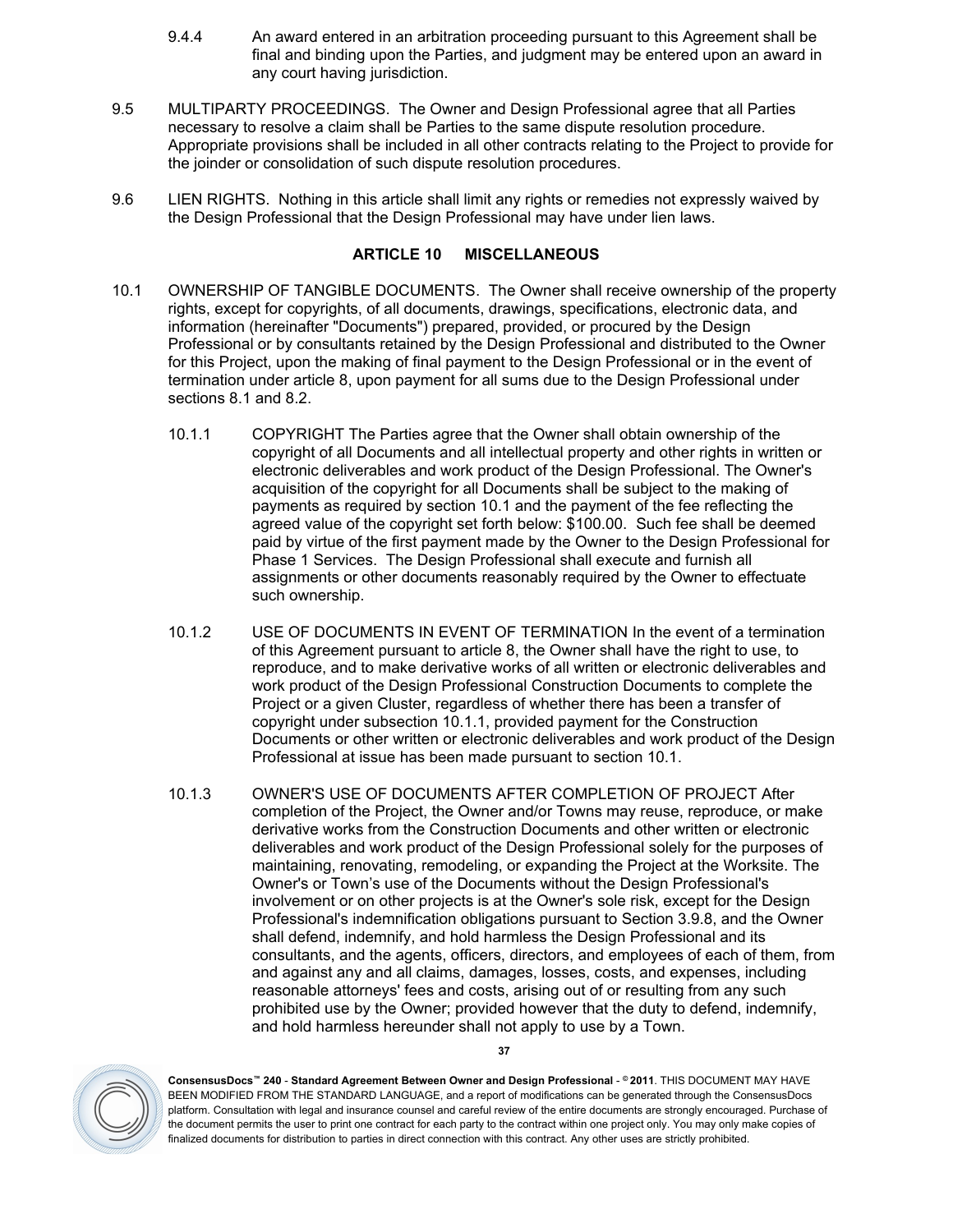- 10.1.4 DESIGN PROFESSIONAL'S USE OF DOCUMENTS Where the Design Professional has transferred its copyright interest in the Documents under subsection [10.1.1](#page-36-4), the Design Professional may reuse Documents prepared by it pursuant to this Agreement in its practice, but only in their separate constituent parts and not as a whole.
- 10.1.5 The Design Professional shall obtain from its Consultants rights and rights of use that correspond to the rights given by the Design Professional to the Owner and Towns in this Agreement and the Design Professional shall provide evidence that such rights have been secured.
- <span id="page-37-0"></span>10.2 EXTENT OF AGREEMENT. Except to the extent expressly provided in this Agreement, this Agreement represents the entire and integrated agreement between the Owner and the Design Professional and supersedes all prior negotiations, representations and agreements, either written or oral. This Agreement and each and every provision is for the exclusive benefit of the Owner and Design Professional and not for the benefit of any third party.
- <span id="page-37-1"></span>10.3 DOCUMENTS IN ELECTRONIC FORM. If the Owner requires that the Owner, Design Professional, and Construction Management Firm exchange documents and data in electronic or digital form, prior to any such exchange, the Owner and Design Professional shall agree on a written protocol governing all exchanges, which, at a minimum, shall specify: (a) the definition of documents and data to be accepted in electronic or digital form or to be transmitted electronically or digitally; (b) management and coordination responsibilities; (c) necessary equipment, software, and services; (d) acceptable formats, transmission methods, and verification procedures; (e) methods for maintaining version control; (f) privacy and security requirements; and (g) storage and retrieval requirements. Except as otherwise agreed to by the Parties in writing, each Party shall bear its own costs for requirements identified in the protocol. In the absence of a written protocol, use of documents and data in electronic or digital form shall be at the sole risk of the recipient. Such specifications shall be included in the Construction Documents. Notwithstanding other provisions in this Agreement, printed documents and sets shall not be required if such documents are required to be prepared and transmitted in electronic form.
- <span id="page-37-2"></span>10.4 ASSIGNMENT. Except as to the assignment of proceeds, the Design Professional shall not assign its interest in this Agreement without the written consent of the Owner. The Owner may, without consent of the Design Professional, assign its rights under this agreement to a wholly owned subsidiary company or instrumentality, to one or more Towns or municipal light plants established by one or more Towns, or to a cooperative of such municipal light plants
- <span id="page-37-3"></span>10.5 GOVERNING LAW AND VENUE. This Agreement shall be governed by the law in effect at the location of the Project. The venue for any dispute resolution proceeding, unless the Parties agree otherwise, shall be in Suffolk County, Massachusetts and, if in court, in the Business Litigation Session of Suffolk Superior Court.
- <span id="page-37-4"></span>10.6 SEVERABILITY. The partial or complete invalidity of any one or more provisions of this Agreement shall not affect the validity or continuing force and effect of any other provision.
- <span id="page-37-5"></span>10.7 NO WAIVER OF PERFORMANCE. The failure of either Party to insist, in any one or more instances, on the performance of any of the terms, covenants, or conditions of this Agreement, or to exercise any of its rights, shall not be construed as a waiver or relinquishment of such term, covenant, condition, or right with respect to further performance.
- <span id="page-37-6"></span>10.8 TITLES. The title given to the articles and sections are for ease of reference only and shall not be relied upon or cited for any other purpose.
- <span id="page-37-7"></span>10.9 JOINT DRAFTING. The Parties expressly agree that this Agreement was jointly drafted, and that both had opportunity to negotiate its terms and to obtain the assistance of counsel in reviewing its



**ConsensusDocs™ 240** - **Standard Agreement Between Owner and Design Professional** - **© 2011**. THIS DOCUMENT MAY HAVE BEEN MODIFIED FROM THE STANDARD LANGUAGE, and a report of modifications can be generated through the ConsensusDocs platform. Consultation with legal and insurance counsel and careful review of the entire documents are strongly encouraged. Purchase of the document permits the user to print one contract for each party to the contract within one project only. You may only make copies of finalized documents for distribution to parties in direct connection with this contract. Any other uses are strictly prohibited.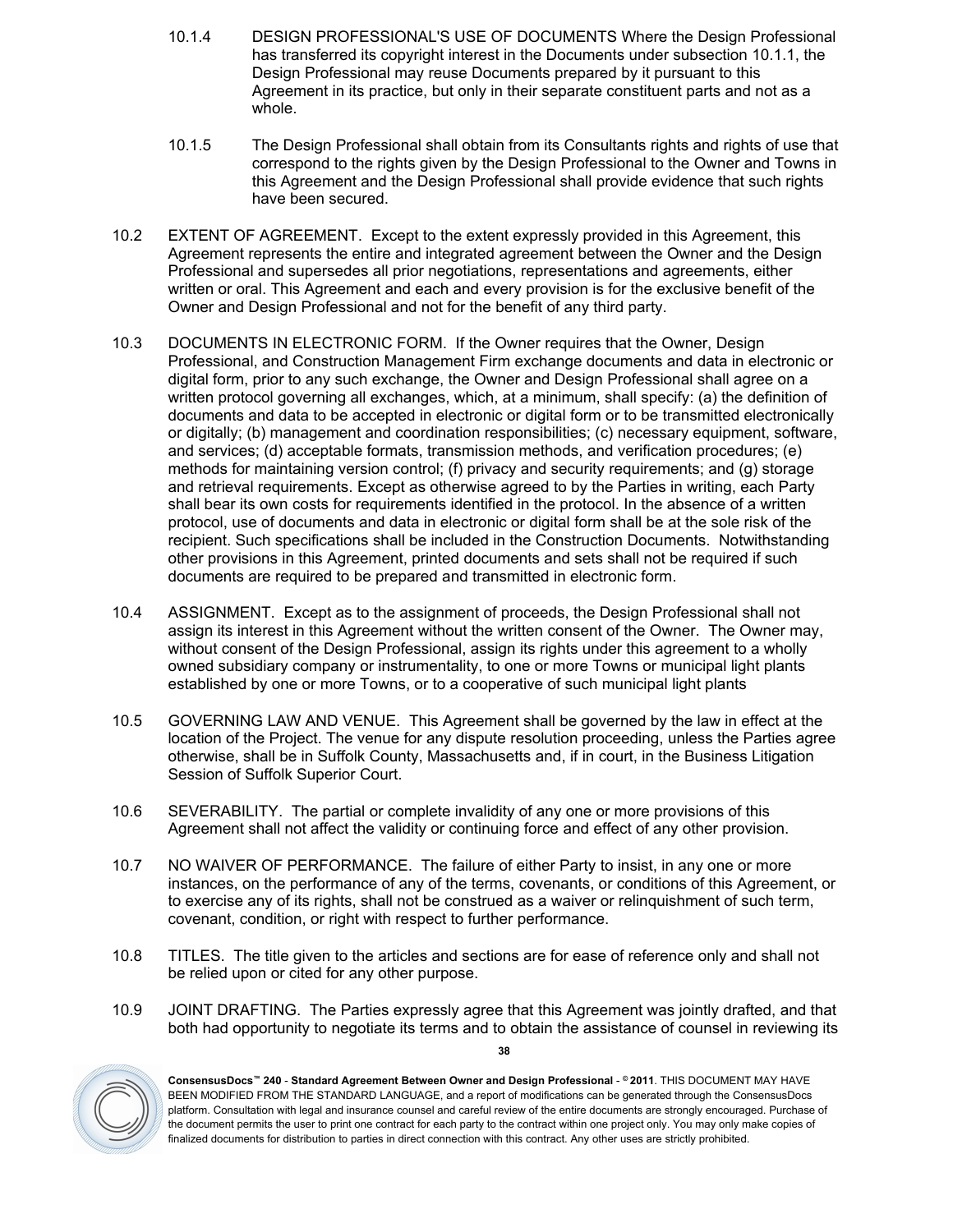terms prior to execution. Therefore, this Agreement shall be construed neither against nor in favor of either Party, but shall be construed in a neutral manner.

- <span id="page-38-0"></span>10.10 RIGHTS AND REMEDIES. The Parties' rights, liabilities, responsibilities, and remedies with respect to this Agreement, whether in contract, tort, negligence, or otherwise, shall be exclusively those expressly set forth in this Agreement.
- OWNER: Massachusetts Technology Park Corporation, d/b/a Massachusetts Technology Collaborative

| NAME: TITLE:                                     |                                                                                                                                |
|--------------------------------------------------|--------------------------------------------------------------------------------------------------------------------------------|
|                                                  |                                                                                                                                |
|                                                  |                                                                                                                                |
| <u> 1990 - Johann Barbara, martin a</u><br>NAME: | TITLE:<br><u> 1980 - Jan Barbarat, prima prima prima prima prima prima prima prima prima prima prima prima prima prima pri</u> |
| WITNESS: WITNESS:<br>NAME:<br>$T$ TITLE:         |                                                                                                                                |
|                                                  |                                                                                                                                |

END OF AGREEMENT

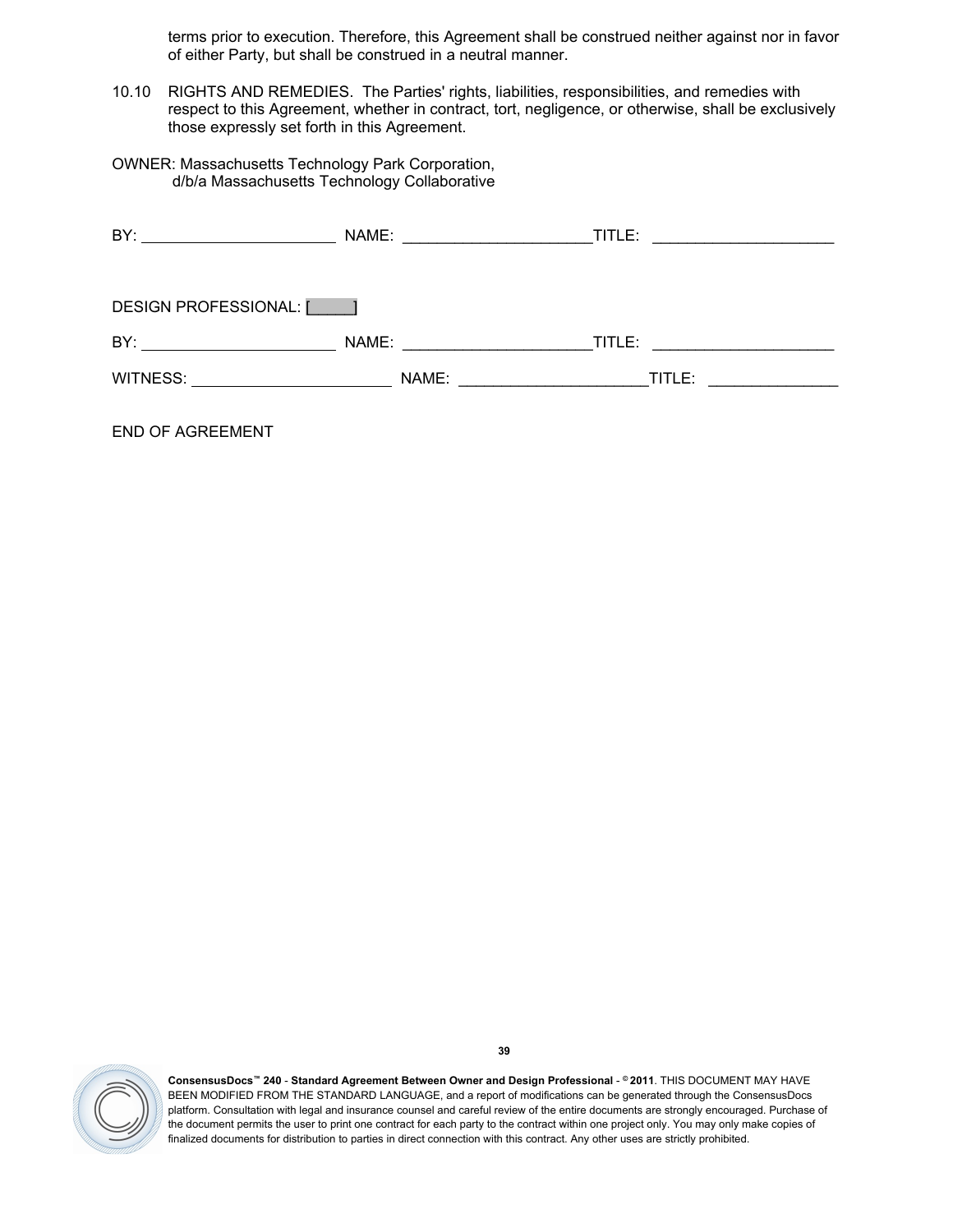# 1. List of Towns and Preliminary Data

| County           | <b>Municipality</b>              | Maintenance<br><b>Responsibility</b> | <b>Power Distribution Provider</b><br>(Service Area)    | <b>Estimated</b><br>Unit Count* | <b>Estimated</b><br>Number of<br><b>Poles</b> | <b>Estimated</b><br><b>Route Miles</b><br>for Existing<br>Poles per town | <b>Square</b><br><b>Miles</b> | Proposed<br><b>Technology</b><br>to be<br><b>Deployed</b> |
|------------------|----------------------------------|--------------------------------------|---------------------------------------------------------|---------------------------------|-----------------------------------------------|--------------------------------------------------------------------------|-------------------------------|-----------------------------------------------------------|
| <b>BERKSHIRE</b> | <b>ALFORD</b>                    | <b>NGRID</b>                         | NGrid - MassElectric (Baystate West)                    | 357                             | 730                                           | 21                                                                       | 11.5                          | <b>GPON</b>                                               |
| <b>FRANKLIN</b>  | <b>ASHFIELD</b>                  | VZ                                   | Eversource Energy (Northern Division)                   | 934                             | 1743                                          | 77                                                                       | 40.3                          | <b>GPON</b>                                               |
| <b>BERKSHIRE</b> | <b>BECKET</b>                    | <b>EVERSOURCE</b>                    | Eversource Energy (Northern Division)                   | 1862                            | 3560                                          | 119                                                                      | 47.8                          | <b>GPON</b>                                               |
| <b>HAMPDEN</b>   | <b>BLANDFORD</b>                 | <b>SPLIT</b>                         | Eversource Energy (Northern Division)                   | 612                             | 1385                                          | 55                                                                       | 53.6                          | <b>GPON</b>                                               |
| <b>FRANKLIN</b>  | CHARLEMONT                       | <b>NGRID</b>                         | NGrid - MassElectric (Baystate West)                    | 671                             | 1783                                          | 52                                                                       | 26.4                          | <b>GPON</b>                                               |
| <b>HAMPSHIRE</b> | <b>CHESTERFIELD</b>              | VZ                                   | Eversource Energy (Northern Division)                   | 618                             | 1320                                          | 47                                                                       | $\overline{31.3}$             | <b>GPON</b>                                               |
| <b>FRANKLIN</b>  | <b>COLRAIN</b>                   | <b>SPLIT</b>                         | Eversource Energy (Northern Division)                   | 908                             | 1802                                          | 74                                                                       | 43.4                          | <b>GPON</b>                                               |
| <b>HAMPSHIRE</b> | <b>CUMMINGTON</b>                | VZ                                   | Eversource Energy (Northern Division)                   | 533                             | 1275                                          | 49                                                                       | 21.3                          | <b>GPON</b>                                               |
| <b>BERKSHIRE</b> | <b>EGREMONT</b>                  | <b>NGRID</b>                         | NGrid - MassElectric (Baystate West)                    | 1034                            | 1837                                          | 47                                                                       | 18.9                          | <b>GPON</b>                                               |
| <b>BERKSHIRE</b> | <b>FLORIDA</b>                   | <b>NGRID</b>                         | NGrid - MassElectric (Baystate West)                    | 383                             | 1108                                          | 36                                                                       | 24.6                          | <b>GPON</b>                                               |
| <b>HAMPSHIRE</b> | <b>GOSHEN</b>                    | <b>SPLIT</b>                         | NGrid - MassElectric (Baystate West)                    | 636                             | 1324                                          | 35                                                                       | 17.7                          | <b>GPON &amp; AE</b>                                      |
| <b>BERKSHIRE</b> | <b>HANCOCK</b>                   | <b>EVERSOURCE</b>                    | Eversource (Northern Division)/Ngrid<br>(Baystate West) | 755                             | 758                                           | 30                                                                       | 35.8                          | <b>GPON</b>                                               |
| <b>FRANKLIN</b>  | <b>HAWLEY</b>                    | VZ                                   | NGrid - MassElectric (Baystate West)                    | 218                             | 833                                           | 28                                                                       | 30.9                          | <b>WIRELESS</b>                                           |
| <b>FRANKLIN</b>  | <b>HEATH</b>                     | VZ                                   | NGrid - MassElectric (Baystate West)                    | 403                             | 1563                                          | 49                                                                       | 24.9                          | <b>GPON</b>                                               |
| <b>FRANKLIN</b>  | <b>LEYDEN</b>                    | VZ                                   | Eversource Energy (Northern Division)                   | 350                             | 817                                           | 34                                                                       | 18                            | <b>GPON &amp; AE</b>                                      |
| <b>HAMPSHIRE</b> | MIDDLEFIELD                      | <b>EVERSOURCE</b>                    | Eversource Energy (Northern Division)                   | 287                             | 781                                           | 33                                                                       | 24.2                          | <b>WIRELESS</b>                                           |
| <b>FRANKLIN</b>  | <b>MONROE</b>                    | <b>NGRID</b>                         | NGrid - MassElectric (Baystate West)                    | 88                              | 260                                           | 13                                                                       | 10.8                          | <b>GPON</b>                                               |
| <b>BERKSHIRE</b> | <b>MONTEREY</b>                  | <b>NGRID</b>                         | NGrid - MassElectric (Baystate West)                    | 994                             | 1900                                          | 55                                                                       | 27.4                          | <b>GPON</b>                                               |
| <b>HAMPDEN</b>   | <b>MONTGOMERY</b>                | <b>EVERSOURCE</b>                    | Eversource Energy (Northern Division)                   | 372                             | 722                                           | 27                                                                       | 15.2                          | <b>GPON</b>                                               |
| <b>BERKSHIRE</b> | <b>NEW ASHFORD</b>               | <b>EVERSOURCE</b>                    | Eversource Energy (Northern Division)                   | 114                             | 228                                           | 12                                                                       | 13.48                         | <b>GPON</b>                                               |
| <b>VORCESTER</b> | <b>NEW BRAINTREE</b>             | <b>NGRID</b>                         | NGrid - MassElectric (Baystate West)                    | 400                             | 1510                                          | 49                                                                       | 20.9                          | <b>GPON</b>                                               |
| <b>BERKSHIRE</b> | <b>NEW</b><br><b>MARLBOROUGH</b> | <b>NGRID</b>                         | NGrid - MassElectric (Baystate West)                    | 1116                            | 2818                                          | 88                                                                       | 47.9                          | <b>GPON</b>                                               |
| <b>FRANKLIN</b>  | <b>NEW SALEM</b>                 | <b>NGRID</b>                         | NGrid - MassElectric (Baystate West)                    | 472                             | 1289                                          | 37                                                                       | 58.6                          | <b>GPON</b>                                               |
| <b>BERKSHIRE</b> | <b>OTIS</b>                      | VZ                                   | Eversource Energy (Northern Division)                   | 1751                            | 2421                                          | 80                                                                       | 38                            | <b>GPON</b>                                               |
| <b>BERKSHIRE</b> | PERU                             | <b>EVERSOURCE</b>                    | Eversource Energy (Northern Division)                   | 433                             | 971                                           | 33                                                                       | 36                            | <b>GPON</b>                                               |
| <b>VORCESTER</b> | PETERSHAM                        | <b>NGRID</b>                         | NGrid - MassElectric (Baystate West)                    | 713                             | 1561                                          | 50                                                                       | 68.3                          | <b>GPON</b>                                               |
| <b>HAMPSHIRE</b> | <b>PLAINFIELD</b>                | VZ                                   | Eversource Energy (Northern Division)                   | 361                             | 979                                           | 41                                                                       | 21.3                          | <b>GPON &amp; AB</b>                                      |
| <b>VORCESTER</b> | <b>PRINCETON</b>                 | <b>PRINCETON</b><br><b>MUNICIPAL</b> | Princeton Municipal Light Department                    | 1394                            | 2373                                          | 74                                                                       | 35.8                          | <b>GPON &amp; AB</b>                                      |
| <b>FRANKLIN</b>  | <b>ROWE</b>                      | <b>NGRID</b>                         | NGrid - MassElectric (Baystate West)                    | 249                             | 942                                           | 29                                                                       | 24                            | <b>GPON</b>                                               |
| <b>BERKSHIRE</b> | <b>ROYALSTON</b>                 | VZ                                   | NGrid - MassElectric (Baystate West)                    | 673                             | 2000                                          | 62                                                                       | 42.5                          | <b>WIRELESS</b>                                           |
| BERKSHIRE        | SANDISFIELD                      | <b>SPLIT</b>                         | Eversource Energy (Northern Division)                   | 766                             | 1762                                          | 70                                                                       | 53                            | <b>GPON</b>                                               |
| <b>BERKSHIRE</b> | SAVOY                            | <b>EVERSOURCE</b>                    | Eversource Energy (Northern Division)                   | 388                             | 735                                           | 34                                                                       | 36                            | <b>HYBRID</b>                                             |
| <b>FRANKLIN</b>  | SHUTESBURY                       | <b>SPLIT</b>                         | NGrid - MassElectric (Baystate West)                    | 881                             | 1350                                          | 37                                                                       | 27.2                          | <b>GPON &amp; AE</b>                                      |
| <b>HAMPDEN</b>   | <b>TOLLAND</b>                   | EVERSOURCE                           | Eversource Energy (Northern Division)                   | 566                             | 868                                           | 38                                                                       | 32.8                          | <b>GPON</b>                                               |
| <b>BERKSHIRE</b> | <b>TYRINGHAM</b>                 | VZ                                   | Eversource Energy (Northern Division)                   | 338                             | 750                                           | 22                                                                       | 18.9                          | <b>GPON</b>                                               |
| <b>FRANKLIN</b>  | <b>WARWICK</b>                   | VZ                                   | NGrid - MassElectric (Baystate West)                    | 399                             | 1570                                          | 47                                                                       | 37.7                          | <b>WIRELESS</b>                                           |
| <b>BERKSHIRE</b> | <b>WASHINGTON</b>                | EVERSOURCE                           | Eversource Energy (Northern Division)                   | 269                             | 562                                           | 26                                                                       | 38.8                          | <b>GPON</b>                                               |
| <b>FRANKLIN</b>  | WENDELL                          | VZ                                   | NGrid - MassElectric (Baystate West)                    | 471                             | 1150                                          | 43                                                                       | 32.2                          | <b>GPON &amp; AE</b>                                      |
| <b>BERKSHIRE</b> | <b>WINDSOR</b>                   | EVERSOURCE                           | Eversource Energy (Northern Division)                   | 510                             | 1310                                          | 55                                                                       | 35.2                          | <b>GPON</b>                                               |
| <b>HAMPSHIRE</b> | <b>WORTHINGTON</b>               | VZ                                   | Eversource Energy (Northern Division)                   | 698                             | 1623                                          | 61                                                                       | 32.1                          | <b>GPON</b>                                               |



**ConsensusDocs™ 240** - **Standard Agreement Between Owner and Design Professional** - **© 2011**. THIS DOCUMENT MAY HAVE BEEN MODIFIED FROM THE STANDARD LANGUAGE, and a report of modifications can be generated through the ConsensusDocs platform. Consultation with legal and insurance counsel and careful review of the entire documents are strongly encouraged. Purchase of the document permits the user to print one contract for each party to the contract within one project only. You may only make copies of finalized documents for distribution to parties in direct connection with this contract. Any other uses are strictly prohibited.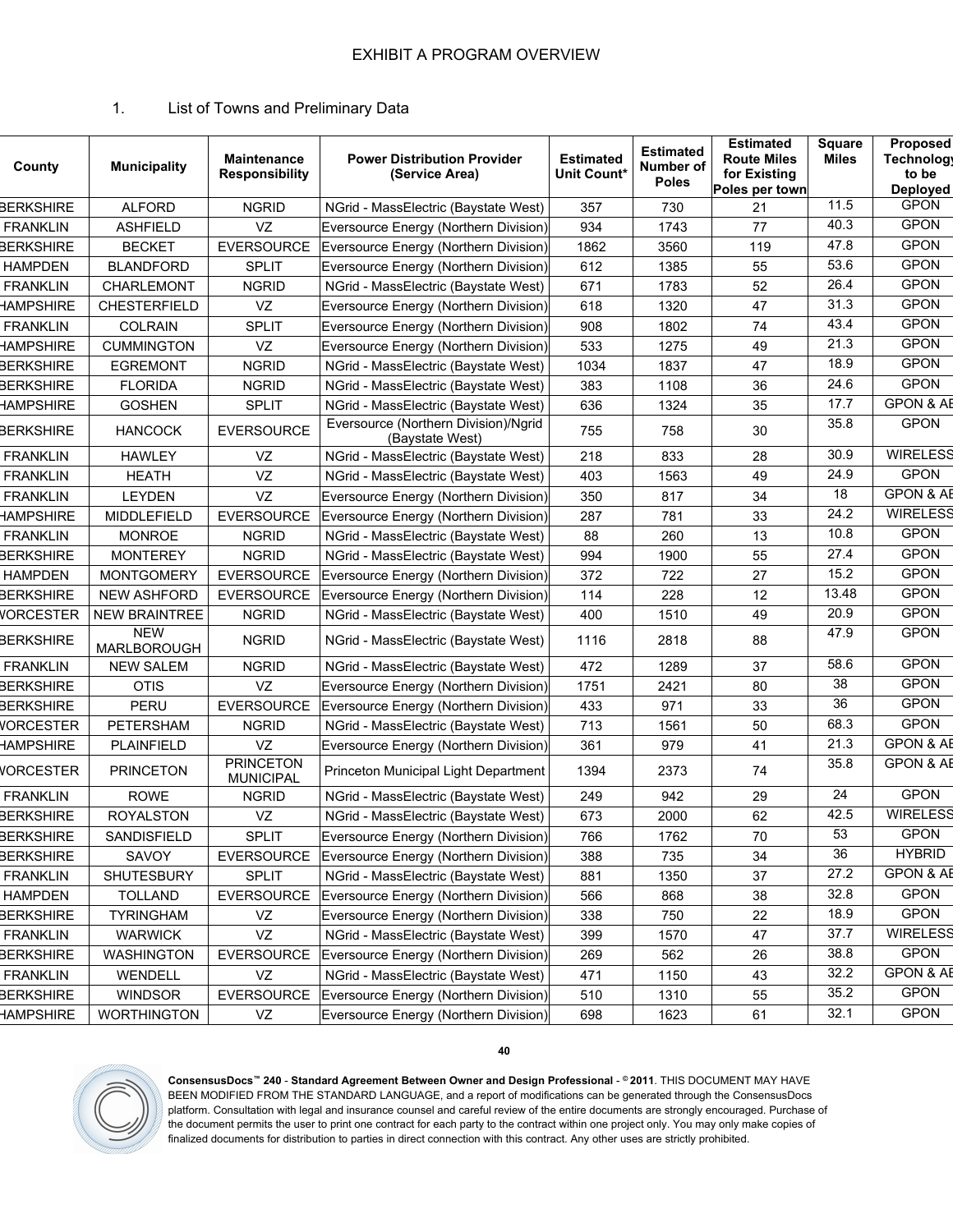| County | <b>Municipality</b> | <b>Maintenance</b><br><b>Responsibility</b> | <b>Power Distribution Provider</b><br>(Service Area) | <b>Estimated</b><br>Unit Count* | <b>Estimated</b><br>Number of<br><b>Poles</b> | <b>Estimated</b><br><b>Route Miles</b><br>for Existing<br>Poles per townl | Square<br>Miles | <b>Proposed</b><br><b>Technology</b><br>to be<br>Deploved |
|--------|---------------------|---------------------------------------------|------------------------------------------------------|---------------------------------|-----------------------------------------------|---------------------------------------------------------------------------|-----------------|-----------------------------------------------------------|
|        |                     |                                             | TOTALS                                               | 24123                           | 54273                                         | 1869                                                                      | 1264.68         |                                                           |

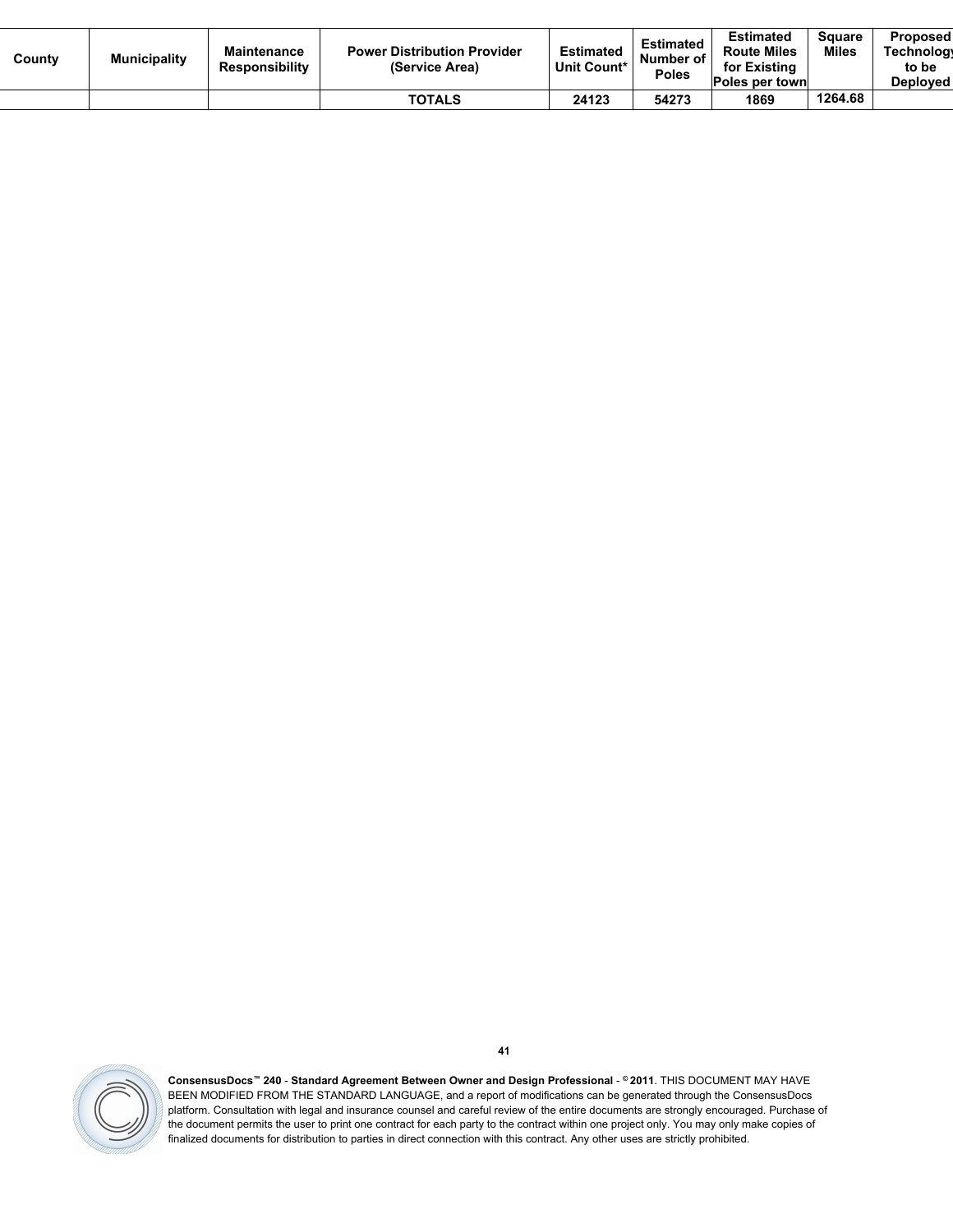#### 2. Description of Project:

Of the Towns and cities included in the *MassBroadband 123* network, 83 are served or will soon be served to varying degrees by an incumbent or new broadband provider but the remaining 40 Towns in the *MassBroadband 123* footprint are low density, rural areas that do not have an incumbent cable broadband provider and are referred to as "unserved." The Mass Tech Collaborative is addressing the last mile challenge with the goal of making high-speed Internet available to unserved residents and businesses within the 40 unserved Towns.

The Commonwealth has responded to the last mile challenge with a \$50 Million appropriation of state capital funding (Chapter 257 of the Acts of 2014) enacted in August of 2014 to support the build-out of *Last Mile* infrastructure in western Massachusetts. Of these funds, up to \$40 million has been allocated for the unserved Towns. Mass Tech Collaborative's main objective is to develop solutions to offer broadband access for households and businesses that maximize the impact of limited public resources, leverage other sources of funding (to the extent necessary and appropriate), and promote economic growth in the region.

Most of the *Last Mile* Networks will constitute the installation of new fiber optic cables attached to existing utility poles. Mass Tech Collaborative plans to oversee the construction of up to 1869 miles of new fiber optic cabling in western Massachusetts with approximately 24,123 homes being passed based upon current desk top Town model estimates. Mass Tech Collaborative anticipates that the *Last Mile* network may consist of multiple Fiber-to-the-Premises Gigabit-capable Passive Optical Network (GPON), Active Ethernet (AE) and fixed wireless networks or a combination thereof. Some of the towns will likely form public-private partnerships and therefore the aggregate number of route miles and homes passed from all MBI-manage projects will be reduced accordingly.

The foregoing information is made available by the Owner for context only. The Owner makes no representation or warranty as to the completeness:

3.

EXHIBIT B: Pricing Matrices

Summary Sheet

[insert based on terms of award]

Level of Effort Task Based

[insert based on terms of award]

Staffing and Level of Effort Task Based Price Matrix

[insert based on terms of award]

Town-Specific Services Price Matrix

[insert based on terms of award]

Non-Town Specific Task-Based Price Matrix

[insert based on terms of award]



**ConsensusDocs™ 240** - **Standard Agreement Between Owner and Design Professional** - **© 2011**. THIS DOCUMENT MAY HAVE BEEN MODIFIED FROM THE STANDARD LANGUAGE, and a report of modifications can be generated through the ConsensusDocs platform. Consultation with legal and insurance counsel and careful review of the entire documents are strongly encouraged. Purchase of the document permits the user to print one contract for each party to the contract within one project only. You may only make copies of finalized documents for distribution to parties in direct connection with this contract. Any other uses are strictly prohibited.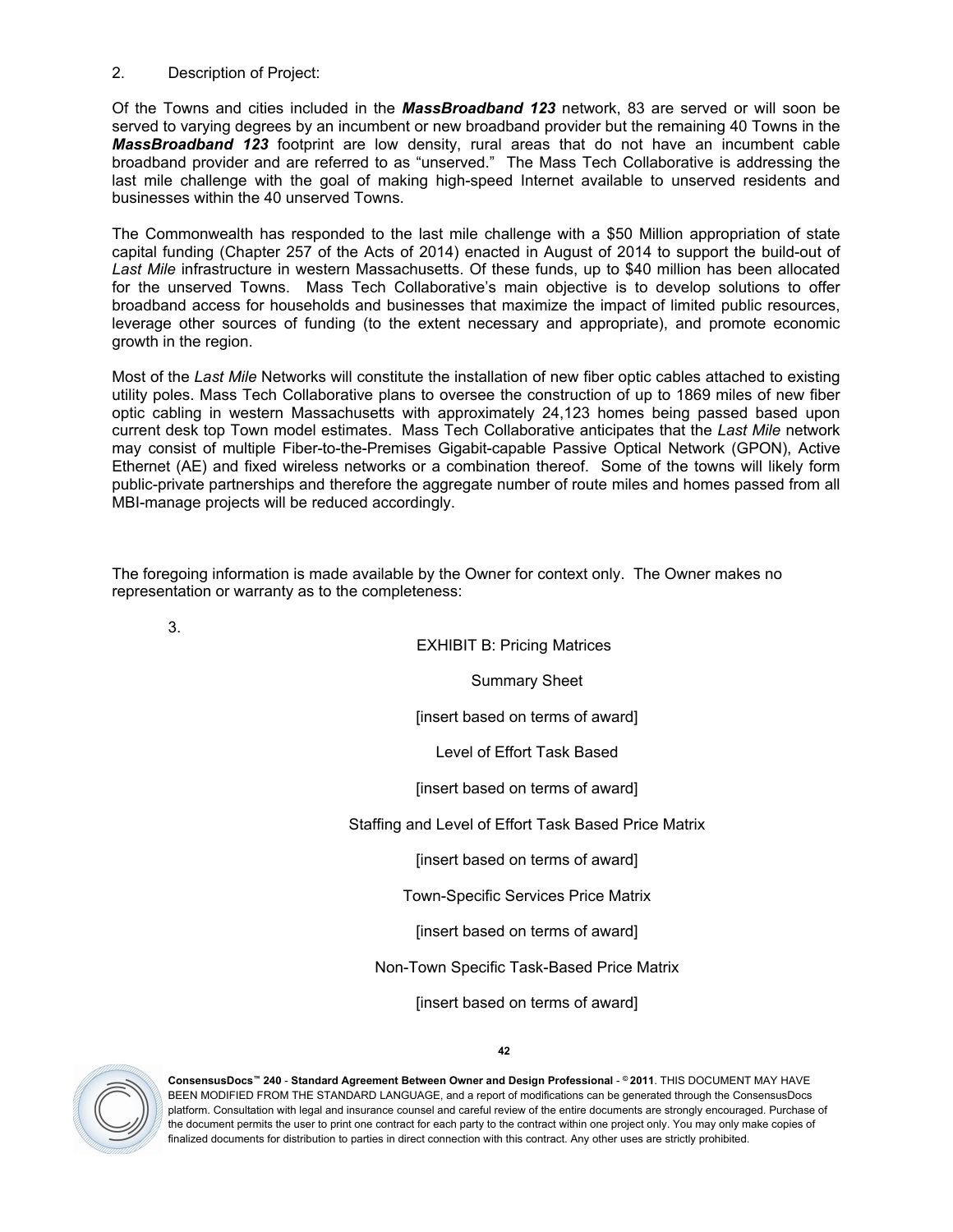Pricing Narrative

[insert based on terms of award]

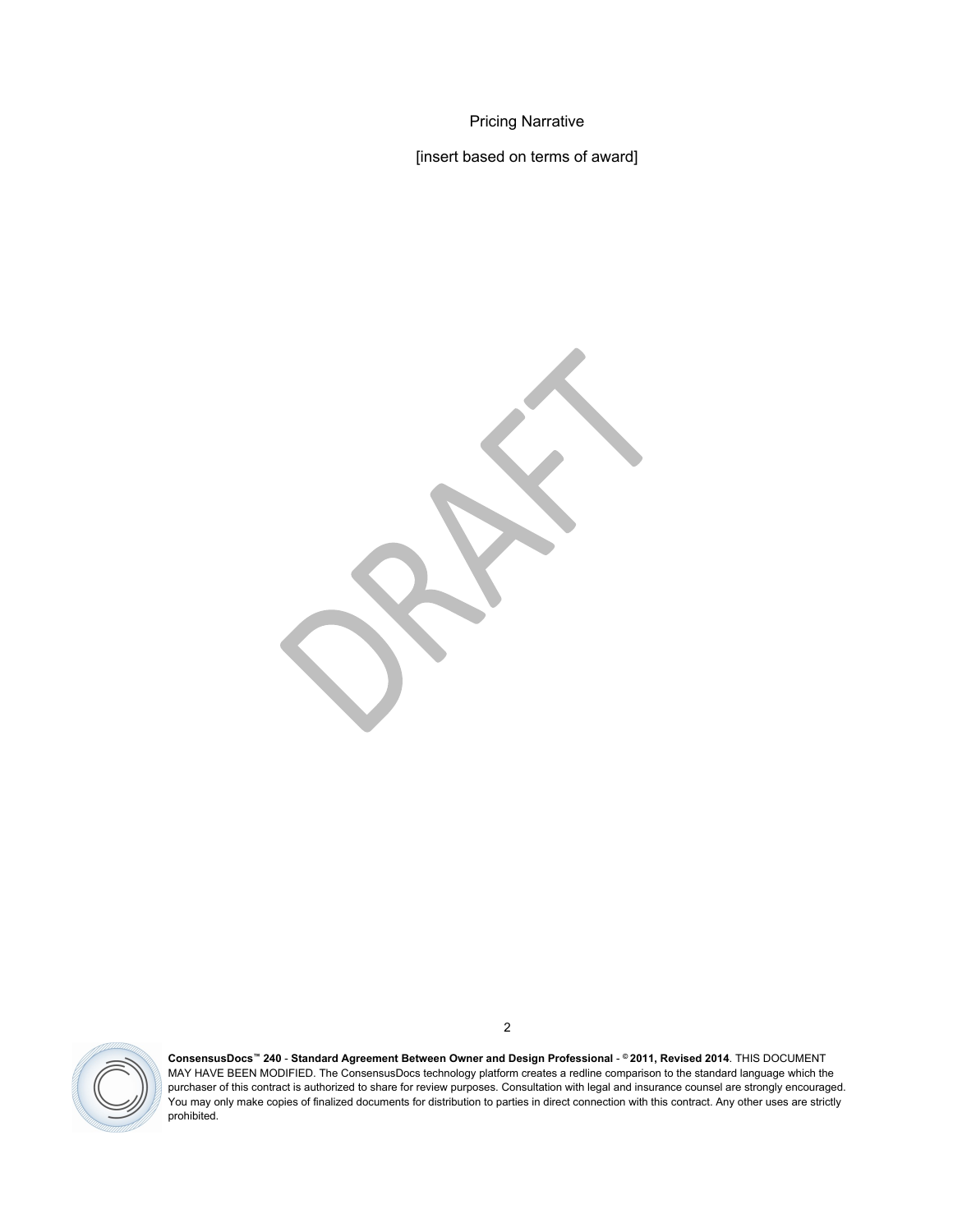EXHIBIT C: Key Project Personnel

[Insert based on terms of award]

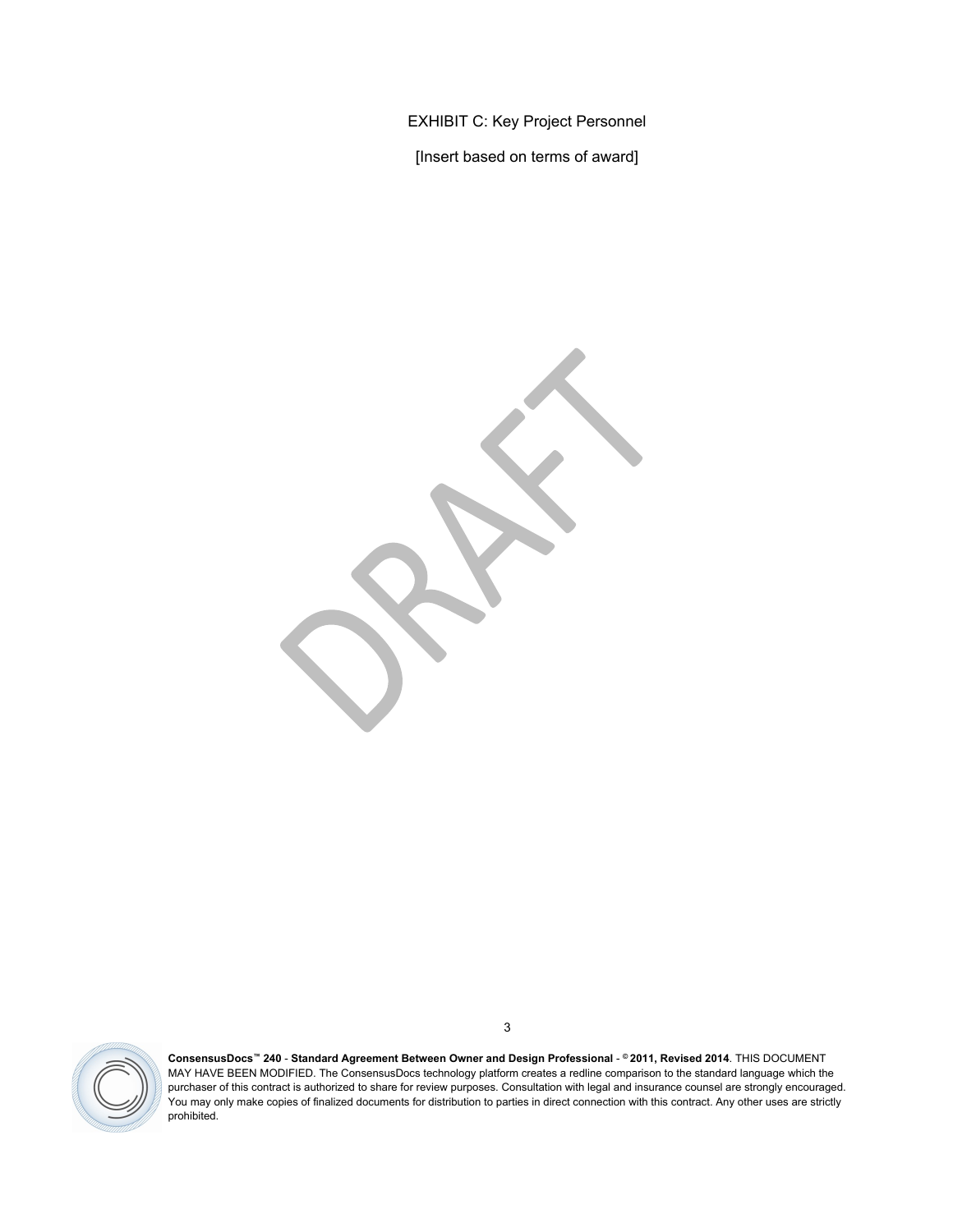EXHIBIT D: Progress Payment Release Forms



**ConsensusDocs™ 240** - **Standard Agreement Between Owner and Design Professional** - **© 2011, Revised 2014**. THIS DOCUMENT MAY HAVE BEEN MODIFIED. The ConsensusDocs technology platform creates a redline comparison to the standard language which the purchaser of this contract is authorized to share for review purposes. Consultation with legal and insurance counsel are strongly encouraged. You may only make copies of finalized documents for distribution to parties in direct connection with this contract. Any other uses are strictly prohibited.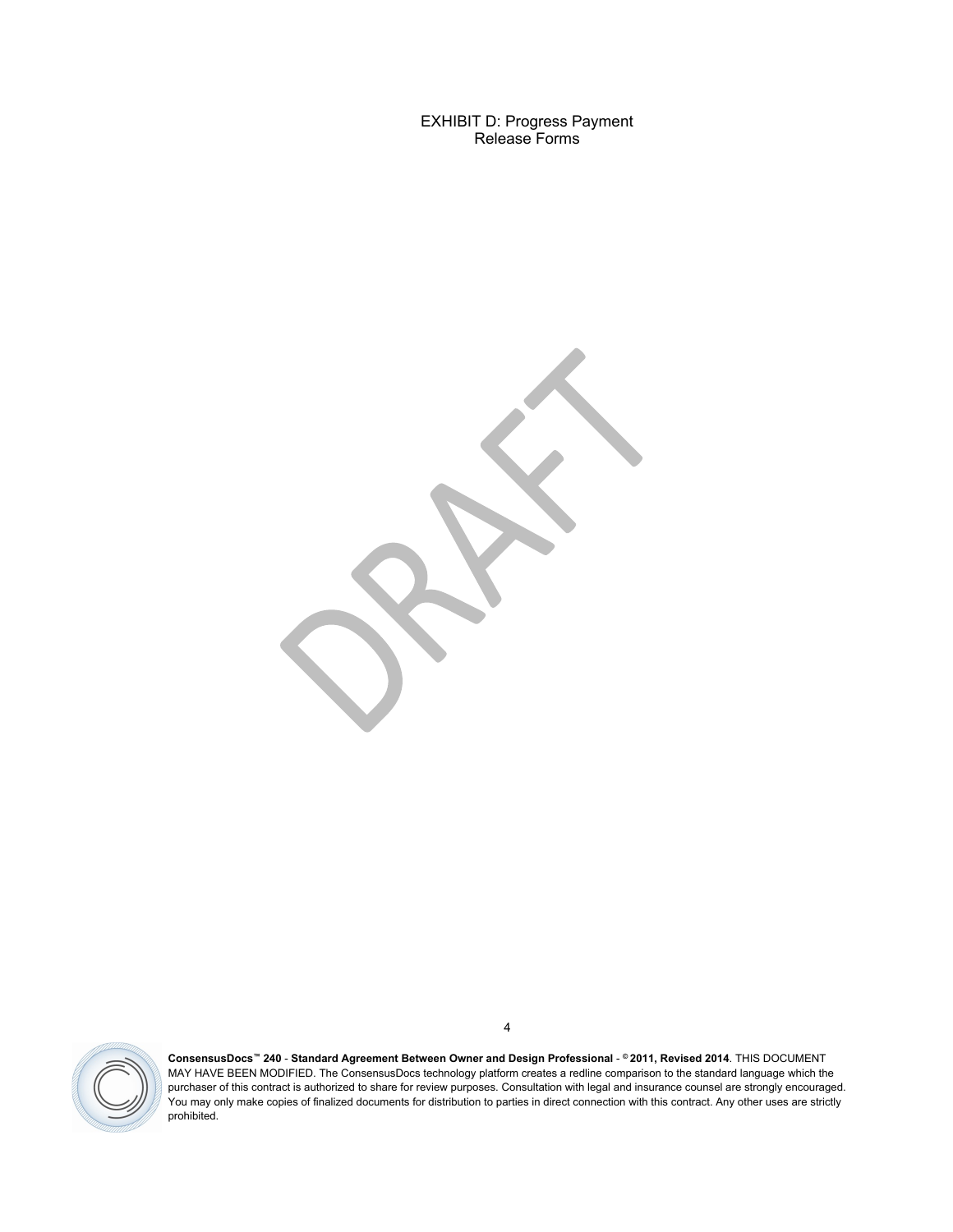#### **EXHIBIT D-1 Design Engineer Progress Payment Release**

#### **PROJECT: Massachusetts Broadband Institute Last Mile Network OWNER: Massachusetts Technology Collaborative DESIGN ENGINEER: \*\*\*\*\*\*\*\*\*\*\*\*\*\*\*\*\*\*\***

Date: **Date: Example 2 Date: Date: Date: Date: Date: Date: Date: Date: Date: Date: D** 

Amount Requested:

 $\overline{\phantom{a}}$  , and the set of the set of the set of the set of the set of the set of the set of the set of the set of the set of the set of the set of the set of the set of the set of the set of the set of the set of the s

The undersigned warrants, represents and guarantees:

- A. That the Amount Requested constitutes the entire value of all work billed ("work") which term shall include without limitation labor, materials and equipment furnished and all other services which would entitle any person to any lien by, through or under the undersigned with respect to the Project through the date hereof;
- B. That no work covered by such Amount Requested will have been acquired subject to any agreement under which any interest therein or an encumbrance thereon is retained by the seller or any other person. Without limiting any other undertaking or agreement, the undersigned agrees to indemnify, defend and hold harmless Owner and its lender(s) from and against all claims, damages, losses and expenses (including attorneys' fees and costs of defense) resulting from any mechanic's lien asserted against the Project arising from work performed by, through, on behalf of or under contract with the undersigned, except that such obligation with respect to liens arising from services, labor, materials or equipment covered by the Amount Requested is expressly conditioned upon payment of such amounts by Owner. Without limiting any other undertaking or agreement, the undersigned agrees, upon request of Owner, to promptly obtain a bond discharging any asserted mechanic's lien by a design consultant, Subcontractor or supplier of Design Engineer pursuant to applicable law;
- C. The undersigned hereby certifies to Owner that all laborers, mechanics and others providing labor or services by or through the undersigned have been paid all wages due them and that all taxes, insurances, fringes, contributions and assessments required by law or by contract that are a function of wages have been paid in full up to the date hereof, and that the undersigned is in compliance with all federal, state, and local wage hour and tax laws, including but not limited to FICA, FUTA, SUTA and Worker's Compensation laws, up to the date hereof;
- D. The undersigned hereby represents and warrants that all consultants, subcontractors, suppliers and equipment providers of the undersigned have been paid in full all amounts due to them up to the date of this Certification, and that all amounts that become due to any consultant, subcontractor, supplier or equipment provider as the result of the payment of the Amount Requested shall be paid forthwith to such consultants, subcontractors, suppliers and equipment providers, excluding only the value of any Pending Changes and Disputed Claims submitted in accordance with the Agreement.

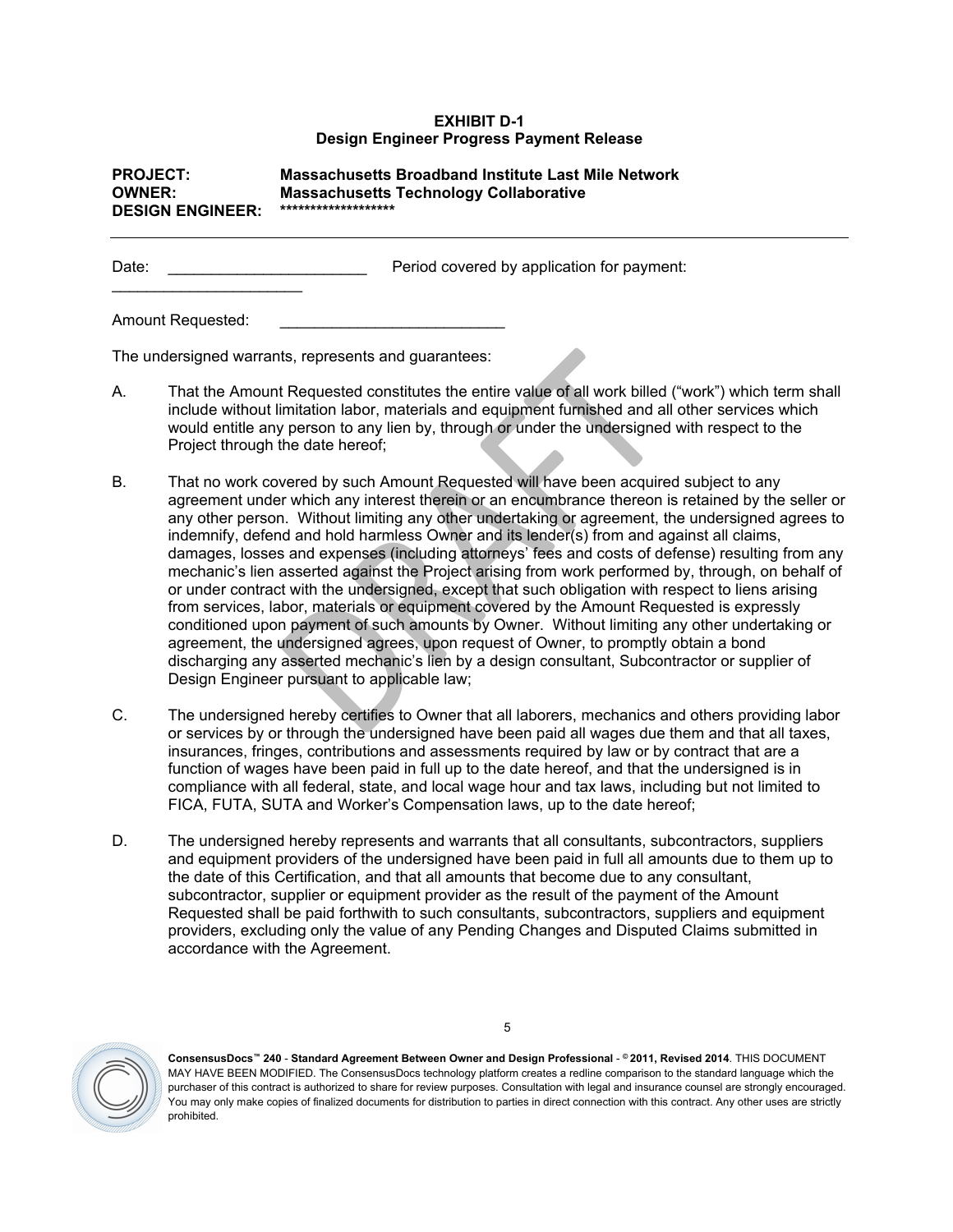| day of | Signed under the penalties of perjury and executed as a sealed instrument this ____ | $, 20$ .      |
|--------|-------------------------------------------------------------------------------------|---------------|
|        | ***********************                                                             |               |
|        |                                                                                     | By:           |
|        |                                                                                     | Title:        |
|        |                                                                                     | Printed Name: |
|        |                                                                                     |               |

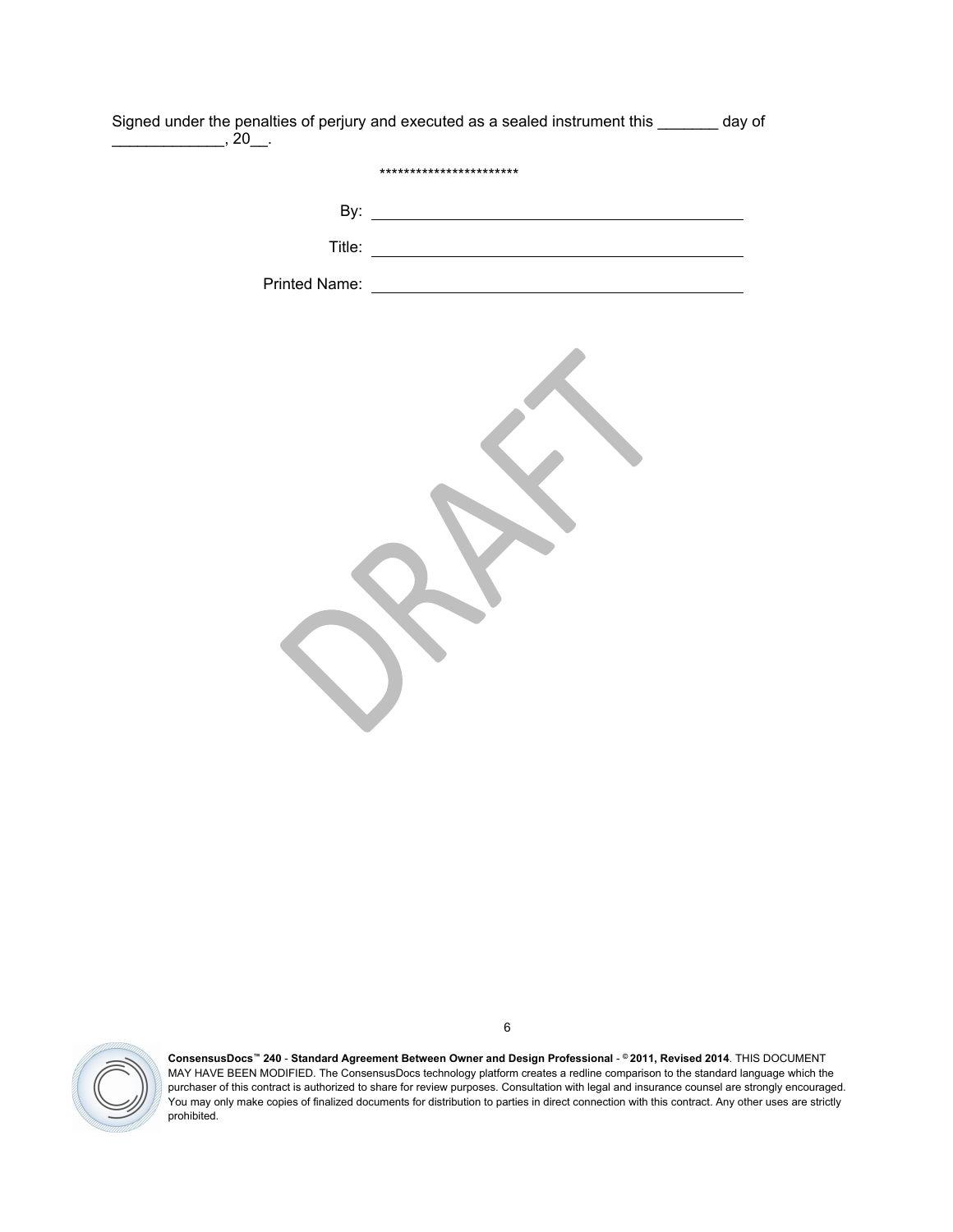#### **Exhibit D-2 Design Consultant and Subcontractor Progress Payment Release**

| Massachusetts Broadband Institute Last Mile Network<br><b>PROJECT:</b><br><b>OWNER:</b><br>Massachusetts Technology Collaborative ("Project Owner")<br>*******************<br><b>DESIGN ENGINEER:</b> |  |   |                                         |  |  |
|-------------------------------------------------------------------------------------------------------------------------------------------------------------------------------------------------------|--|---|-----------------------------------------|--|--|
| <b>DESIGN CONSULTANT, SUBCONTRACTOR or SUPPLIER:</b><br>("Subcontractor")                                                                                                                             |  |   | ****************<br><b>Tinsert name</b> |  |  |
| <b>Current Contract Amount:</b>                                                                                                                                                                       |  |   |                                         |  |  |
| <b>Amount Previously Paid:</b>                                                                                                                                                                        |  |   |                                         |  |  |
| <b>Total Amount Approved and Paid to Date:</b>                                                                                                                                                        |  |   |                                         |  |  |
| <b>Total Amount of Pending Changes</b>                                                                                                                                                                |  |   |                                         |  |  |
| (Subject to Owner Approval)                                                                                                                                                                           |  | S |                                         |  |  |
| <b>Total Amount of Disputed Claims</b>                                                                                                                                                                |  |   |                                         |  |  |

In consideration of the payment of **[\$ insert amount \*\*\*\*\*\*\*\*\*\*\*\*\*\*\*\*]** made by Design Engineer to Subcontractor representing full and final payment due Subcontractor for all labor and/or materials and related services provided upon or concerning the above-referenced Project by Subcontractor, or anyone claiming by, through or under Subcontractor through and including **[insert last day of billing period/last work \*\*\*\*\*\*\*\*\*\*\*\*\*\*\*]** and excluding any right to applicable retainage and also excluding the value of any Pending Changes and Disputed Claims submitted in accordance with the Subcontract (hereinafter "Payment") Subcontractor hereby:

1. CERTIFIES to Design Engineer that the Payment represents payment in full for all labor, materials, and other items furnished in connection with improvements to real property or any other work performed for the Project through and including **[insert last day of billing period/work \*\*\*\*\*\*\*\*\*\*\*\*\*\*\*\*\*]** less any applicable retainage.

2. WAIVES, releases, relinquishes and dissolves all rights to any surety bond and/or claims arising thereunder, for all labor, materials or other items supplied in connection with improvements to real property or any other work performed through and including **[insert last day of billing period/last work \*\*\*\*\*\*\*\*\*\*\*\*\*\*\*]** and waives, releases, relinquishes and dissolves all past or present claims, defenses, actions, causes of action, demands, sums of money, debts, accounts, demands, obligations, rights, damages and costs whatsoever in law and/or in equity which it now has or may have had from the beginning of the world to date regarding payment for work and/or labor and/or material and/or service provided on or related to the Project by Subcontractor or any of its subcontractors, suppliers or agents through and including **[insert last day of billing period/last work \*\*\*\*\*\*\*\*\*\*\*\*\*\*\*]**, excluding any right to applicable retainage only.

3. AGREES TO INDEMNIFY, defend, and save harmless the Project Owner and Design Engineer from all claims and demands, and all expenses incurred, including attorneys' fees and costs of defense, for or on account of or in any way arising out of the work of the undersigned or others claiming by, through or under Subcontractor, for payment of any labor performed or material or equipment furnished in connection with improvements to real property or any other work performed or any other work performed on land for the Project.

4. CERTIFIES to the Project Owner and Design Engineer that all laborers, trade subcontractors, materialmen and others providing services, machinery, equipment, insurance and/or supplies and all taxes and contributions of any other descriptive title in connection with the work furnished for and through the undersigned up to the date hereof have been paid in full.

5. REPRESENTS AND WARRANTS that no other person or entity has any prior interest in the claims, demands, allegations or causes of action arising on its behalf on account of the work; that the undersigned has a sole right and authority to execute this final release and to have received the sums specified herein; and that the

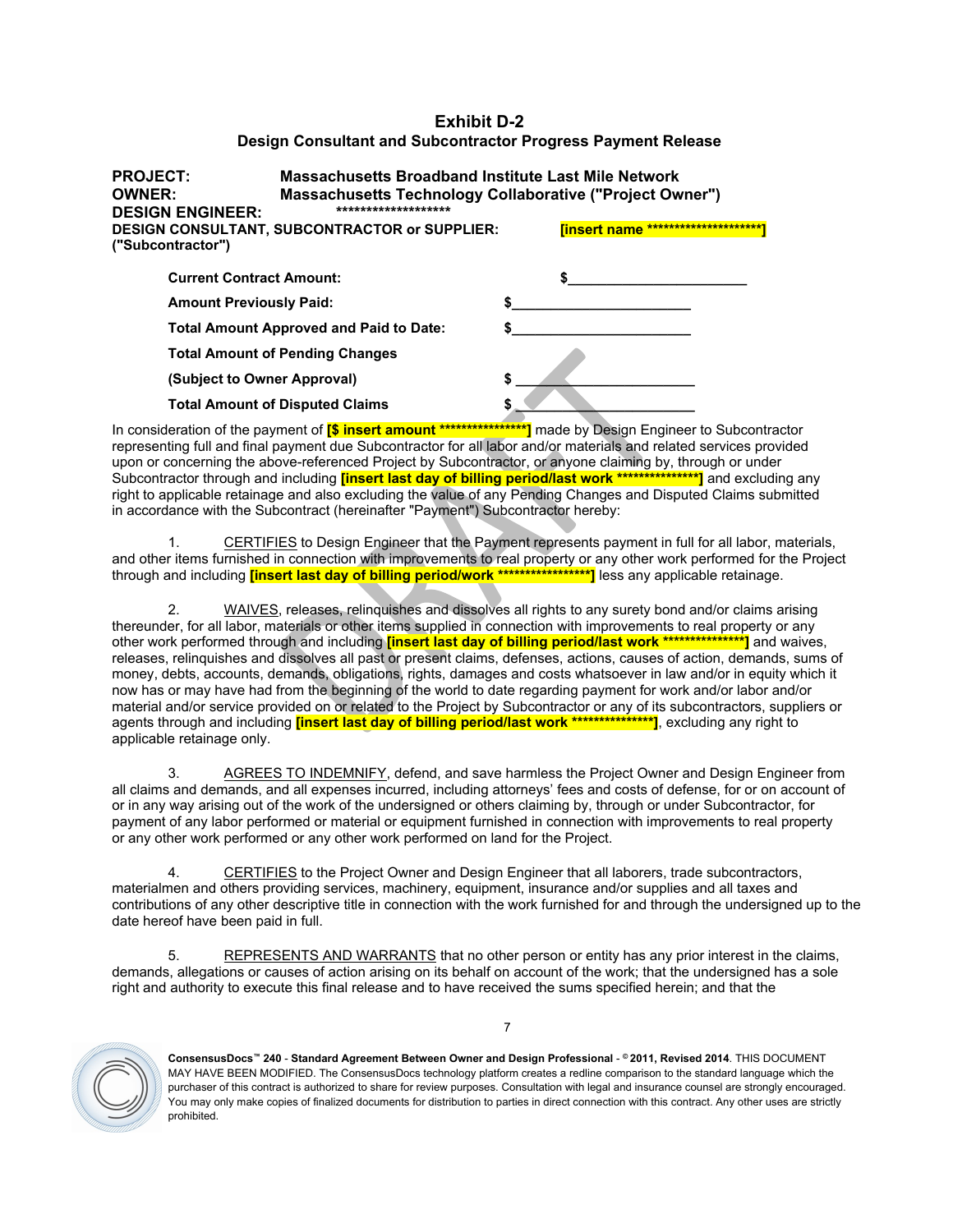undersigned has not sold, assigned, transferred, conveyed, or otherwise disposed of the claims, demands or rights released hereby.

| Signed as a sealed instrument this __________ day of ___________________________                                                                                                                                                                                                                                                                                             |               | $20$ __. |                    |
|------------------------------------------------------------------------------------------------------------------------------------------------------------------------------------------------------------------------------------------------------------------------------------------------------------------------------------------------------------------------------|---------------|----------|--------------------|
|                                                                                                                                                                                                                                                                                                                                                                              |               |          |                    |
| <u>By a construction of the construction of the construction of the construction of the construction of the const</u><br><u> 1989 - Johann Stein, marwolaethau a bhann an t-Albann an t-Albann an t-Albann an t-Albann an t-Albann an t-Al</u><br>Printed Name: <u>Name: Name and American Community of The Community of The Community of The Community of The Community</u> |               |          |                    |
|                                                                                                                                                                                                                                                                                                                                                                              |               |          |                    |
| Subscribed and sworn to before me this __________ day of<br>as identification.                                                                                                                                                                                                                                                                                               | Notary Public |          | 20 having produced |
| My commission expires: _____________                                                                                                                                                                                                                                                                                                                                         |               |          |                    |

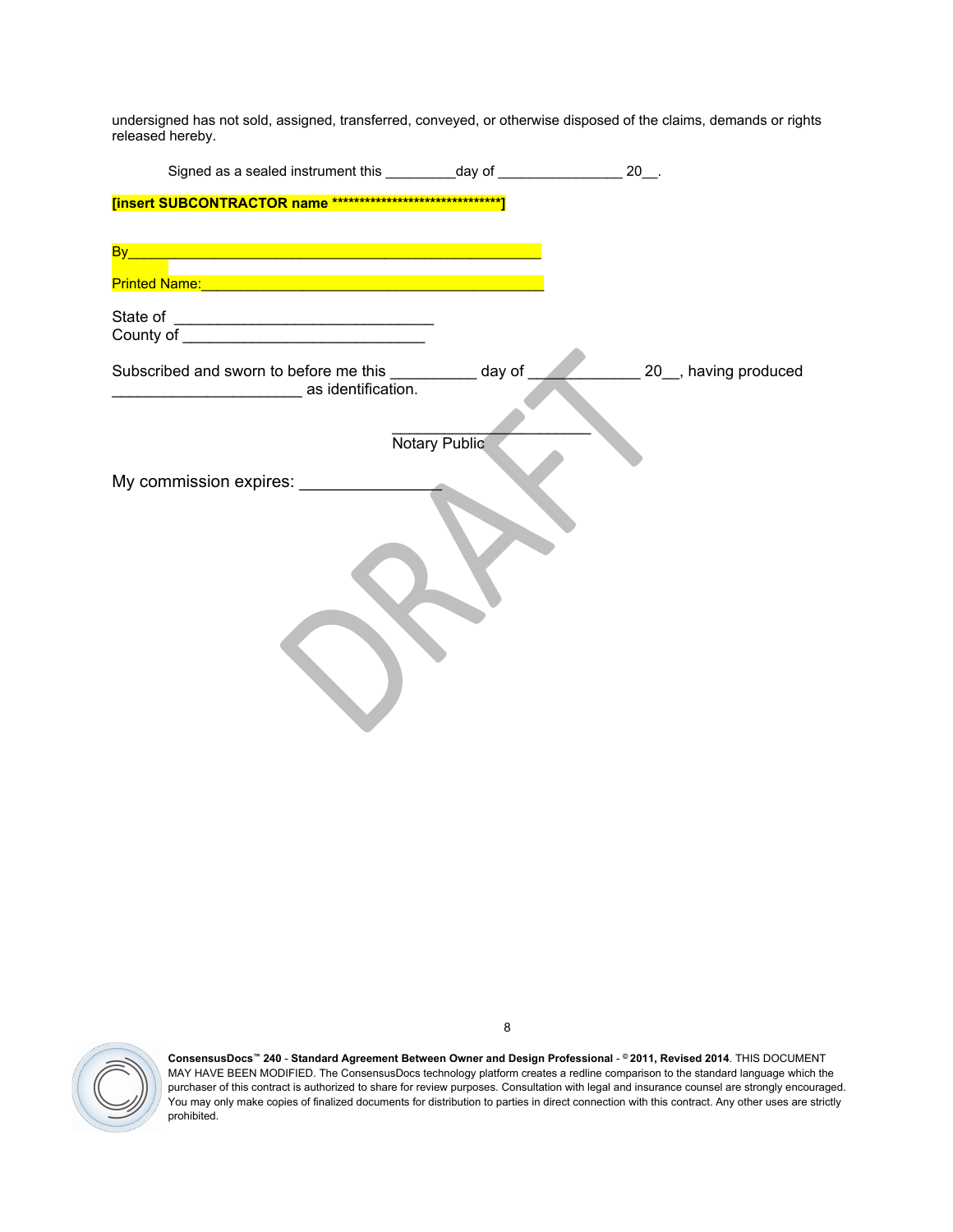EXHIBIT E: Final Release and Lien Waiver Forms

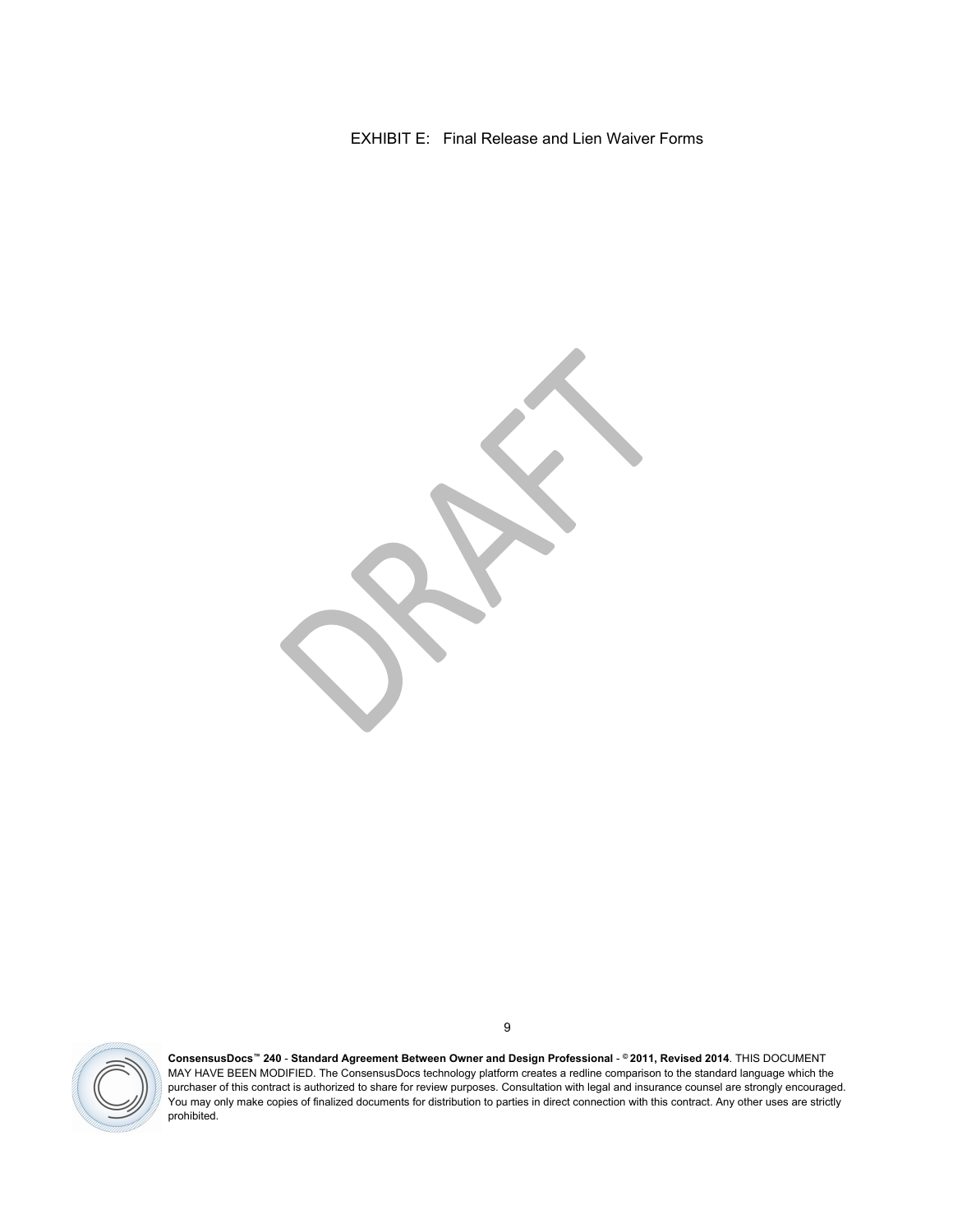# **Exhibit E-1**

### **Design Engineer's Final Payment Certificate and Release**

Whereas, pursuant to a Contract agreement dated \_\_\_\_\_\_\_\_ \_\_, 2016 by and between Massachusetts Technology Collaborative ("Owner") and \*\*\*\*\*\*\*\*\*\*\*\*\*\*\*\*\*\*\*, hereinafter called the Design Engineer, for the design and project management of *Massachusetts Broadband Institute Last Mile Network*, the Design Engineer acknowledges that upon receipt of the sum of \_\_\_\_\_\_\_\_\_\_\_\_\_\_\_\_\_\_\_\_\_\_\_\_\_\_\_

dollars (\$  $\Box$ ) from the Owner as final payment and payment in full of all monies due or to become due to the Design Engineer from the Owner in connection with the aforementioned Contract and, in consideration of receipt of said sum, releases the Owner and its affiliates, agents, representatives, employees, successors and assigns of and from all claims and demands in any way arising out of contract, written, oral or implied or work done or materials furnished by or through the undersigned in connection with such Project and acknowledges full performance by the Owner of all obligations under all said Contract.

The Design Engineer certifies that all charges for labor, materials, equipment, services, and of every other nature in connection with his Contract have been paid in full, and that there remains no charge by any Design Engineer, vendor or individual furnishing services, labor, materials, equipment or services in connection with his Contract for which a lien has been or could be filed.

The Design Engineer hereby further declares and agrees that in the event that any lien or other claim has been or should be brought against the Owner, a town or any private building or premises for the improvement of which the Design Engineer has provided services, in connection with the work of the Design Engineer, the Design Engineer will protect the Owner, its successors and assigns, and defend any suit or action brought against them by reason of any lien or other form of claim or action arising out of the aforementioned Contract and hold them harmless and indemnified therefrom.

Signed and sealed by the Design Engineer (if a corporation, by its duly authorized officer and with corporate seal) this day of 20.

\*\*\*\*\*\*\*\*\*\*\*\*\*\*\*\*\*\*\*\*\*\*\*\*\*\*

By:\_\_\_\_\_\_\_\_\_\_\_\_\_\_\_\_\_\_\_\_\_\_\_\_\_\_\_\_\_\_\_\_\_\_\_\_\_\_\_ Printed Name and Title:

State of County of

\_\_\_\_\_\_\_\_\_\_\_\_\_\_\_\_\_\_\_\_\_\_\_\_\_\_

Subscribed and sworn to before me this \_\_\_\_\_\_\_\_\_\_ day of \_\_\_\_\_\_\_\_\_\_\_\_\_\_ 20\_, having produced \_\_\_\_\_\_\_\_\_\_\_\_\_\_\_\_\_\_\_\_\_\_ as identification.

Notary Public

My Commission Expires:

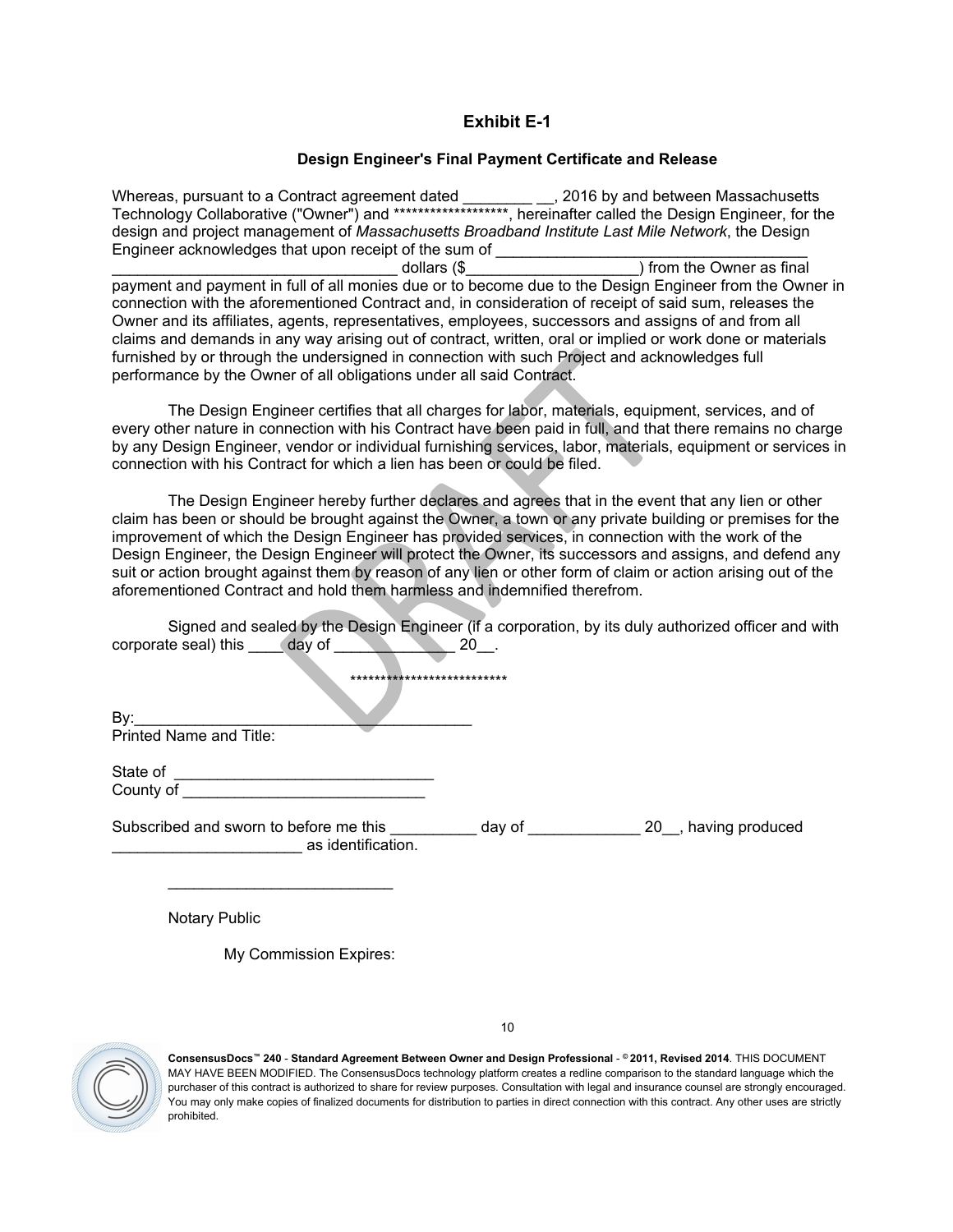#### **Exhibit E-2**

#### **Final Design Consultant and Subcontractor Release**

#### **PROJECT: Massachusetts Broadband Institute Last Mile Network OWNER: Massachusetts Technology Collaborative ("Project Owner") DESIGN ENGINEER: \*\*\*\*\*\*\*\*\*\*\*\*\*\*\*\*\*\*\* DESIGN CONSULTANT, SUBCONTRACTOR OR SUPPLIER: \_\_\_\_\_\_\_\_\_\_\_\_\_\_\_\_\_\_\_\_\_\_\_\_\_\_\_ ("Subcontractor")**

In consideration for payment in the amount of **\_\_\_\_\_\_\_\_\_\_\_ (\$\_\_\_\_\_\_\_\_)** for services, work and/or labor and/or material provided on or related to the above referenced Project by **Subcontractor** or any of its subcontractors, suppliers or agents, **Subcontractor** and all of its past, present and future trustees, representatives, administrators, attorneys, agents, employees, predecessors and assigns and successors, hereby:

1. CERTIFIES to Owner and Design Engineer that **Subcontractor** has received the sum of \$\_\_\_\_\_\_\_\_\_\_ representing payment in full for all services, labor, materials, and other items furnished in connection with improvements to real property or any other work performed for the above-referenced Project through and including the date hereof.

2. WAIVES, relinquishes and dissolves all rights to any (i) lien (including, without limitation, liens under the mechanic's lien law of any state wherein the Project may lie) upon the property, real estate, buildings, or improvement comprising the above-referenced Project; (ii) surety bond, for all services, labor, materials or other items supplied in connection with improvements to real property or any other work performed or any other work performed up to the date hereof; and (iii) all past or present claims, defenses, actions, causes of action, demands, obligations, rights, damages and costs whatsoever which it now has or may have had from the beginning of the world to date regarding payment for work and/or labor and/or material provided on or related to the above referenced Project by **Subcontractor** or any of its subcontractors, suppliers or agents.

3. AGREES TO INDEMNIFY, defend, and save harmless the Project Owner and Design Engineer from all liens, claims and demands, and all expenses incurred, including attorneys' fees and costs of defense, for or on account of or in any way arising out of the work of the undersigned or others claiming by, through or under **Subcontractor**, for payment of any services or labor performed or material or equipment furnished in connection with improvements to real property or any other work performed or any other work performed on land for the abovereferenced Project.

4. CERTIFIES to the Project Owner and Design Engineer that all laborers, trade subcontractors, materialmen and others providing services, machinery, equipment, insurance and/or supplies and all taxes and contributions of any other descriptive title in connection with the work furnished for and through the undersigned up to the date hereof have been paid in full.

5. REPRESENTS AND WARRANTS that no other person or entity has any prior interest in the claims, demands, allegations or causes of action arising on its behalf on account of the work; that the undersigned has a sole right and authority to execute this final release and to have received the sums specified herein; and that the undersigned has not sold, assigned, transferred, conveyed, or otherwise disposed of the claims, demands or rights released hereby.

Executed as a sealed instrument this \_\_\_\_\_\_\_\_\_day of \_\_\_\_\_\_\_\_\_\_\_\_, 20\_\_.

# **Subcontractor Name**

By

(Authorized Officer)

11